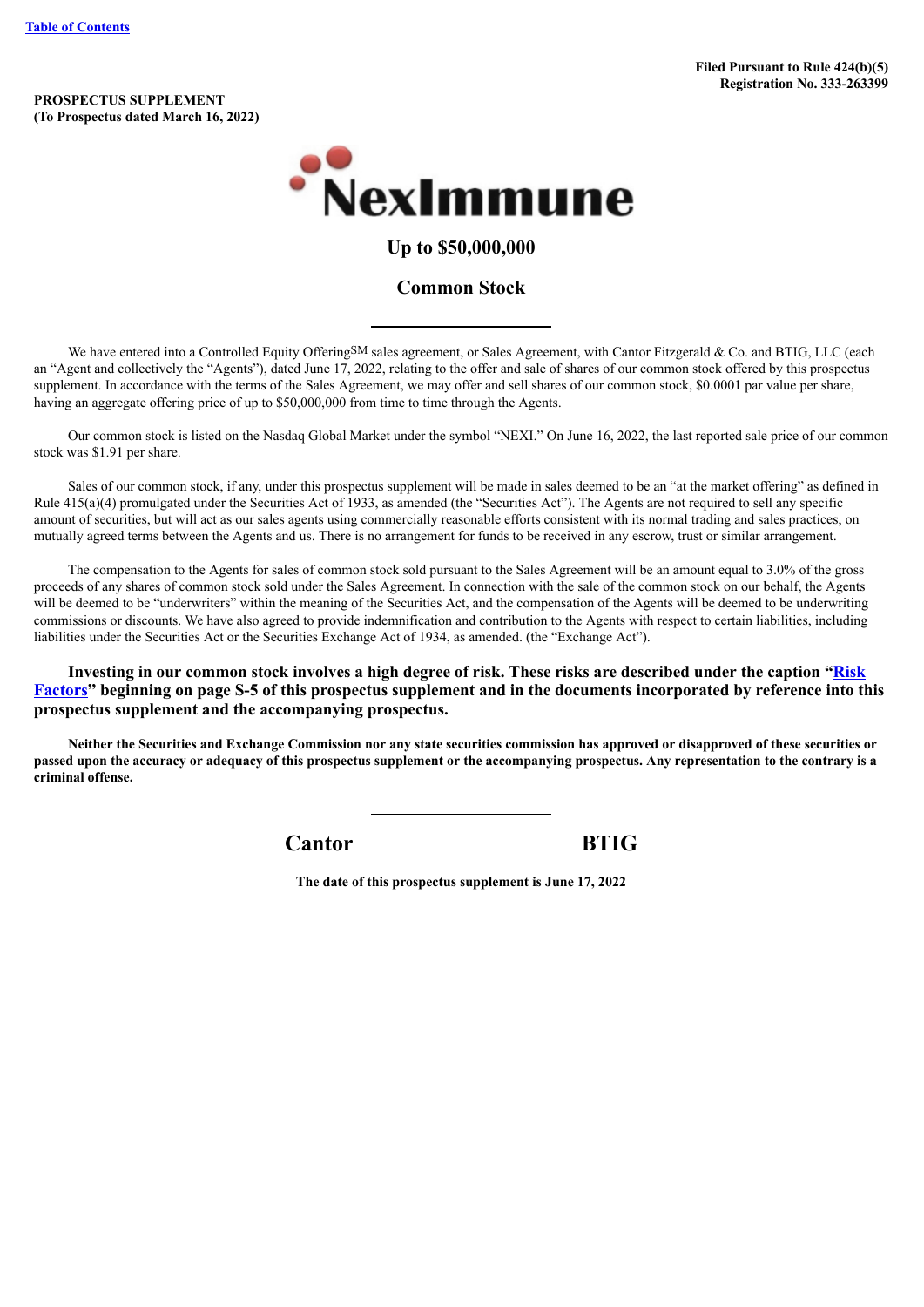# **TABLE OF CONTENTS PROSPECTUS SUPPLEMENT**

|                                                          | Page   |
|----------------------------------------------------------|--------|
| <b>ABOUT THIS PROSPECTUS SUPPLEMENT</b>                  | $S-1$  |
| PROSPECTUS SUPPLEMENT SUMMARY                            | $S-2$  |
| <b>THE OFFERING</b>                                      | $S-4$  |
| <b>RISK FACTORS</b>                                      | $S-5$  |
| <b>SPECIAL NOTE REGARDING FORWARD-LOOKING STATEMENTS</b> | $S-7$  |
| <b>USE OF PROCEEDS</b>                                   | $S-9$  |
| <b>PLAN OF DISTRIBUTION</b>                              | $S-10$ |
| <b>LEGAL MATTERS</b>                                     | $S-11$ |
| <b>EXPERTS</b>                                           | $S-11$ |
| WHERE YOU CAN FIND ADDITIONAL INFORMATION                | $S-11$ |
| <b>INCORPORATION OF INFORMATION BY REFERENCE</b>         | $S-12$ |

# **PROSPECTUS**

|                                                                                                 | Page |
|-------------------------------------------------------------------------------------------------|------|
| <b>ABOUT THIS PROSPECTUS</b>                                                                    |      |
| <b>PROSPECTUS SUMMARY</b>                                                                       |      |
| <b>RISK FACTORS</b>                                                                             | 8    |
| SPECIAL NOTE REGARDING FORWARD-LOOKING STATEMENTS                                               | 8    |
| <b>USE OF PROCEEDS</b>                                                                          |      |
| <b>PLAN OF DISTRIBUTION</b>                                                                     | 12   |
| <b>DESCRIPTION OF COMMON STOCK</b>                                                              | 13   |
| <b>DESCRIPTION OF PREFERRED STOCK</b>                                                           | 14   |
| <b>DESCRIPTION OF DEBT SECURITIES</b>                                                           | 16   |
| <b>DESCRIPTION OF WARRANTS</b>                                                                  | 22   |
| <b>DESCRIPTION OF RIGHTS</b>                                                                    | 23   |
| <b>DESCRIPTION OF UNITS</b>                                                                     | 24   |
| CERTAIN PROVISIONS OF DELAWARE LAW AND OF THE COMPANY'S CERTIFICATE OF INCORPORATION AND BYLAWS | 25   |
| <b>LEGAL MATTERS</b>                                                                            | 29   |
| <b>EXPERTS</b>                                                                                  | 29   |
| WHERE YOU CAN FIND MORE INFORMATION                                                             | 29   |
| <b>INCORPORATION OF DOCUMENTS BY REFERENCE</b>                                                  | 29   |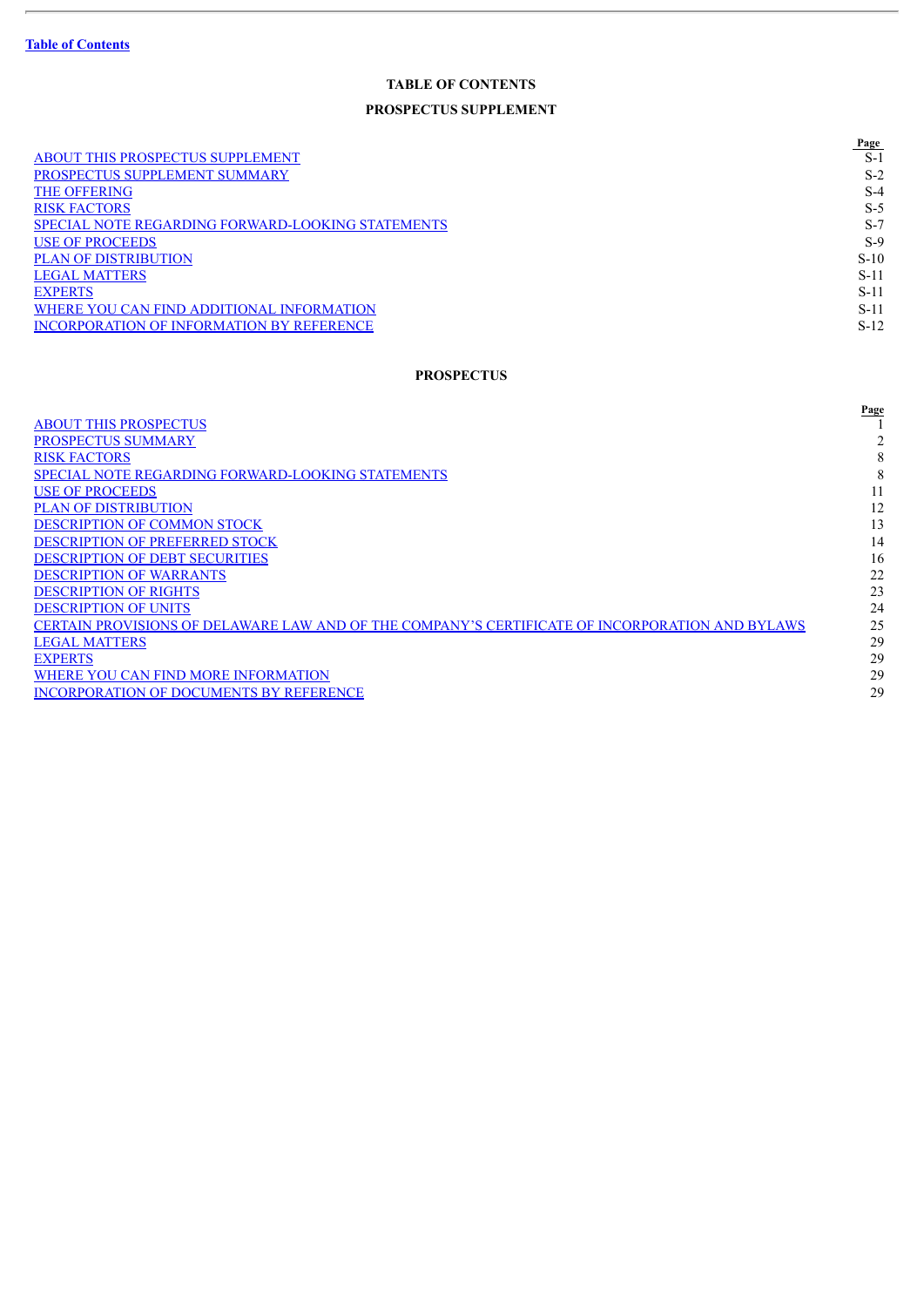# **ABOUT THIS PROSPECTUS SUPPLEMENT**

<span id="page-2-0"></span>This prospectus supplement and the accompanying prospectus are part of a registration statement that we filed with the Securities and Exchange Commission (the "SEC") on March 9, 2022, which was declared effective by the SEC on March 16, 2022. This document is in two parts. The first part is this prospectus supplement, which describes the specific terms of this common stock and also adds to and updates information contained in the accompanying prospectus and the documents incorporated by reference herein. The second part, the accompanying prospectus, including the documents incorporated by reference therein, provides more general information. Generally, when we refer to this prospectus, we are referring to both parts of this document combined.

To the extent there is a conflict between the information contained in this prospectus supplement, on the one hand, and the information contained in the accompanying prospectus or any document incorporated by reference therein filed prior to the date of this prospectus supplement, on the other hand, you should rely on the information in this prospectus supplement; provided that if any statement in one of these documents is inconsistent with a statement in another document having a later date—for example, a document incorporated by reference in the accompanying prospectus—the statement in the document having the later date modifies or supersedes the earlier statement.

You should rely only on the information contained in or incorporated by reference in this prospectus and any related free writing prospectus filed by us with the SEC. We have not, and the Agents have not, authorized anyone to provide you with different information. If anyone provides you with different or inconsistent information, you should not rely on it. This prospectus does not constitute an offer to sell or the solicitation of an offer to buy any securities other than the securities described in this prospectus or an offer to sell or the solicitation of an offer to buy such securities in any circumstances in which such offer or solicitation is unlawful. You should assume that the information appearing in this prospectus, the documents incorporated by reference and any related free writing prospectus is accurate only as of their respective dates. Our business, financial condition, results of operations and prospects may have changed materially since those dates.

We further note that the representations, warranties and covenants made by us in any agreement that is filed as an exhibit to any document that is incorporated by reference herein were made solely for the benefit of the parties to such agreement, including, in some cases, for the purpose of allocating risk among the parties to such agreements, and should not be deemed to be a representation, warranty or covenant to you. Moreover, such representations, warranties or covenants were accurate only as of the date when made. Accordingly, such representations, warranties and covenants should not be relied on as accurately representing the current state of our affairs.

We are offering to sell, and seeking offers to buy, shares of our common stock only in jurisdictions where offers and sales are permitted. The distribution of this prospectus supplement and the accompanying prospectus and the offering of the common stock in certain jurisdictions may be restricted by law. Persons outside the United States who come into possession of this prospectus supplement and the accompanying prospectus must inform themselves about, and observe any restrictions relating to, the offering of the common stock and the distribution of this prospectus supplement and the accompanying prospectus outside the United States. This prospectus supplement and the accompanying prospectus do not constitute, and may not be used in connection with, an offer to sell, or a solicitation of an offer to buy, any securities offered by this prospectus supplement and the accompanying prospectus by any person in any jurisdiction in which it is unlawful for such person to make such an offer or solicitation.

Unless the context otherwise requires, "NexImmune," "NEXI," "the Company," "we," "us," "our" and similar terms refer to NexImmune, Inc.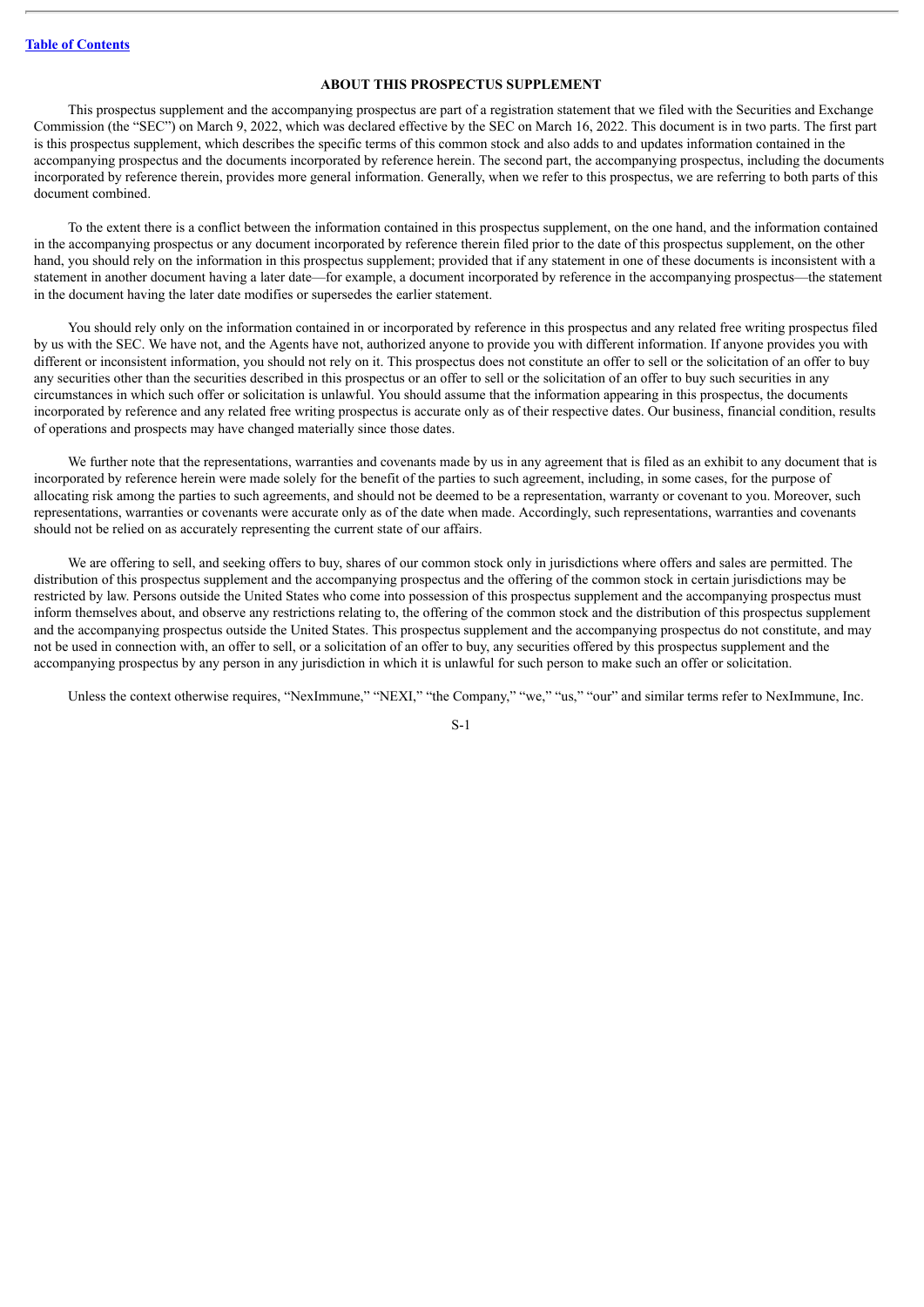#### **PROSPECTUS SUPPLEMENT SUMMARY**

<span id="page-3-0"></span>The following is a summary of what we believe to be the most important aspects of our business and the offering of our securities under this prospectus. We urge you to read this entire prospectus, including the more detailed consolidated financial statements, notes to the consolidated financial statements and other information incorporated by reference from our other filings with the SEC. Investing in our securities involves risks. Therefore, carefully consider the risk factors set forth in our most recent annual and quarterly filings with the SEC, as well as other information in this prospectus and the documents incorporated by reference herein or therein, before purchasing our securities. Each of the risk factors could adversely affect our business, operating results and financial condition, as well as adversely affect the value of an investment in our securities.

#### **Overview**

We are a clinical-stage biotechnology company developing a novel approach to immunotherapy designed to employ the body's own T cells to generate a specific, potent and durable immune response that mimics natural biology. Our mission is to create therapies with curative potential for patients with cancer and other life-threatening immune-mediated diseases.

The backbone of our approach is our proprietary Artificial Immune Modulation, or AIMTM. One of the critical advantages of the AIM technology platform is the ability to rapidly customize it for new therapeutics, in a modular, Lego-like manner. NexImmune has developed protein conjugation techniques so that nanoparticles can be customized quickly for different antigens, HLA alleles and Signal 2 messages. It is even possible to add additional signals or homing proteins. This gives the platform tremendous flexibility and application in oncology and infectious disease (where up-regulatory messages are delivered to targeted T cells) but also autoimmune disorders (where down-regulatory or apoptopic messages are delivered to targeted T cells). These conjugation techniques also apply to both the ex vivo adoptive cell therapy modality, called AIM ACT, and the in vivo directly-injectable modality, called AIM INJ.

Currently, we have two product candidates in human trials: NEXI-001 in acute myeloid leukemia, or AML, and NEXI-002 in multiple myeloma, or MM, both of which are AIM ACT therapies. Both programs have active Phase 1/2 trials ongoing. As result of changes in the approved product landscape, we are exploring the potential for collaborations or partnerships to further advance the NEXI-002 development program in multiple myeloma. Our next adoptive cell therapy product candidate, NEXI-003, is our first product candidate targeted at solid tumors. The company filed an IND in June 2022 for NEXI-003 against HPV-associated solid tumor malignancies.

In addition to our programs using the AIM ACT modality, we are also developing "off-the-shelf" AIM INJ. The AIM INJ modality is designed to enable AIM nanoparticles to engage CD8+ T cells directly inside the body without the need for ex vivo expansion and manufacturing, which we believe will result in a greater ease of administration and a less complex and less expensive manufacturing process. We have completed substantial non-clinical work to advance the AIM INJ modality towards a potential investigational new drug application, or IND, filing, including preparing appropriate IND-enabling experiments in support of a planned clinical program focusing on solid tumors. Subject to regulatory feedback and an IND filing, we anticipate a second clinical program that would target autoimmune disease and which would be the first AIM product candidate to suppress, rather than activate, T cell function.

#### **Additional Information**

For additional information related to our business and operations, please refer to the reports incorporated herein by reference, as described under the caption "Incorporation of Documents by Reference" on page S-12 of this prospectus.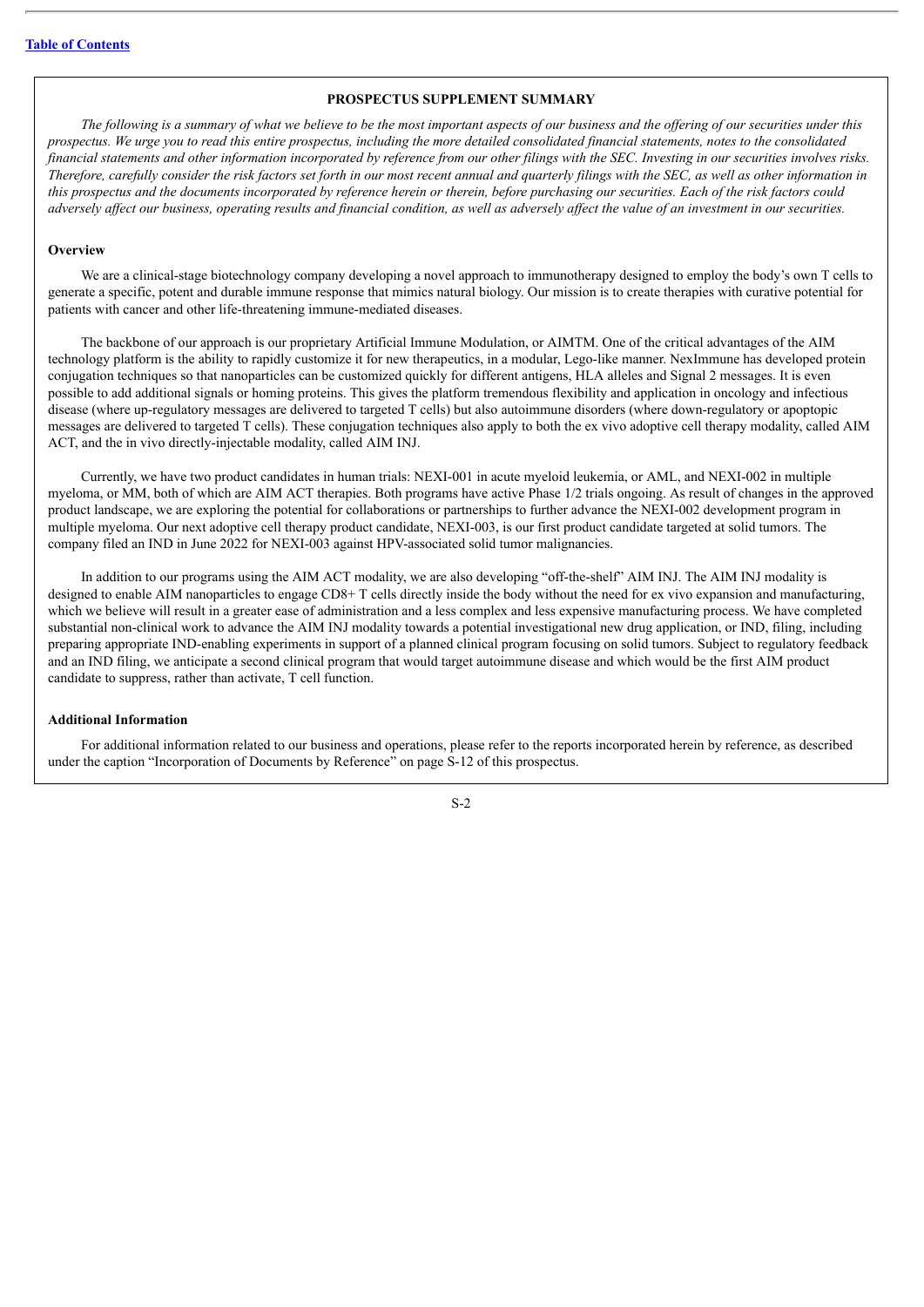#### **Our Corporate Information**

We were incorporated under the laws of the State of Delaware on June 7, 2011. Our principal executive offices are located at 9119 Gaither Road, Gaithersburg, MD 20877, and our telephone number is (301) 825-9810. Our website address is *www.neximmune.com*. The information contained on, or that can be accessed through, our website is not and shall not be deemed to be part of this prospectus. We have included our website address in this prospectus solely as an inactive textual reference. Investors should not rely on any such information in deciding whether to purchase our common stock.

"NexImmune" and our logo are our trademarks. All other service marks, trademarks and trade names appearing in this prospectus are the property of their respective owners. We do not intend our use or display of other companies' trade names, trademarks or service marks to imply a relationship with, or endorsement or sponsorship of us by, these other companies. Solely for convenience, trademarks and trade names referred to in this prospectus may appear without the  $\mathcal{R}$  or  $\mathbf{\bar{M}}$  symbols, but such references are not intended to indicate in any way that we will not assert, to the fullest extent under applicable law, our rights, or that the applicable owner will not assert its rights, to these trademarks and trade names.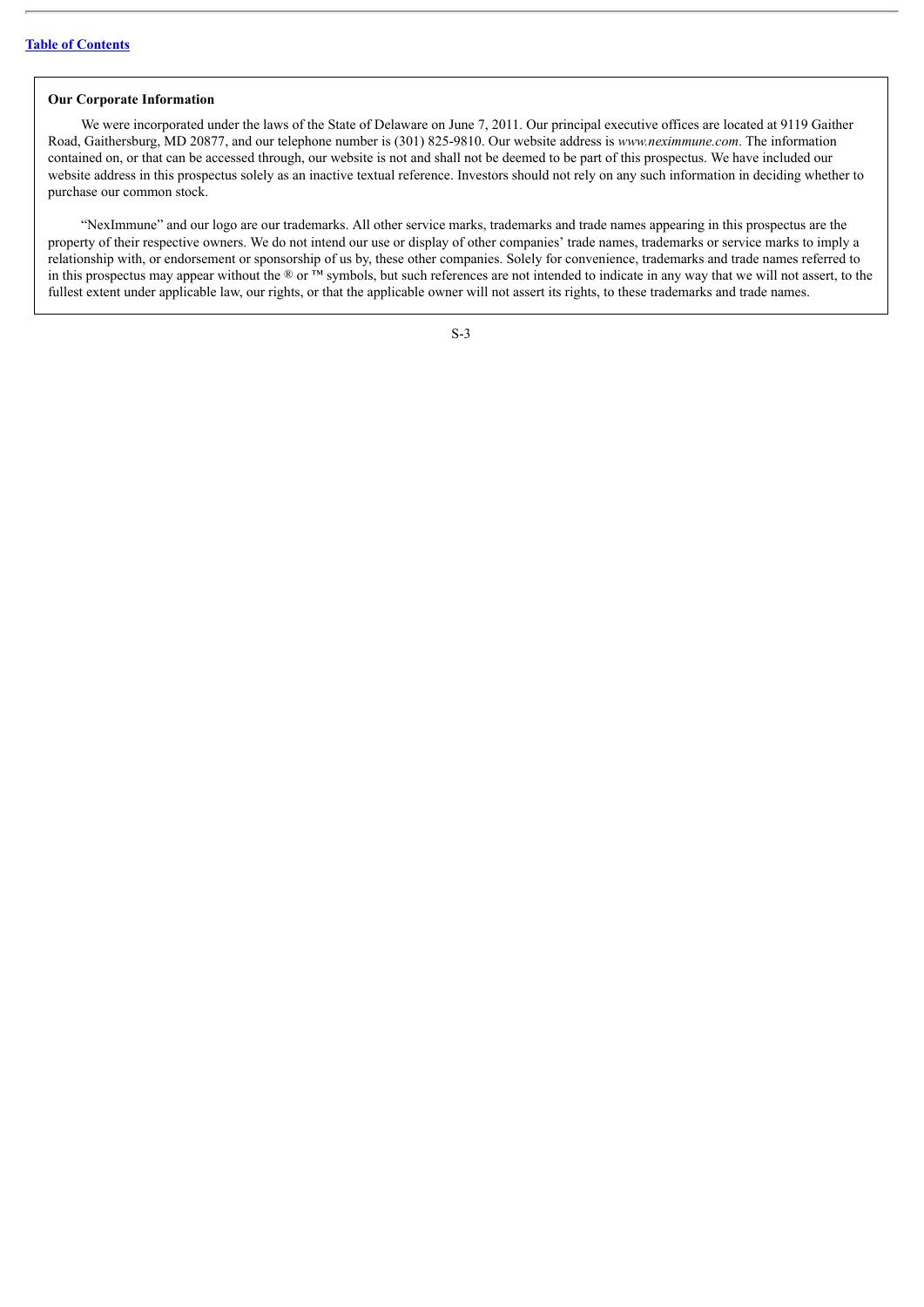<span id="page-5-0"></span>

| <b>THE OFFERING</b>                                |                                                                                                                                                                                                                                                                                                                                                                                              |  |  |
|----------------------------------------------------|----------------------------------------------------------------------------------------------------------------------------------------------------------------------------------------------------------------------------------------------------------------------------------------------------------------------------------------------------------------------------------------------|--|--|
| Common stock offered by us                         | Shares of our common stock having an aggregate offering price of<br>up to \$50,000,000.00.                                                                                                                                                                                                                                                                                                   |  |  |
| Common stock to be outstanding after this offering | Up to $26,178,010$ shares, assuming the sale of \$50,000,000 of shares<br>of our common stock at a price of \$1.91 per share, which was the<br>closing price on the Nasdaq Global Market on June 16, 2022. The<br>actual number of shares issued will vary depending on the price at<br>which shares may be sold from time to time under this offering.                                      |  |  |
| <b>Plan of Distribution</b>                        | "At the market offering" that may be made from time to time<br>through our Agents, Cantor Fitzgerald & Co. and BTIG, LLC See<br>"Plan of Distribution" on page S-10 of this prospectus supplement.                                                                                                                                                                                           |  |  |
| <b>Use of Proceeds</b>                             | We currently intend to use the net proceeds from this offering, for<br>advancement of our AIM technology platform, including through our<br>ongoing and planned clinical trials and our research and<br>development projects, as well as for working capital and for general<br>corporate purposes. See the section entitled "Use of Proceeds" on<br>page S-9 of this prospectus supplement. |  |  |
| <b>Risk Factors</b>                                | See "Risk Factors" beginning on page S-5 of this prospectus and the<br>other information included in, or incorporated by reference into, this<br>prospectus supplement and the accompanying prospectus, for a<br>discussion of certain factors you should carefully consider before<br>deciding to invest in shares of our common stock.                                                     |  |  |
| Nasdaq Global Market symbol                        | "NEXI".                                                                                                                                                                                                                                                                                                                                                                                      |  |  |

The number of shares of our common stock that will be outstanding immediately after this offering as shown above is based on 22,841,794 shares of our common stock issued and outstanding as of March 31, 2022 and excludes, unless otherwise indicated, each of the following as of March 31, 2022:

- 2,942,868 shares of our common stock issuable upon the exercise of stock options outstanding under our 2021 Equity Incentive Plan (our "2021 Plan") as of March 31, 2022 at a weighted average exercise price of \$9.12 per share;
- 2,664,700 shares of our common stock available for future issuance under our 2021 Plan.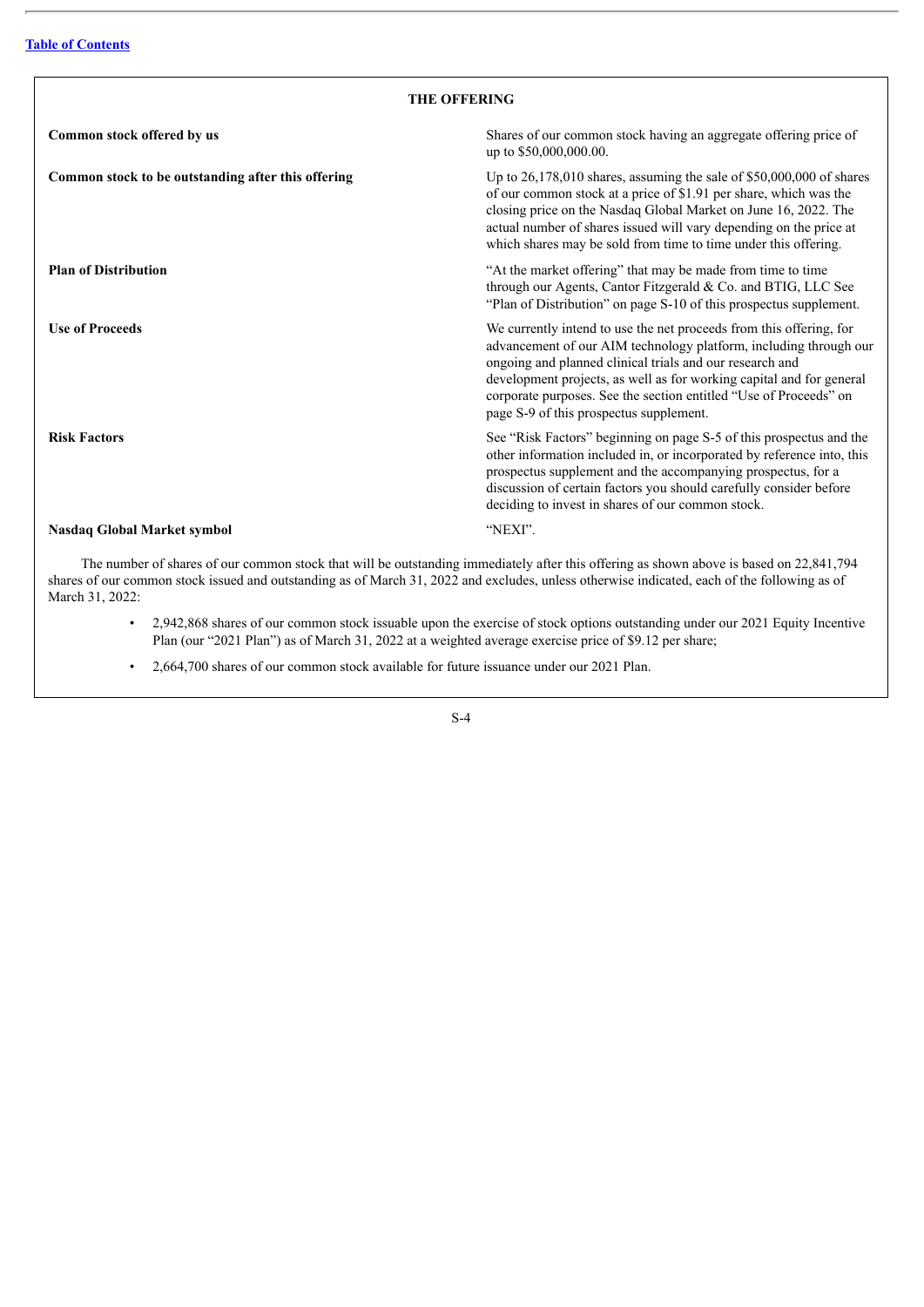#### **RISK FACTORS**

<span id="page-6-0"></span>Investing in our common stock involves a high degree of risk and uncertainty. In addition to risks and uncertainties discussed under the section captioned "Risk Factors" contained in our most recent Annual Report on Form 10-K for the fiscal vear ended December 31, 2021, our Ouarterly Report on Form 10-O for the quarter ended March 31, 2022 and in our subsequent filings with the SEC incorporated by reference in this prospectus, together with the other information included in this prospectus and documents incorporated by reference in this prospectus, and in any free writing prospectus that we have authorized for use in connection with this offering, you should read in their entirety and carefully consider the risks described below before making an investment decision with respect to this offering. Any of the following risks could have a material adverse effect on our business, financial condition, results of operations or cash flow. This could cause the trading price of our common stock to decline, which could cause you to lose *all or part of your investment.*

## **Risks Related to This Offering**

# Our management will have broad discretion over the use of the net proceeds from this offering, and you may not agree with how we use the *proceeds, and the proceeds may not be invested successfully.*

Our management will have broad discretion as to the use of the net proceeds from this offering and could use them for purposes other than those contemplated at the time of this offering. Accordingly, you are relying on the judgment of our management with regard to the use of these net proceeds, and you will not have the opportunity, as part of your investment decision, to assess whether the proceeds will be used appropriately. It is possible that the proceeds will be invested in a way that does not yield a favorable, or any, return for the Company.

#### *You may experience future dilution as a result of future equity of erings.*

In order to raise additional capital, we may in the future offer additional shares of our common stock or other securities convertible into or exchangeable for our common stock. We cannot assure you that we will be able to sell shares or other securities in any other offering at a price per share that is equal to or greater than the price per share paid by investors in this offering, and investors purchasing shares or other securities in the future could have rights superior to existing stockholders. The price per share at which we sell additional shares of our common stock or other securities convertible into or exchangeable for our common stock in future transactions may be higher or lower than the price per share in this offering.

#### Our stock price is and may continue to be volatile and you may not be able to resell our securities at or above the price you paid.

The market price for our common stock is volatile and may fluctuate significantly in response to a number of factors, most of which we cannot control, such as quarterly fluctuations in financial results, the timing and our ability to advance the development of our product candidates or changes in securities analysts' recommendations could cause the price of our stock to fluctuate substantially. Each of these factors, among others, could harm your investment in our common stock and could result in your being unable to resell the common stock that you purchase at a price equal to or above the price you paid.

# Because we do not anticipate paying any cash dividends on our capital stock in the foreseeable future, capital appreciation, if any, will be your *sole source of gain.*

We have never declared or paid cash dividends on our capital stock. We anticipate that we will retain our earnings, if any, for future growth and therefore do not anticipate paying cash dividends in the future. As a result, only appreciation of the price of our common stock will provide a return to stockholders.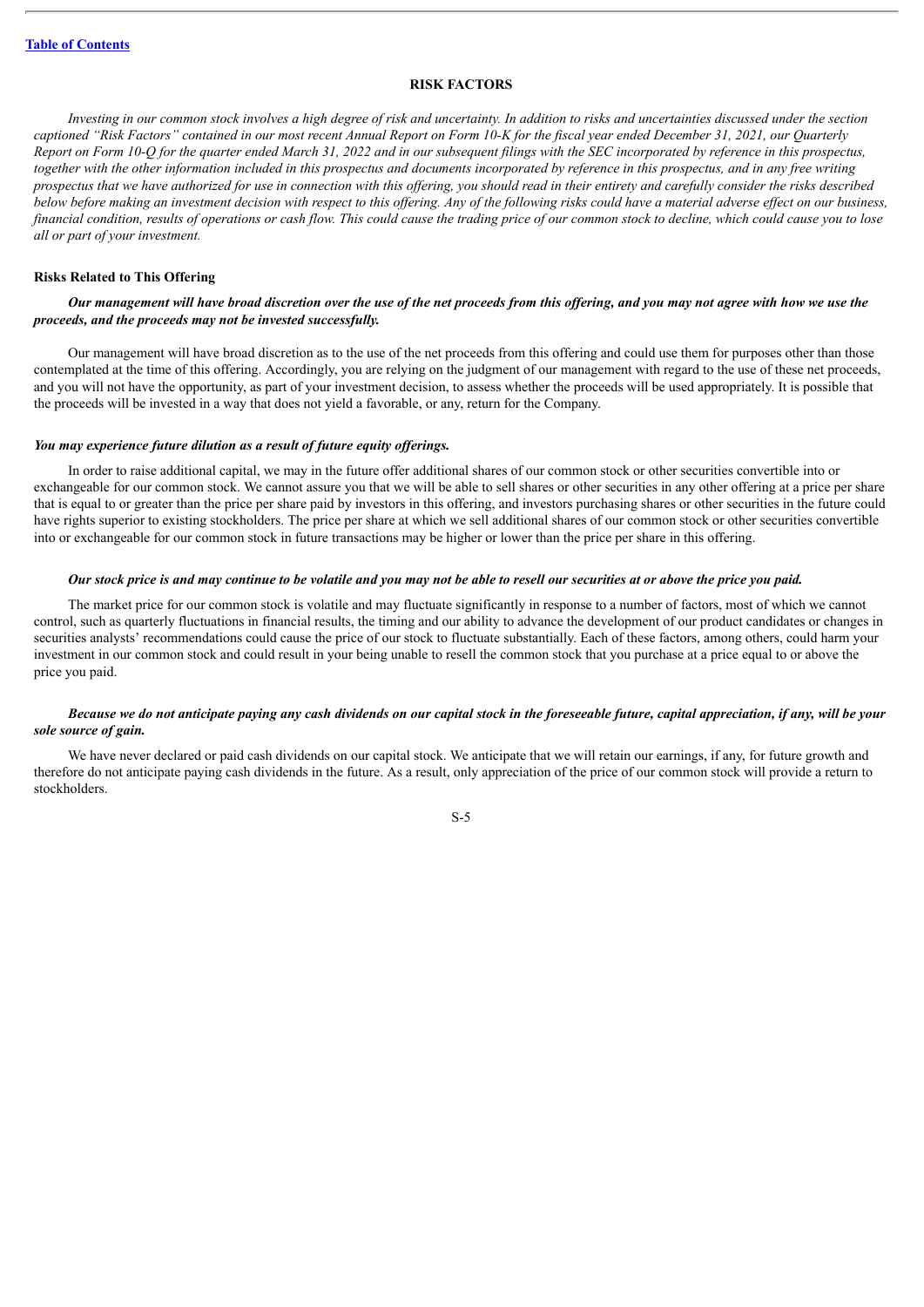#### Sales of a significant number of shares of our common stock in the public markets, or the perception that such sales could occur, could *depress the market price of our common stock.*

Sales of a substantial number of shares of our common stock in the public markets could depress the market price of our common stock and impair our ability to raise capital through the sale of additional equity securities. We cannot predict the effect that future sales of our common stock would have on the market price of our common stock.

#### Sales of a substantial number of shares of our common stock in the public market could cause our stock price to fall.

Sales of a substantial number of shares of our common stock in the public market or the perception that these sales might occur could depress the market price of our common stock and could impair our ability to raise capital through the sale of additional equity securities. We are unable to predict the effect that such sales may have on the prevailing market price of our common stock. In addition, the sale of substantial amounts of our common stock could adversely impact its price. The sale or the availability for sale of a large number of shares of our common stock in the public market could cause the price of our common stock to decline.

#### *It is not possible to predict the aggregate proceeds resulting from sales made under the Sales Agreement.*

Subject to certain limitations in the Sales Agreement between us and the Agents and compliance with applicable law, we have the discretion to deliver a placement notice to the Agents at any time throughout the term of the Sales Agreement. The number of shares that are sold through the Agents after delivering a placement notice will fluctuate based on a number of factors, including the market price of our common stock during the sales period, any limits we may set with the Agents in any applicable placement notice and the demand for our common stock. Because the price per share of each share sold pursuant to the Sales Agreement will fluctuate over time, it is not currently possible to predict the aggregate proceeds to be raised in connection with sales under the Sales Agreement.

# The common stock offered hereby will be sold in "at the market offerings" and investors who buy shares at different times will likely pay *dif erent prices.*

Investors who purchase shares in this offering at different times will likely pay different prices, and accordingly may experience different levels of dilution and different outcomes in their investment results. We will have discretion, subject to market demand, to vary the timing, prices and number of shares sold in this offering. In addition, subject to the final determination by our board of directors or any restrictions we may place in any applicable placement notice, there is no minimum or maximum sales price for shares to be sold in this offering. Investors may experience a decline in the value of the shares they purchase in this offering as a result of sales made at prices lower than the prices they paid.

# If securities or industry analysts do not publish research or publish inaccurate or unfavorable research about our business, our stock price *and trading volume could decline.*

The trading market for our common stock depends in part on the research and reports that securities or industry analysts publish about us or our business. If one or more of the analysts who covers us downgrades our stock or publishes inaccurate or unfavorable research about our business, our stock price may decline. If one or more of these analysts ceases coverage of our company or fails to publish reports on us regularly, demand for our stock could decrease, which might cause our stock price and trading volume to decline.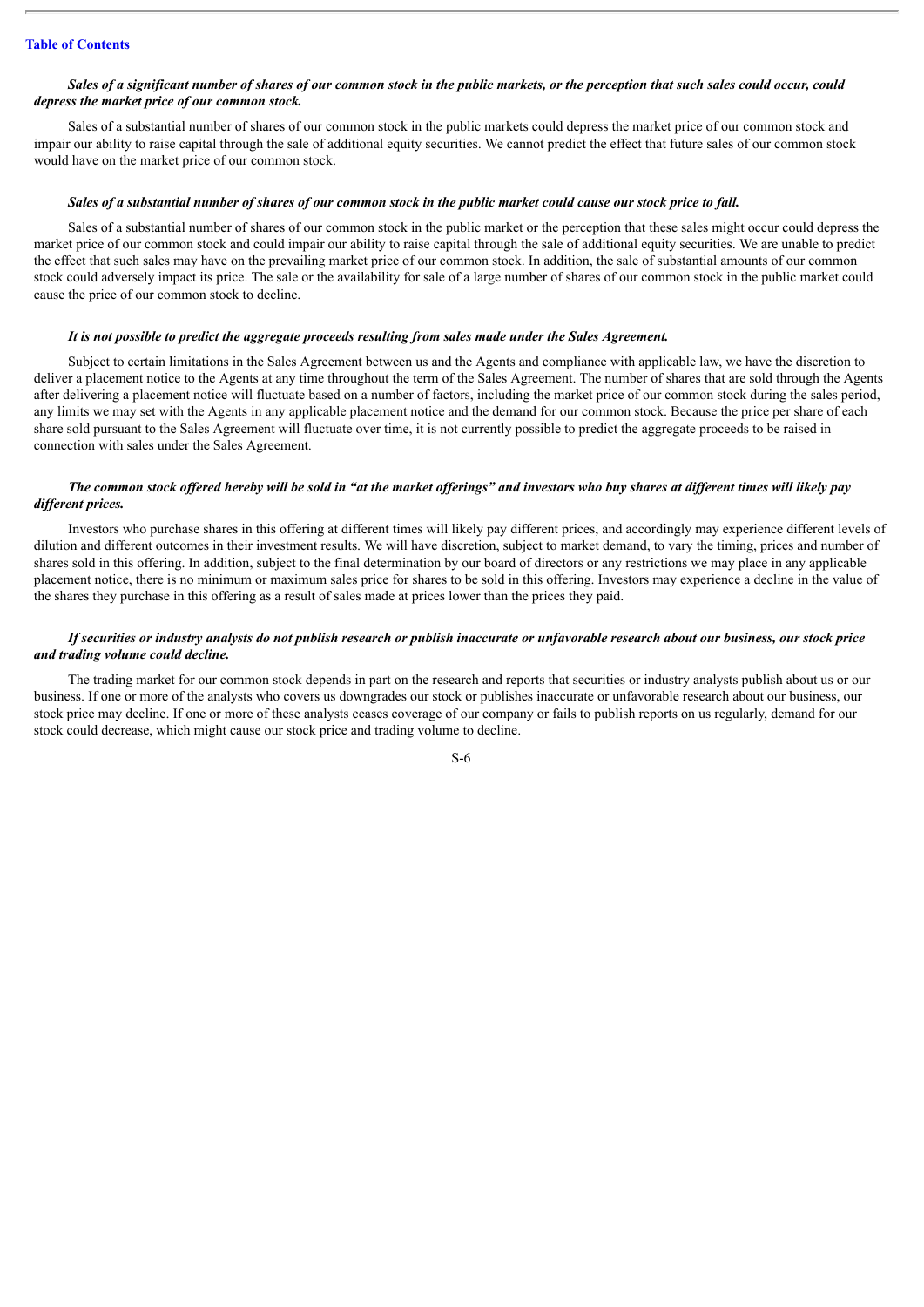# **SPECIAL NOTE REGARDING FORWARD-LOOKING STATEMENTS**

<span id="page-8-0"></span>This prospectus supplement, the accompanying prospectus and the documents incorporated by reference include forward-looking statements within the meaning of Section 27A of the Securities Act of 1933, as amended (the "Securities Act"), and Section 21E of the Securities Exchange Act of 1934, as amended (the "Exchange Act") that relate to future events or our future financial performance and involve known and unknown risks, uncertainties and other factors that may cause our actual results, levels of activity, performance or achievements to differ materially from any future results, levels of activity, performance or achievements expressed or implied by these forward-looking statements. Words such as, but not limited to, "believe," "expect," "anticipate," "estimate," "intend," "may," "plan," "potential," "predict," "project," "targets," "likely," "will," "would," "could," "should," "continue," and similar expressions or phrases, or the negative of those expressions or phrases, are intended to identify forward-looking statements, although not all forward-looking statements contain these identifying words. Although we believe that we have a reasonable basis for each forward-looking statement contained in this prospectus supplement, the accompanying prospectus and incorporated by reference, we caution you that these statements are based on our projections of the future that are subject to known and unknown risks and uncertainties and other factors that may cause our actual results, level of activity, performance or achievements expressed or implied by these forward-looking statements, to differ. The sections in our periodic reports, including our Annual Report on Form 10-K for the fiscal year ended December 31, 2021, as supplemented by our subsequent Quarterly Reports on Form 10-Q and our Current Reports on Form 8-K, entitled "Business," "Risk Factors," and "Management's Discussion and Analysis of Financial Condition and Results of Operations," as well as other sections in this prospectus and the documents or reports incorporated by reference in this prospectus, discuss some of the factors that could contribute to these differences. These forward-looking statements include, among other things, statements about:

- our ability to obtain and maintain regulatory approval of NEXI-001 and NEXI-002 and/or our other product candidates;
- our ability to successfully commercialize and market NEXI-001 and NEXI-002 and/or our other product candidates, if approved;
- our ability to contract with third-party suppliers, manufacturers and other service providers and their ability to perform adequately;
- the potential market size, opportunity and growth potential for NEXI-001 and NEXI-002 and/or our other product candidates, if approved;
- our ability to build our own sales and marketing capabilities, or seek collaborative partners, to commercialize NEXI-001 and NEXI-002 and/or our other product candidates, if approved;
- our ability to obtain funding for our operations;
- the initiation, timing, progress and results of our preclinical studies and clinical trials, and our research and development programs;
- the timing of anticipated regulatory filings;
- the timing of availability of data from our clinical trials;
- the impact of the ongoing COVID-19 pandemic and our response to it;
- the accuracy of our estimates regarding expenses, capital requirements and needs for additional financing;
- our ability to retain the continued service of our key professionals and to identify, hire and retain additional qualified professionals;
- our ability to advance product candidates into, and successfully complete, clinical trials;
- our ability to recruit and enroll suitable patients in our clinical trials;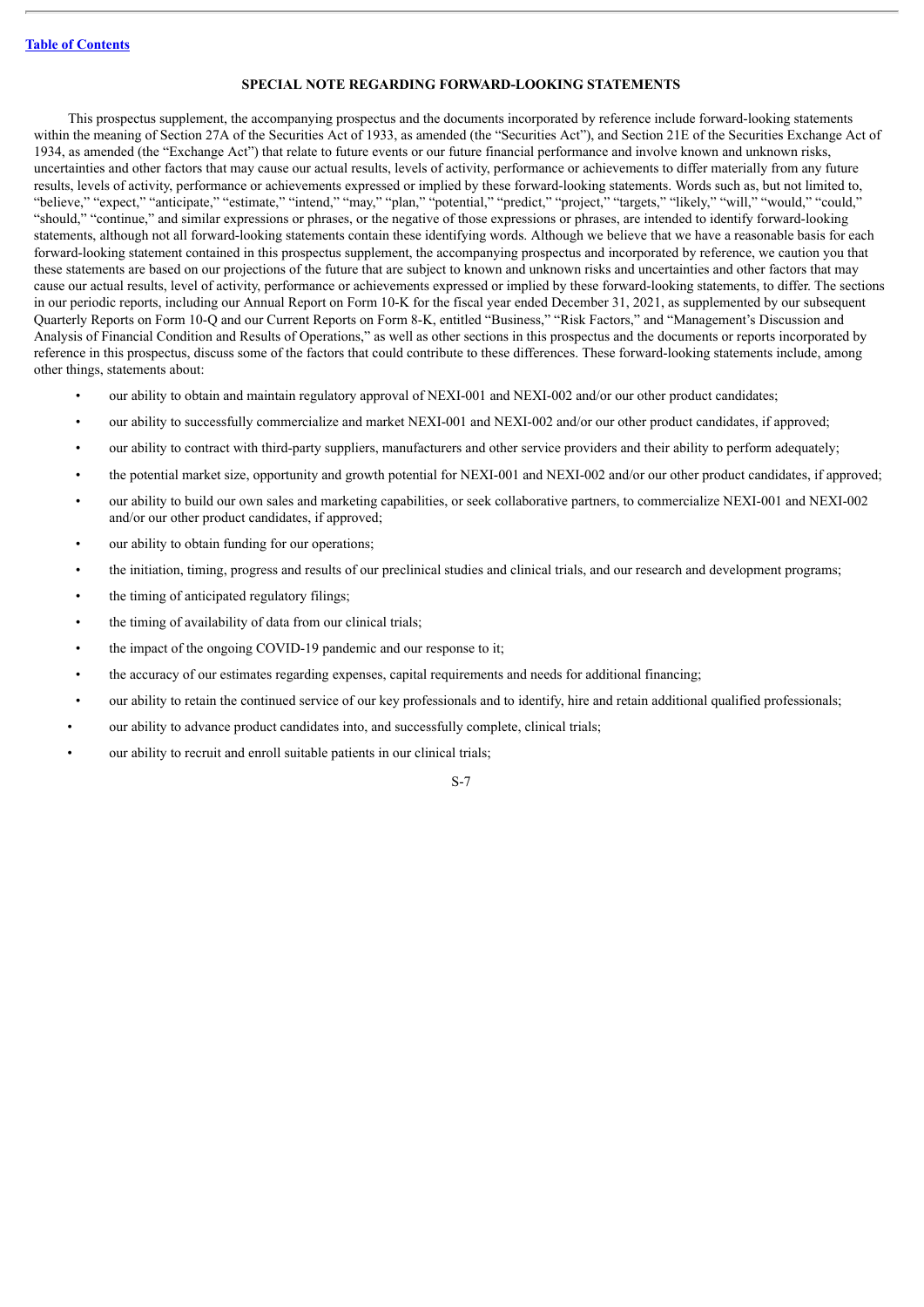- the timing or likelihood of the accomplishment of various scientific, clinical, regulatory and other product development objectives;
- the pricing and reimbursement of our product candidates, if approved;
- the rate and degree of market acceptance of our product candidates, if approved;
- the implementation of our business model and strategic plans for our business, product candidates and technology;
- the scope of protection we are able to establish and maintain for intellectual property rights covering our product candidates and technology;
- developments relating to our competitors and our industry;
- the accuracy of our estimates regarding expenses, capital requirements and needs for additional financing;
- the development of major public health concerns, including the novel coronavirus outbreak or other pandemics arising globally, and the future impact of it and COVID-19 on our clinical trials, business operations and funding requirements; and
- our financial performance.

We may not actually achieve the plans, intentions or expectations disclosed in our forward-looking statements, and you should not place undue reliance on our forward-looking statements. Actual results or events could differ materially from the plans, intentions and expectations disclosed in the forward-looking statements we make. We have included important cautionary statements in this prospectus supplement or in the documents incorporated by reference in this prospectus, particularly in the "Risk Factors" section, that we believe could cause actual results or events to differ materially from the forward-looking statements that we make. For a summary of such factors, please refer to the section entitled "Risk Factors" in this prospectus, as updated and supplemented by the discussion of risks and uncertainties under "Risk Factors" contained in any supplements to this prospectus and in our most recent Annual Report on Form 10-K, as revised or supplemented by our subsequent Quarterly Reports on Form 10-Q or our Current Reports on Form 8-K, as well as any amendments thereto, as filed with the SEC and which are incorporated herein by reference. The information contained in this document is believed to be current as of the date of this document. We do not intend to update any of the forward-looking statements after the date of this document to conform these statements to actual results or to changes in our expectations, except as required by law.

In light of these assumptions, risks and uncertainties, the results and events discussed in the forward-looking statements contained in this prospectus supplement, the accompanying prospectus or in any document incorporated herein by reference might not occur. Investors are cautioned not to place undue reliance on the forward-looking statements, which speak only as of the date of this prospectus supplement, the accompanying prospectus or the date of the document incorporated by reference. We are not under any obligation, and we expressly disclaim any obligation, to update or alter any forward-looking statements, whether as a result of new information, future events or otherwise. All subsequent forward-looking statements attributable to us or to any person acting on our behalf are expressly qualified in their entirety by the cautionary statements contained or referred to in this section.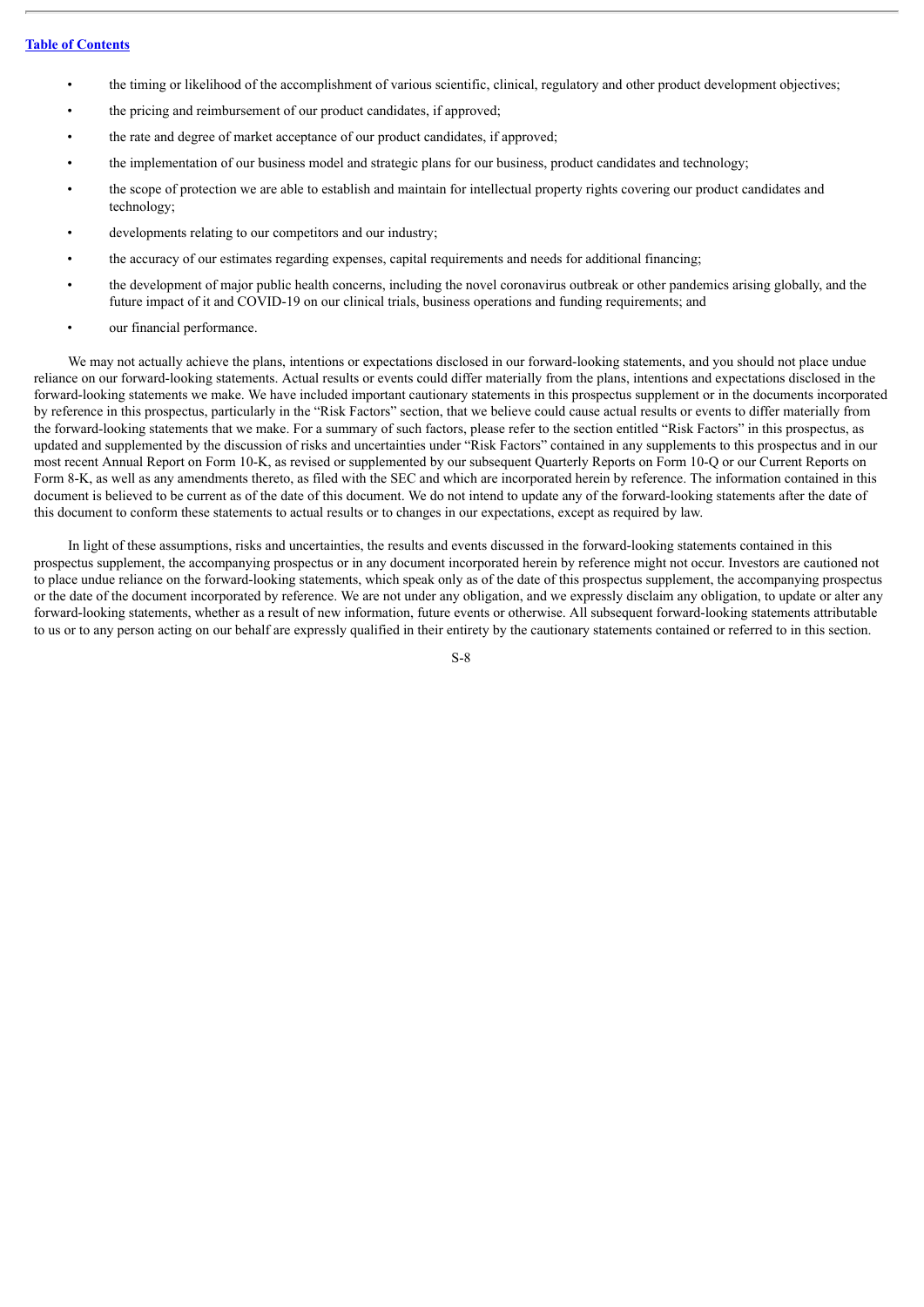# **USE OF PROCEEDS**

<span id="page-10-0"></span>We may issue and sell shares of our common stock having aggregate offering price of up to \$50,000,000 from time to time. Because there is no minimum offering amount required as a condition to close this offering, the actual total public offering amount, commissions and proceeds to us, if any, are not determinable at this time. There can be no assurance that, in the future, we will sell any shares under or fully utilize the Sales Agreement with the Agents as a source of financing.

We intend to use the net proceeds of this offering, if any, for advancement of our AIM technology platform, including through our ongoing and planned clinical trials and our research and development projects, as well as for working capital and for general corporate purposes.

The amounts and timing of our actual expenditures will depend on numerous factors, including the progress of our clinical trials and other development efforts and other factors described under "Risk Factors" in this prospectus supplement, the accompanying base prospectus and the documents incorporated by reference herein and therein, as well as the amount of cash used in our operations. We will have broad discretion in the application of the net proceeds. Pending the use of the net proceeds described above, we may invest the net proceeds from this offering in one or a variety of capital preservation investments, which may include short- and intermediate-term, interest-bearing obligations, investment-grade instruments, certificates of deposit or direct or guaranteed obligations of the U.S. government.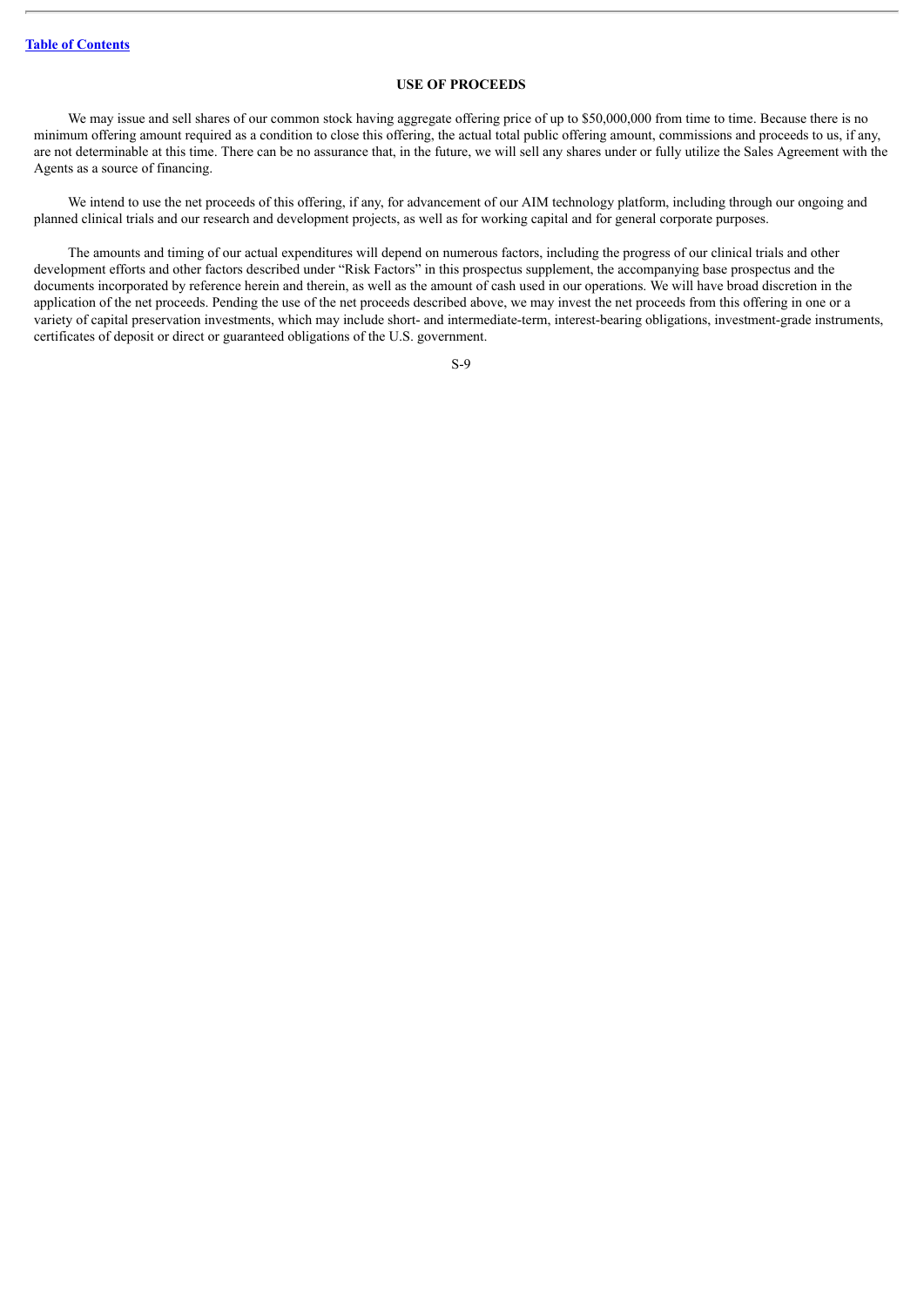# **PLAN OF DISTRIBUTION**

<span id="page-11-0"></span>We have entered into a Controlled Equity OfferingSM Sales Agreement, or the Sales Agreement, with Cantor Fitzgerald & Co. and BTIG, LLC, or the Agents, under which we may offer and sell shares of our common stock. Pursuant to this prospectus supplement, we may offer and sell shares of our common stock having an aggregate gross sales price of up to \$50,000,000 from time to time through the Agents acting as agent. The Sales Agreement will be filed as an exhibit to a Current Report on Form 8-K.

Upon delivery of a placement notice and subject to the terms and conditions of the Sales Agreement, the Agents may offer and sell shares of our common stock by any method permitted by law deemed to be an "at the market offering" as defined in Rule 415(a)(4) promulgated under the Securities Act. We may instruct the Agents not to sell common stock if the sales cannot be effected at or above the price designated by us from time to time. We or the Agents may suspend the offering of common stock upon notice and subject to other conditions.

We will pay the Agents commissions, in cash, for its services in acting as agent in the sale of our common stock. The Agents are entitled to compensation at a commission rate of 3.0% of the gross sales price per share sold under the Sales Agreement. Because there is no minimum offering amount required as a condition to close this offering, the actual total public offering amount, commissions and proceeds to us, if any, are not determinable at this time. We have also agreed to reimburse the Agents for certain specified expenses, including the reasonable and documented fees and disbursements of its legal counsel in an amount not to exceed \$75,000 in connection with the filing of the sales agreement with the SEC and \$15,000 per calendar quarter thereafter in connection with any updates at the time of certain filings as described in the Sales Agreement. We estimate that the total expenses for the offering under this prospectus supplement, excluding compensation and reimbursements payable to the Agents under the terms of the Sales Agreement, will be approximately \$180,000.

Settlement for sales of shares of common stock will occur on the second business day following the date on which any sales are made, or on some other date that is agreed upon by us and the Agents in connection with a particular transaction, in return for payment of the net proceeds to us. Sales of our common stock as contemplated in this prospectus supplement will be settled through the facilities of The Depository Trust Company or by such other means as we and the Agents may agree upon. There is no arrangement for funds to be received in an escrow, trust or similar arrangement.

The Agents will use its commercially reasonable efforts, consistent with its sales and trading practices, to solicit offers to purchase the shares of common stock under the terms and subject to the conditions set forth in the Sales Agreement. In connection with the sale of the shares of common stock on our behalf, the Agents will be deemed to be an "underwriter" within the meaning of the Securities Act and the compensation of the Agents will be deemed to be underwriting commissions or discounts. We have agreed to provide indemnification and contribution to the Agents (and its partners, members, directors, officers, employees and agents) against certain civil liabilities, including liabilities under the Securities Act.

The offering of shares of our common stock pursuant to the Sales Agreement will terminate upon the termination or expiration of the Sales Agreement as permitted therein. We and the Agents may each terminate the Sales Agreement at any time upon ten days' prior notice.

The Agents and its affiliates may in the future provide various investment banking, commercial banking and other financial services for us, our subsidiaries and our affiliates, for which services they may in the future receive customary fees. To the extent required by Regulation M, the Agents will not engage in any market making activities involving our common stock while the offering is ongoing under this prospectus supplement.

This prospectus supplement and the accompanying prospectus in electronic format may be made available on a website maintained by the Agents and the Agents may distribute this prospectus supplement and the accompanying prospectus electronically.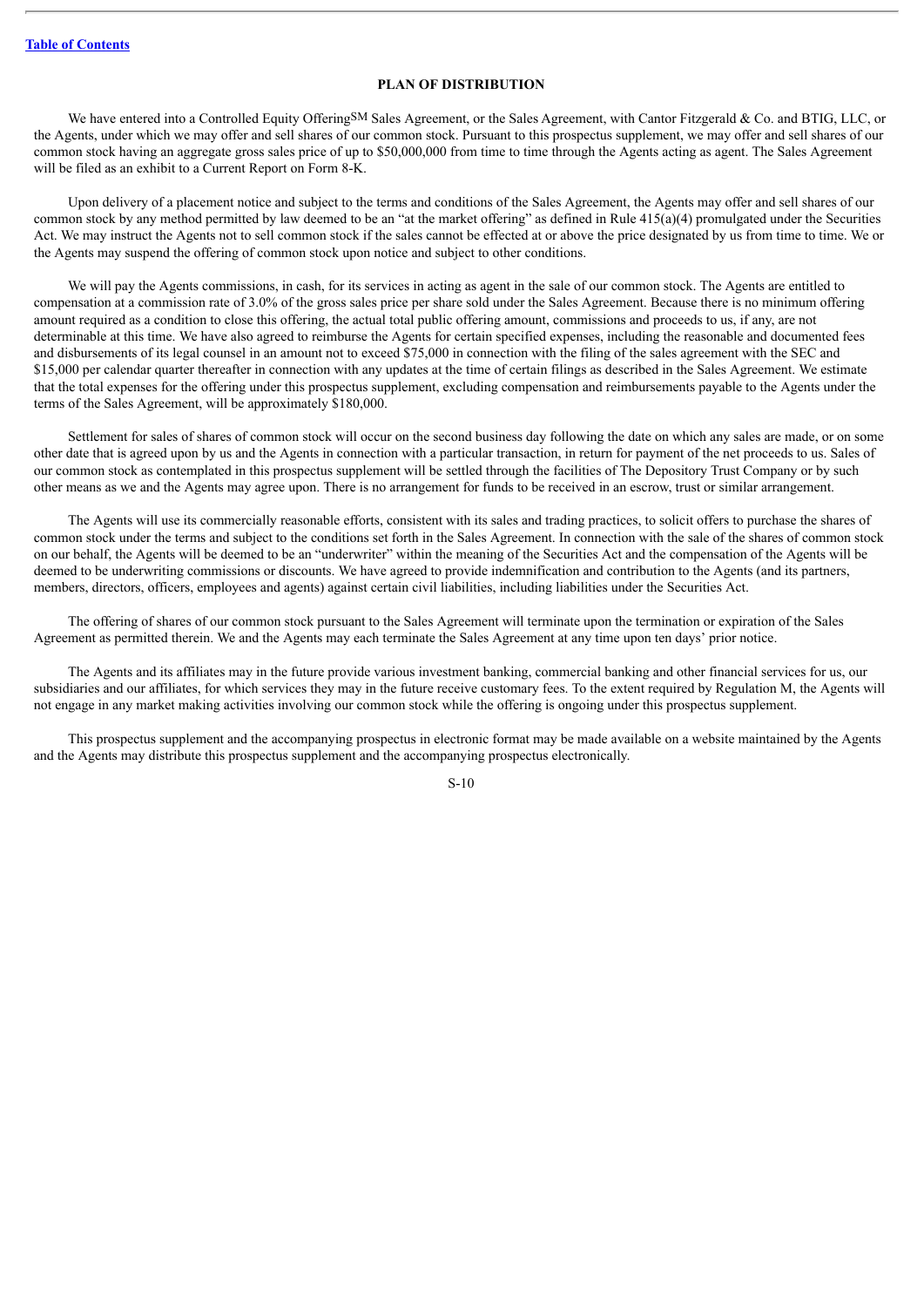#### **LEGAL MATTERS**

<span id="page-12-0"></span>Mintz, Levin, Cohn, Ferris, Glovsky and Popeo, P.C., Boston, Massachusetts, will pass upon certain legal matters relating to the issuance of the securities to be offered hereby on behalf of NexImmune, Inc. Cantor Fitzgerald & Co. and BTIG, LLC are being represented in connection with this offering by Cooley LLP, New York, New York.

#### **EXPERTS**

<span id="page-12-1"></span>The financial statements of NexImmune, Inc. appearing in NexImmune, Inc.'s Annual Report (Form 10-K) for the year ended December 31, 2021, have been audited by Ernst & Young LLP, independent registered public accounting firm, as set forth in their report thereon included therein, and incorporated herein by reference. Such financial statements are, and audited financial statements to be included in subsequently filed documents will be, incorporated herein in reliance upon the report of Ernst & Young LLP pertaining to such financial statements (to the extent covered by consents filed with the Securities and Exchange Commission) given on the authority of such firm as experts in accounting and auditing.

#### **WHERE YOU CAN FIND ADDITIONAL INFORMATION**

<span id="page-12-2"></span>We have filed with the SEC a registration statement on Form S-3 under the Securities Act with respect to the common stock we are offering under this prospectus supplement and accompanying prospectus. This prospectus supplement and the accompanying prospectus do not contain all of the information set forth in the registration statement and the exhibits to the registration statement. For further information with respect to us and the securities we are offering under this prospectus supplement and the accompanying prospectus, we refer you to the registration statement and the exhibits and schedules filed as a part of the registration statement. We file annual, quarterly and current reports, proxy statements and other information with the SEC. You can also request copies of these documents by writing to the SEC and paying a fee for the copying cost. The SEC maintains a website that contains reports, proxy statements and other information regarding issuers that file electronically with the SEC, including us. The address of the SEC website is www.sec.gov. Additionally, you may access our filings with the SEC through our website at www.neximmune.com. The information on our website is not part of this prospectus supplement, the accompanying prospectus or any related free writing prospectus.

Whenever a reference is made in this prospectus supplement or the accompanying prospectus to any of our contracts, agreements or other documents, the reference may not be complete and you should refer to the exhibits that are a part of the registration statement or the exhibits to the reports or other documents incorporated by reference in this prospectus supplement or the accompanying prospectus for a copy of such contract, agreement or other document.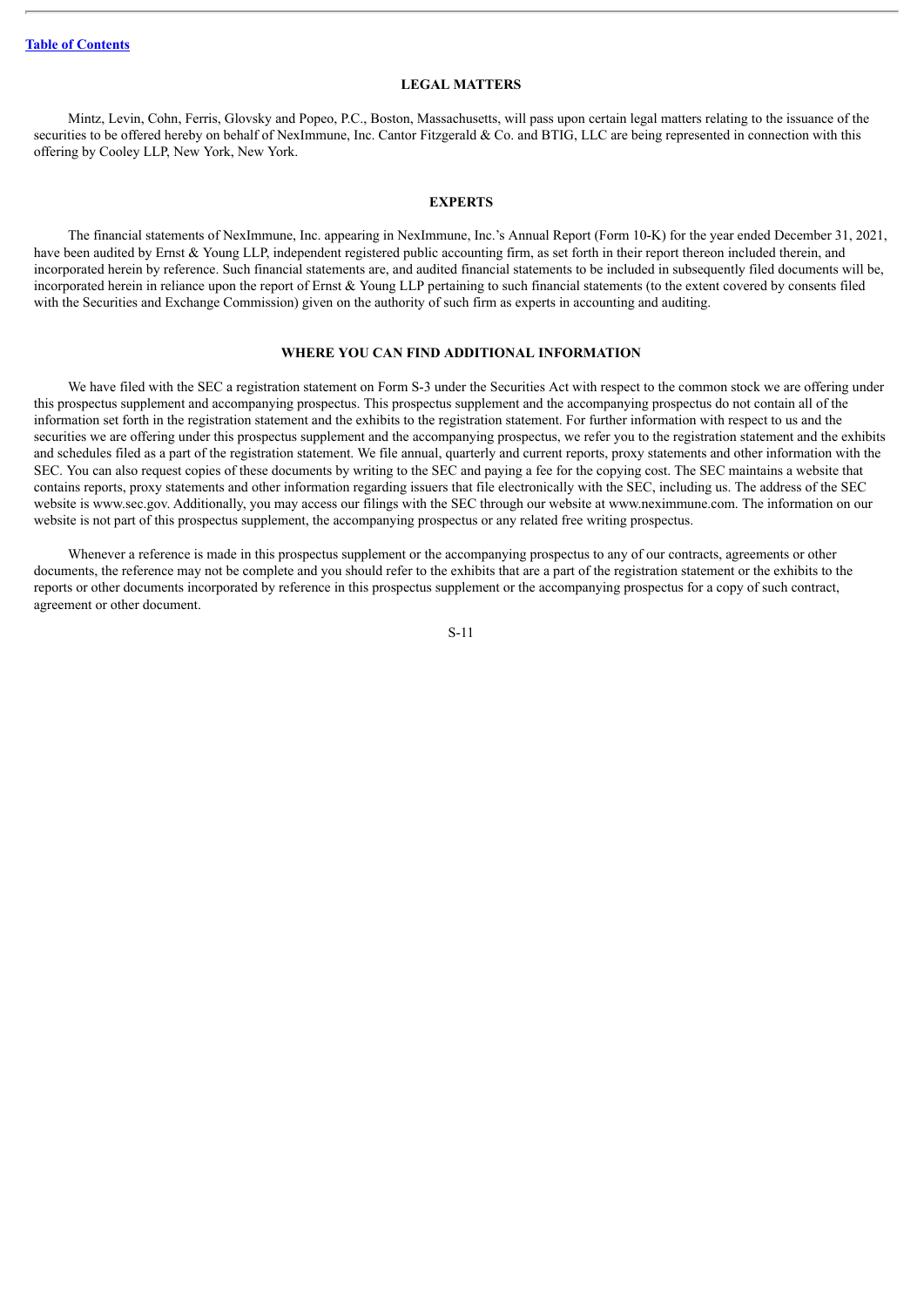# **INCORPORATION OF INFORMATION BY REFERENCE**

<span id="page-13-0"></span>The SEC allows us to "incorporate by reference" information that we file with them. Incorporation by reference allows us to disclose important information to you by referring you to those other documents. The information incorporated by reference is an important part of this prospectus supplement and the accompanying prospectus, and information that we file later with the SEC will automatically update and supersede this information. We filed a registration statement on Form S-3 under the Securities Act with the SEC with respect to the securities being offered offer pursuant to this prospectus supplement and the accompanying prospectus. This prospectus supplement and the accompanying prospectus omit certain information contained in the registration statement, as permitted by the SEC. You should refer to the registration statement, including the exhibits thereto, for further information about us and the securities being offered pursuant to this prospectus supplement and the accompanying prospectus. Statements in this prospectus supplement and the accompanying prospectus regarding the provisions of certain documents filed with, or incorporated by reference in, the registration statement are not necessarily complete and each statement is qualified in all respects by that reference. Copies of all or any part of the registration statement, including the documents incorporated by reference or the exhibits, may be obtained upon payment of the prescribed rates at the offices of the SEC website as noted above in "Where You Can Find More Information." The documents we are incorporating by reference are:

- our Annual Report on [Form](http://www.sec.gov/ix?doc=/Archives/edgar/data/1538210/000153821022000008/nexi-20211231.htm) 10-K for the fiscal year ended December 31, 2021, as filed with the SEC on March 9, 2022;
- the portions of our Definitive Proxy Statement on [Schedule](http://www.sec.gov/Archives/edgar/data/1538210/000153821022000010/neximmuneinc-proxy.htm) 14A filed on May 3, 2022 that are deemed "filed" with the SEC under the Exchange Act;
- our Quarterly Report on [Form](http://www.sec.gov/ix?doc=/Archives/edgar/data/1538210/000153821022000018/nexi-20220331.htm) 10-Q for the fiscal quarter ended March 31, 2022 that we filed with the SEC on May 12, 2022;
- our Current Reports on Form 8-K that we filed with the SEC on [February](http://www.sec.gov/ix?doc=/Archives/edgar/data/1538210/000119312522045467/d317814d8k.htm) 17, 2022, [March](http://www.sec.gov/ix?doc=/Archives/edgar/data/1538210/000119312522078320/d334735d8k.htm) 17, 2022, [April](http://www.sec.gov/ix?doc=/Archives/edgar/data/1538210/000119312522105601/d363344d8k.htm) 14, [2022](http://www.sec.gov/ix?doc=/Archives/edgar/data/1538210/000119312522173825/d357890d8k.htm), and June 14, 2022 (except for the information furnished under Items 2.02 or 7.01 of Form 8-K and the exhibits furnished thereto); and
- the description of the Common Stock contained in our registration statement on [Form](http://www.sec.gov/Archives/edgar/data/1538210/000119312521033776/d117115d8a12b.htm) 8-A (File No. 001-252220) filed with the SEC on February 9, 2021, under the Exchange Act, including any amendment or report filed for the purpose of updating such description.

All documents we file pursuant to Sections 13(a), 13(c), 14 or 15(d) of the Exchange Act on or after the date of this prospectus supplement and prior to the termination of the offering of the securities to which this prospectus supplement and accompanying prospectus relates (other than information in such documents that is furnished and not deemed to be filed) shall be deemed to be incorporated by reference into this prospectus supplement and accompanying prospectus and to be a part hereof from the date of filing of those documents.

We undertake to provide without charge to each person (including any beneficial owner) who receives a copy of this prospectus supplement and the accompanying prospectus, upon written or oral request, a copy of all of the preceding documents that are incorporated by reference (other than exhibits, unless the exhibits are specifically incorporated by reference into these documents). You may request a copy of these filings, at no cost, by writing or telephoning us at the following address or telephone number:

NexImmune, Inc. 9119 Gaither Road Gaithersburg, MD 20877 (301) 825-9810

In accordance with Rule 412 of the Securities Act, any statement contained in a document incorporated by reference herein shall be deemed modified or superseded to the extent that a statement contained herein or in any other subsequently filed document which also is or is deemed to be incorporated by reference herein modifies or supersedes such statement.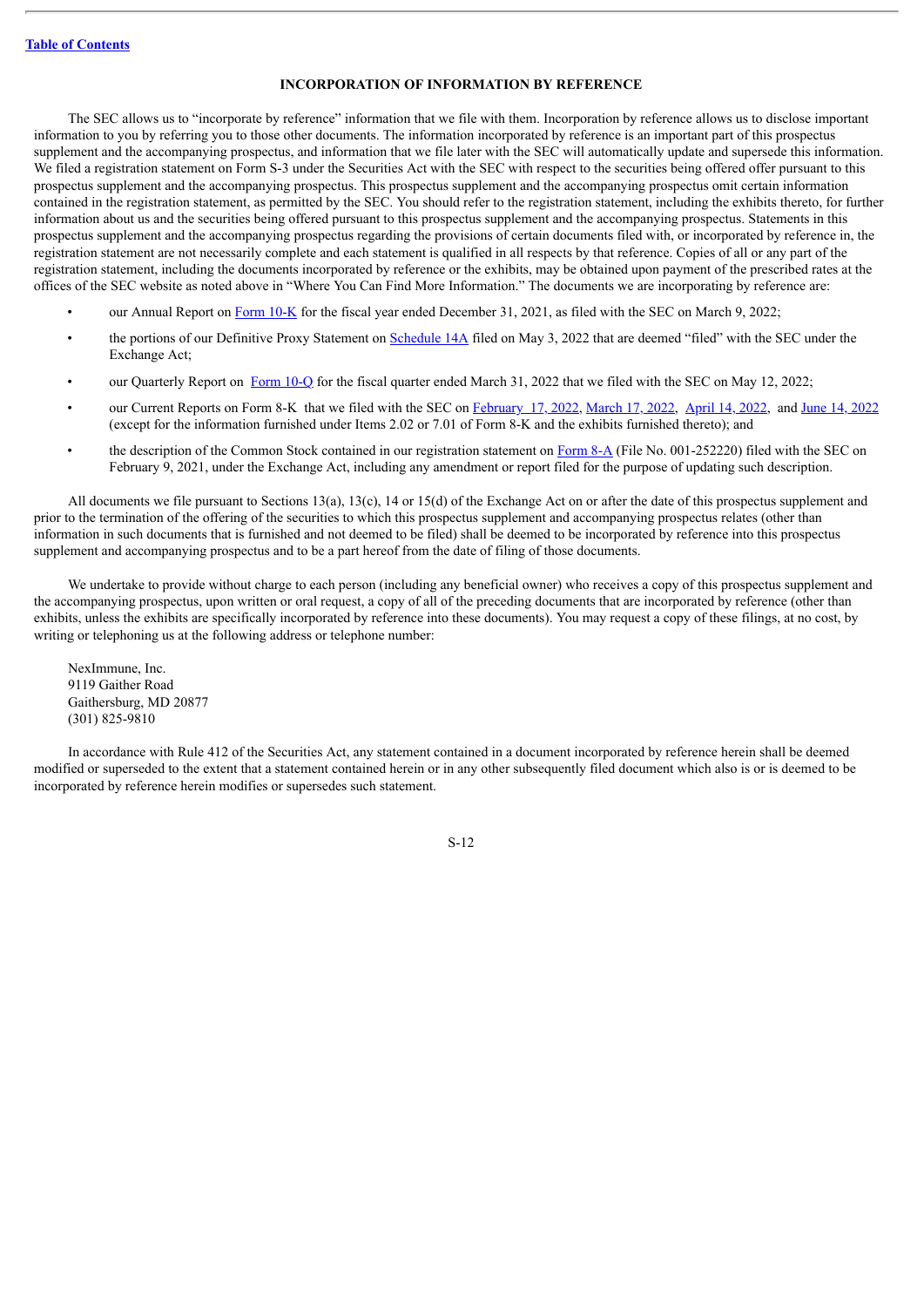**PROSPECTUS**

# **NexImmune, Inc.**

**\$200,000,000 COMMON STOCK PREFERRED STOCK DEBT SECURITIES WARRANTS RIGHTS UNITS**

This prospectus will allow us to issue, from time to time at prices and on terms to be determined at or prior to the time of the offering, up to \$200,000,000 of any combination of the securities described in this prospectus, either individually or in units. We may also offer common stock or preferred stock upon conversion of or exchange for the debt securities; common stock upon conversion of or exchange for preferred stock; or common stock, preferred stock or debt securities upon the exercise of warrants or rights.

This prospectus describes the general terms of these securities and the general manner in which these securities will be offered. We will provide you with the specific terms of any offering in one or more supplements to this prospectus. The prospectus supplements will also describe the specific manner in which these securities will be offered and may also supplement, update or amend information contained in this document. You should read this prospectus and any prospectus supplement, as well as any documents incorporated by reference into this prospectus or any prospectus supplement, carefully before you invest.

Our securities may be sold directly by us to you, through agents designated from time to time or to or through underwriters or dealers. For additional information on the methods of sale, you should refer to the section entitled "Plan of Distribution" in this prospectus and in the applicable prospectus supplement. If any underwriters or agents are involved in the sale of our securities with respect to which this prospectus is being delivered, the names of such underwriters or agents and any applicable fees, commissions or discounts and over-allotment options will be set forth in a prospectus supplement. The price to the public of such securities and the net proceeds that we expect to receive from such sale will also be set forth in a prospectus supplement.

Our common stock is listed on the Nasdaq Global Market under the symbol "NEXI." On March 1, 2022, the average of the bid and asked prices for our common stock on Nasdaq was \$2.52 per share. As of March 1, 2022, the aggregate market value of our outstanding shares of common stock held by non-affiliates was approximately \$43 million based on 22,841,794 shares of common stock outstanding as of March 1, 2022, of which approximately 17,590,628 shares were held by non-affiliates. We have not offered any shares of our common stock pursuant to General Instruction I.B.6 of Form S-3 during the prior 12 calendar month period that ends on, and includes, the date of this prospectus.

On March 8, 2022, the last reported sale price of our common stock was \$2.20 per share. The applicable prospectus supplement will contain information, where applicable, as to any other listing, if any, on the Nasdaq Global Market or any securities market or other securities exchange of the securities covered by the prospectus supplement. Prospective purchasers of our securities are urged to obtain current information as to the market prices of our securities, where applicable.

**Investing in our securities involves a high degree of risk. See "[Risk Factors](#page-23-0)" beginning on page 8 of this prospectus, any accompanying prospectus supplement and in the documents incorporated by reference in this prospectus for a discussion of the factors you should carefully consider before deciding to purchase these securities.**

Neither the Securities and Exchange Commission nor any state securities commission has approved or disapproved of these securities or determined if this prospectus is truthful or complete. Any representation to the contrary is a criminal offense.

**The date of this prospectus is March 16, 2022.**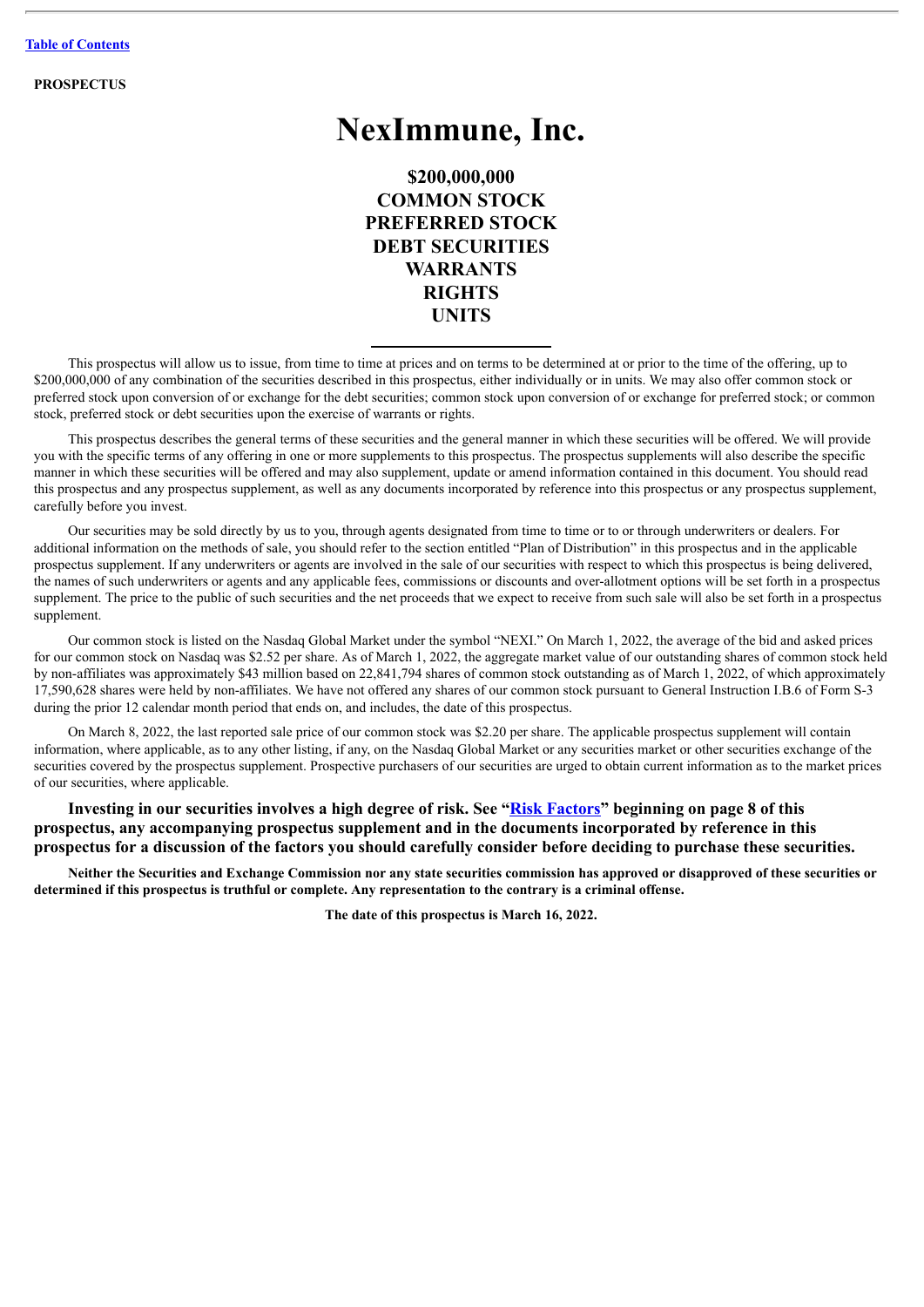# **TABLE OF CONTENTS**

<span id="page-15-0"></span>

|                                                                                                 | Page |
|-------------------------------------------------------------------------------------------------|------|
| <b>ABOUT THIS PROSPECTUS</b>                                                                    |      |
| <b>PROSPECTUS SUMMARY</b>                                                                       |      |
| <b>RISK FACTORS</b>                                                                             | 8    |
| <b>SPECIAL NOTE REGARDING FORWARD-LOOKING STATEMENTS</b>                                        | 8    |
| <b>USE OF PROCEEDS</b>                                                                          |      |
| <b>PLAN OF DISTRIBUTION</b>                                                                     | 12   |
| <b>DESCRIPTION OF COMMON STOCK</b>                                                              | 13   |
| <b>DESCRIPTION OF PREFERRED STOCK</b>                                                           | 14   |
| <b>DESCRIPTION OF DEBT SECURITIES</b>                                                           | 16   |
| <b>DESCRIPTION OF WARRANTS</b>                                                                  | 22   |
| <b>DESCRIPTION OF RIGHTS</b>                                                                    | 23   |
| <b>DESCRIPTION OF UNITS</b>                                                                     | 24   |
| CERTAIN PROVISIONS OF DELAWARE LAW AND OF THE COMPANY'S CERTIFICATE OF INCORPORATION AND BYLAWS | 25   |
| <b>LEGAL MATTERS</b>                                                                            | 29   |
| <b>EXPERTS</b>                                                                                  | 29   |
| WHERE YOU CAN FIND MORE INFORMATION                                                             | 29   |
| <b>INCORPORATION OF DOCUMENTS BY REFERENCE</b>                                                  | 29   |
|                                                                                                 |      |

i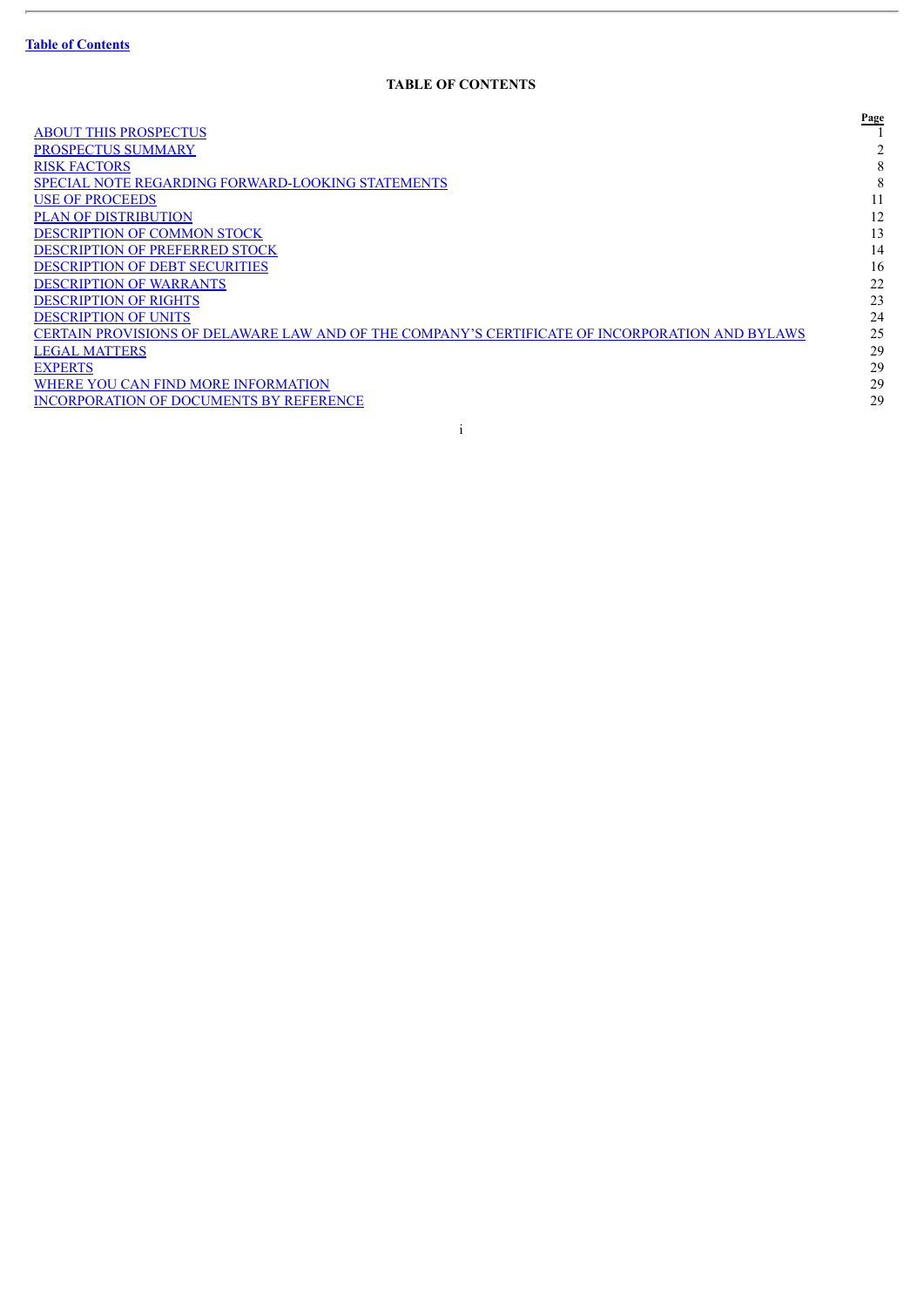# **ABOUT THIS PROSPECTUS**

<span id="page-16-0"></span>This prospectus is part of a registration statement that we filed with the Securities and Exchange Commission (the "SEC") utilizing a "shelf" registration process. Under this shelf registration process, we may offer shares of our common stock and preferred stock, various series of debt securities and/or warrants or rights to purchase any such securities, either individually or in units, in one or more offerings, with a total value of up to \$200,000,000.00. This prospectus provides you with a general description of the securities we may offer. Each time we offer a type or series of securities under this prospectus, we will provide a prospectus supplement that will contain specific information about the terms of that offering.

This prospectus does not contain all of the information included in the registration statement. For a more complete understanding of the offering of the securities, you should refer to the registration statement, including its exhibits. The prospectus supplement may also add, update or change information contained or incorporated by reference in this prospectus. However, no prospectus supplement will offer a security that is not registered and described in this prospectus at the time of its effectiveness. This prospectus, together with the applicable prospectus supplements and the documents incorporated by reference into this prospectus, includes all material information relating to the offering of securities under this prospectus. You should carefully read this prospectus, the applicable prospectus supplement, the information and documents incorporated herein by reference and the additional information under the heading "Where You Can Find More Information" before making an investment decision.

You should rely only on the information we have provided or incorporated by reference in this prospectus or any prospectus supplement. We have not authorized anyone to provide you with information different from that contained or incorporated by reference in this prospectus. No dealer, salesperson or other person is authorized to give any information or to represent anything not contained or incorporated by reference in this prospectus. You must not rely on any unauthorized information or representation. This prospectus is an offer to sell only the securities offered hereby, but only under circumstances and in jurisdictions where it is lawful to do so. You should assume that the information in this prospectus or any prospectus supplement is accurate only as of the date on the front of the document and that any information we have incorporated herein by reference is accurate only as of the date of the document incorporated by reference, regardless of the time of delivery of this prospectus or any sale of a security.

We further note that the representations, warranties and covenants made by us in any agreement that is filed as an exhibit to any document that is incorporated by reference in this prospectus were made solely for the benefit of the parties to such agreement, including, in some cases, for the purpose of allocating risk among the parties to such agreements, and should not be deemed to be a representation, warranty or covenant to you. Moreover, such representations, warranties or covenants were accurate only as of the date when made. Accordingly, such representations, warranties and covenants should not be relied on as accurately representing the current state of our affairs.

This prospectus may not be used to consummate sales of our securities, unless it is accompanied by a prospectus supplement. To the extent there are inconsistencies between any prospectus supplement, this prospectus and any documents incorporated by reference, the document with the most recent date will control.

Unless the context otherwise requires, "NexImmune," "NEXI," "the Company," "we," "us," "our" and similar terms refer to NexImmune, Inc.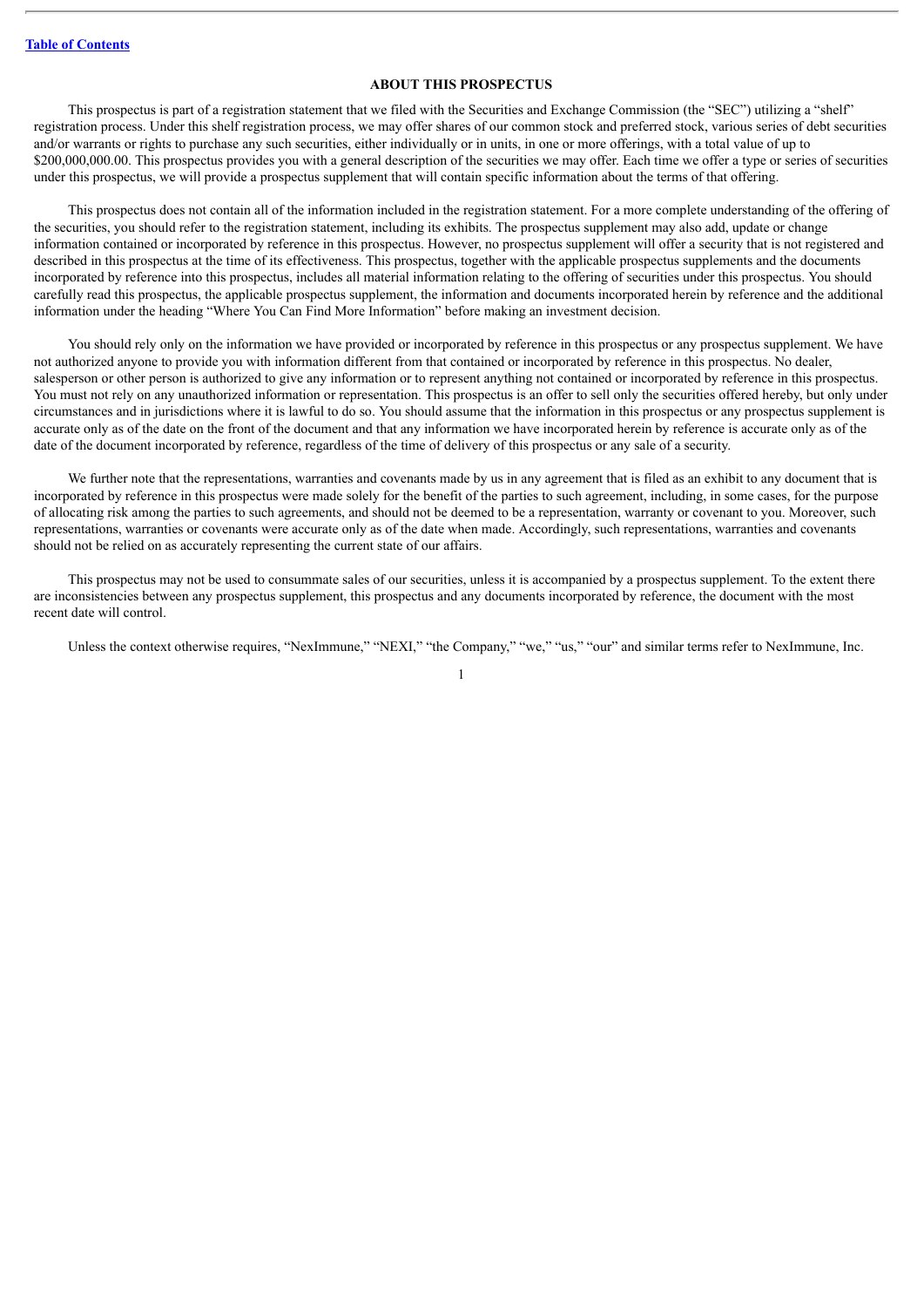# **PROSPECTUS SUMMARY**

<span id="page-17-0"></span>The following is a summary of what we believe to be the most important aspects of our business and the offering of our securities under this prospectus. We urge you to read this entire prospectus, including the more detailed financial statements, notes to the financial statements and other information incorporated by reference from our other filings with the SEC or included in any applicable prospectus supplement. Investing in our securities involves risks. Therefore, carefully consider the risk factors set forth in any prospectus supplements and in our most recent annual and quarterly filings with the SEC, as well as other information in this prospectus and any prospectus supplements and the documents incorporated by reference herein or therein, before purchasing our securities. Each of the risk factors could adversely affect our business, operating results and *financial condition, as well as adversely af ect the value of an investment in our securities.*

## **About NexImmune, Inc.**

We are a clinical-stage biotechnology company developing a novel approach to immunotherapy designed to employ the body's own T cells to generate a specific, potent and durable immune response that mimics natural biology. Our mission is to create therapies with curative potential for patients with cancer and other serious immune-mediated diseases. Currently, we have two product candidates in human trials: NEXI-001 in acute myeloid leukemia, or AML, and NEXI-002 in multiple myeloma, or MM.

The backbone of our approach is our proprietary Artificial Immune Modulation, or AIMTM, nanoparticle technology platform. The AIM technology enables us to construct nanoparticles that function as synthetic dendritic cells capable of directing a specific T cell-mediated immune response. Like natural dendritic cells, the AIM nanoparticles employ natural signaling proteins to deliver specific instructions to specific T cells directing a desired immune response. Importantly, unlike most other cell therapy approaches, this is accomplished without any genetic manipulation of the T cell, thereby creating T cell products designed to maintain natural target identification, engagement and killing mechanisms.

By mimicking natural T cell biology, our T cell product candidates are designed to combine the attributes of cellular *precision*, *potency* and *persistence* with reduced potential for undesired toxicities. We believe this is a significant advantage of the AIM platform and our therapeutic product candidates compared to other T cell therapies.

One of the critical advantages of the AIM technology platform is the ability to rapidly customize it for new therapeutics, in a modular, Legolike manner. NexImmune has developed protein conjugation techniques so that nanoparticles can be customized quickly for different antigens, HLA alleles and Signal 2 messages. It is even possible to add additional signals or homing proteins. This gives the platform tremendous flexibility and application in oncology and infectious disease (where upregulatory messages are delivered to targeted T cells) but also autoimmune disorders (where downregulatory or apoptopic messages are delivered to targeted T cells). These conjugation techniques also apply to both the *ex vivo* adoptive cell therapy modality, called AIM ACT, and the *in vivo* directly-injectable modality, called AIM INJ.

Critically, by selecting the correct Signal 2 protein, the AIM technology platform can deliver messages to specific T cell phenotypes. In oncology, for instance, AIM nanoparticles are created that target stem-cell-like memory and central memory T cells, which are the T cells that are associated with self-renewal and long-term immunologic memory, in addition to anti-tumor activity and proliferation. These are the critical T cells in any successful anti-tumor immune response.

At the center of the immune response are T cells, often referred to as the "foot soldiers" of the immune system. Whenever healthy cells are under attack, either by a virus, bacteria or cancer, the immune system calls on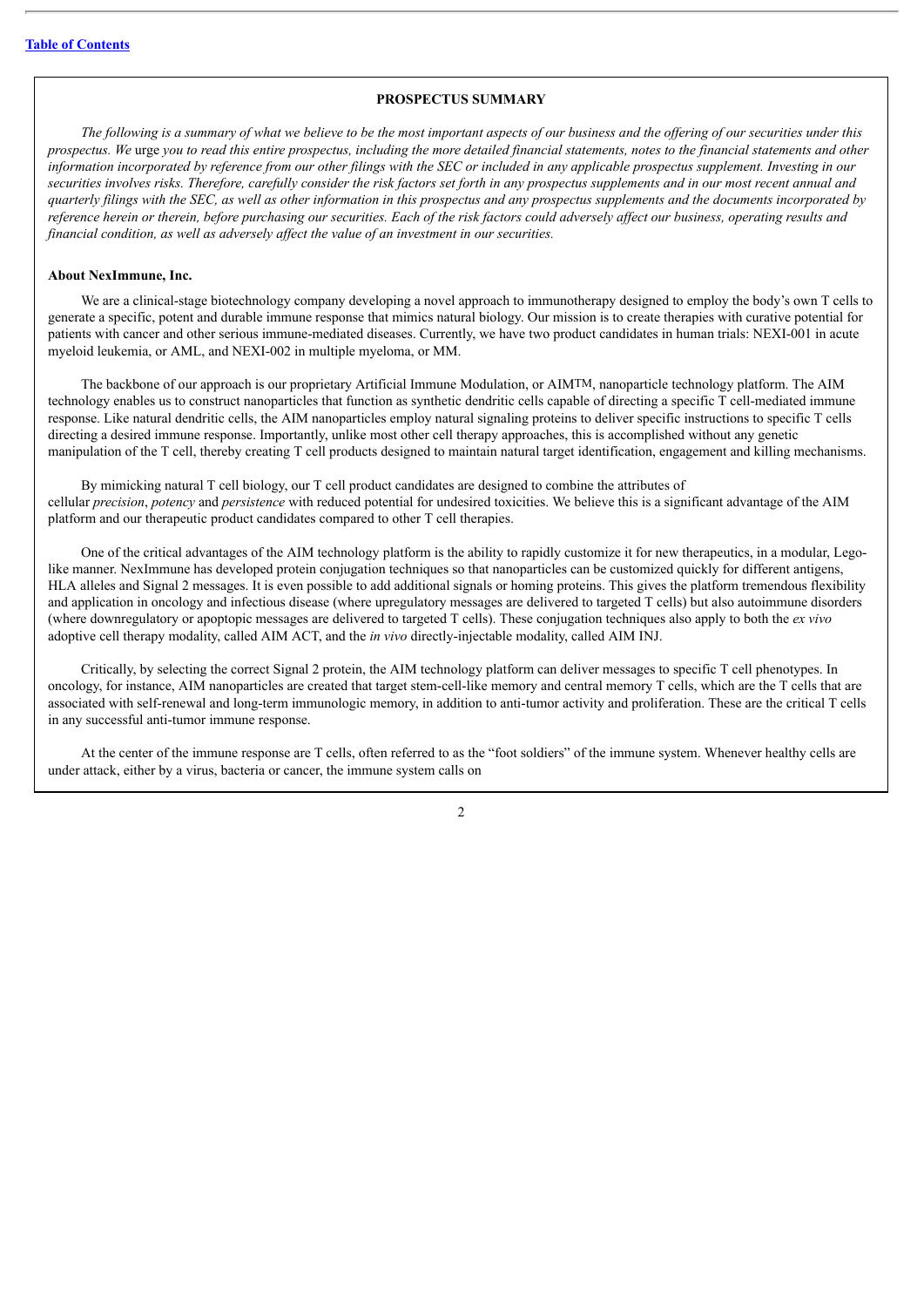the T cell to identify, engage and kill the specific invader or diseased cells. Importantly, natural T cells have the ability to distinguish between diseased and healthy cells. However, T cells need very specific sets of instructions to function effectively. In healthy individuals, these specific instructions are normally delivered to the T cells by dendritic cells. Dendritic cells provide these instructions through key signaling proteins. However, for many cancers, autoimmune disorders, and infectious diseases, these communications are compromised and the T cells do not function as they would in a healthy immune system.

Our AIM nanoparticle technology is designed to bypass the dendritic cells and deliver the right kind of instructions directly to T cells using natural biology. In essence, we create nano-sized synthetic dendritic cells. These nano-sized synthetic dendritic cells are designed to deliver precise instructions to a specific set of targeted T cells, and these instructions will be different depending on the therapeutic goal. Translating this to cancer, each infusion, or product, contains populations of T cells that can identify and attack multiple tumor-specific antigen targets on a tumor cell. Our AIM nanoparticles emulate natural dendritic cells by delivering immune-specific instructions through two key humanized signaling proteins. In preclinical studies, we observed that AIM-activated T cells were potent, were able to effectively distinguish between tumor cells and healthy cells and showed potential for long term persistence.

Our two clinical stage product candidates, NEXI-001 and NEXI-002, are adoptive T cell therapies, or ACTs, that contain populations of naturally occurring CD8+ T cells that recognize a defined set of disease-relevant antigen targets. NEXI-001 is a donor-derived, or allogeneic, ACT in a Phase I/II clinical trial for the treatment of patients with relapsed AML after allogeneic stem cell transplantation, or allo-HSCT. NEXI-002 is a patient-derived, or autologous, ACT in a Phase I/II clinical trial for the treatment of MM patients that have failed at least three prior lines of therapy.

Assuming successful final results from these Phase I/II clinical trials, we expect to discuss with the U.S. Federal Drug Administration, or the FDA, plans to progress both programs into registrational trials designed to support potential approval of both product candidates in the United States. In parallel, we plan to explore partnering opportunities for late-stage development and commercialization in these indications.

The modular design of the AIM platform allows us to develop new product candidates for clinical evaluation across a range of other disease areas and indications. We plan to use new AIM nanoparticle constructs to develop new product candidates for additional blood tumor indications, and to expand our development efforts toward solid tumor indications. We are also developing new AIM nanoparticle constructs and modalities for potential clinical evaluation in new disease areas outside of oncology, including autoimmune disorders and infectious diseases.

#### **Our Pipeline**

We are evaluating two product candidates in clinical trials, NEXI-001 in patients with AML and NEXI-002 in patients with MM. We are actively dosing patients in both Phase I/II trials. As Phase I/II trials, the trials consist of two parts. In the first part of the trials, the initial safety evaluation phase, we will assess the safety and tolerability of NEXI-001 or NEXI-002 T cells. In the second part of the trials, the expansion phase, we will further define safety and will also evaluate the initial efficacy of each product candidate at the dose and regimen established in the safety evaluation phase. We are currently in the safety evaluation phase of the trial for NEXI-001, and the expansion phase of the trial for NEXI-002. If the data is supportive, we also anticipate filing with the FDA to request Breakthrough Therapy Designation and regenerative medicine advanced therapy (RMAT) designation for both our NEXI-001 and NEXI-002 product candidates.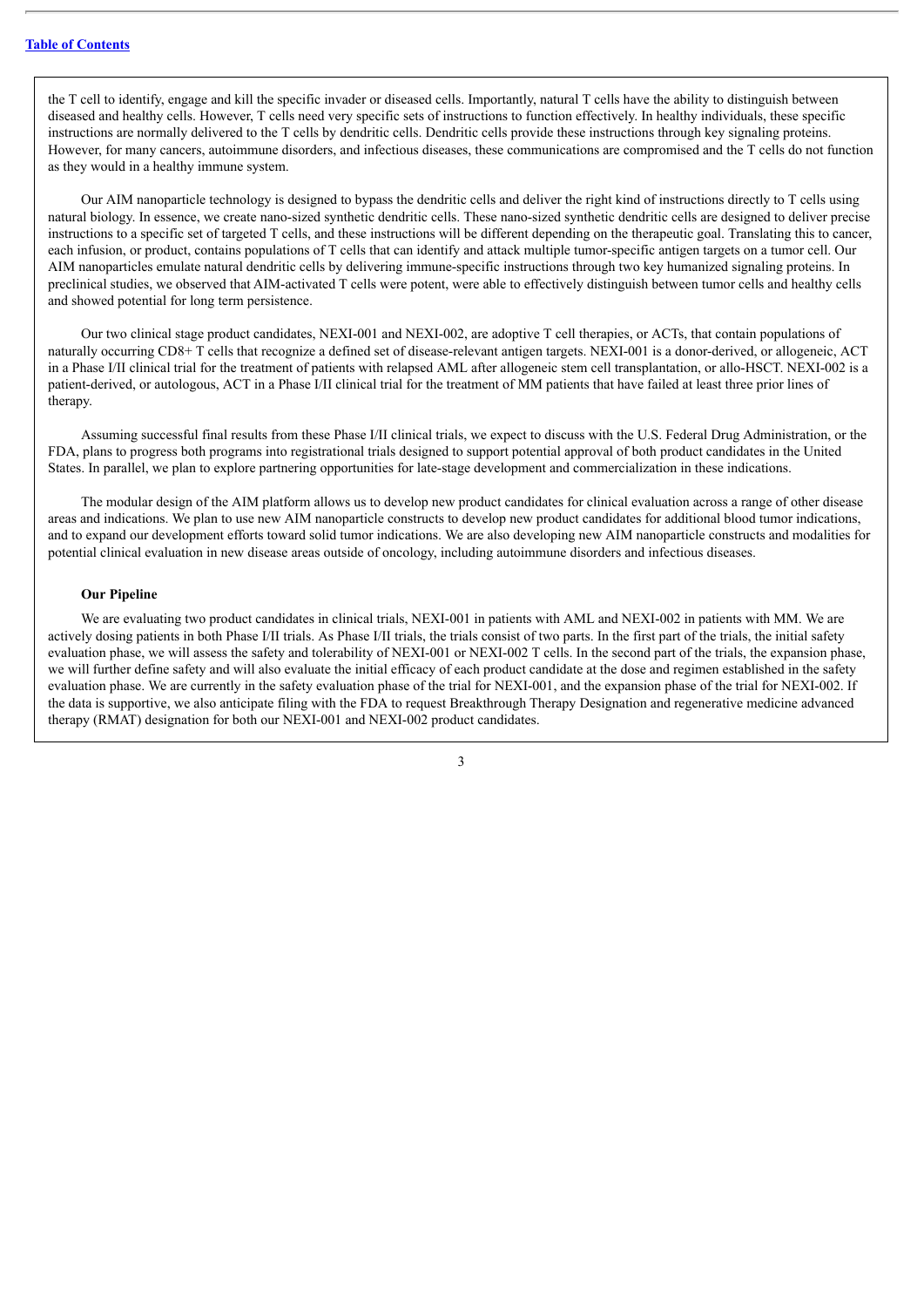Our next adoptive cell therapy product candidate, NEXI-003, is our first product candidate targeted at solid tumors. The company anticipates filing an IND by the end of 1H 2022 for NEXI-003 against HPV-associated solid tumor malignancies.

In addition to our programs using the AIM ACT adoptive cell therapy modality, we are also developing an off-the-shelf injectable modality, which we refer to as AIM INJ. The AIM INJ modality is designed to enable AIM nanoparticles to engage CD8+ T cells directly inside the body without the need for *ex vivo* expansion and manufacturing, which we believe will result in a greater ease of administration and a less complex and less expensive manufacturing process. The key technical difference between the two modalities is the material used to manufacture the nanoparticle core: AIM ACT uses a superparamagnetic iron oxide-based nanoparticle core, or SPIO core, whereas each AIM INJ product incorporates a nanoparticle core made from bio-degradable polymers, such as polylactide-co-glycolide and polyethylene glycol, or PLGA-PEG. Importantly, the two modalities share the exact same signaling protein constructs and protein conjugation chemistry, which we believe will facilitate rapid development of new products.

We have completed substantial non-clinical work to advance the AIM INJ modality towards a potential investigational new drug application, or IND filing, including preparing appropriate IND-enabling experiments in support of a planned clinical program focusing on solid tumors. Subject to regulatory feedback and an IND filing, we anticipate a second clinical program that would target autoimmune disease and which would be the first AIM product candidate to suppress, rather than activate, T cell function. In support of this potential program, we have generated and published pre-clinical data in which we observed that AIM nanoparticles engaged and suppressed auto-reactive T cells.

Additionally, we are developing the AIM platform for potential clinical application in patients suffering from specific infectious disease. In non-clinical studies, we have been able to expand CD8+ T cells directed against viral antigens including Epstein-Barr virus, Cytomegalovirus, and Human Papillomavirus.

#### **Our Approach**

Our approach to immunotherapy employs the body's own T cells and is designed to generate a specific, potent and durable immune response that mimics natural biology. We believe the key attributes of this platform are:

- *Precision:* Delivering specific sets of instructions to specific T cell populations that direct a specific T cell function;
- *Potency:* Direct T cells to attack multiple disease relevant antigen targets through naturally occurring identification, engagement and killing mechanisms, with reduced potential for undesired toxicities; and
- *Persistence:* Maintain T cell sub-types that support self-renewal, proliferation, immunologic memory and long-term T cell survival.

Importantly, our AIM technology is used to select and amplify the antigen-specific function of naturally occurring T cells, and does not require or employ genetic engineering or genetic manipulation of T cells to accomplish this as a treatment strategy. This is a critical point of differentiation relative to most other targeted T cell therapies in development.

By utilizing natural T cells, the AIM technology is similar to other therapeutic approaches that are using naturally occurring, but unselected, tumor-infiltrating lymphocytes, or TILs. Current TIL therapies have generated impressive clinical responses in difficult-to-treat patient populations, including patients with relapsed/refractory solid tumors like melanoma and cervical cancer. However, TIL products contain a significant range of variability from one product to another, including preferred ratios of CD8+ and CD4+ T cells, optimal T cell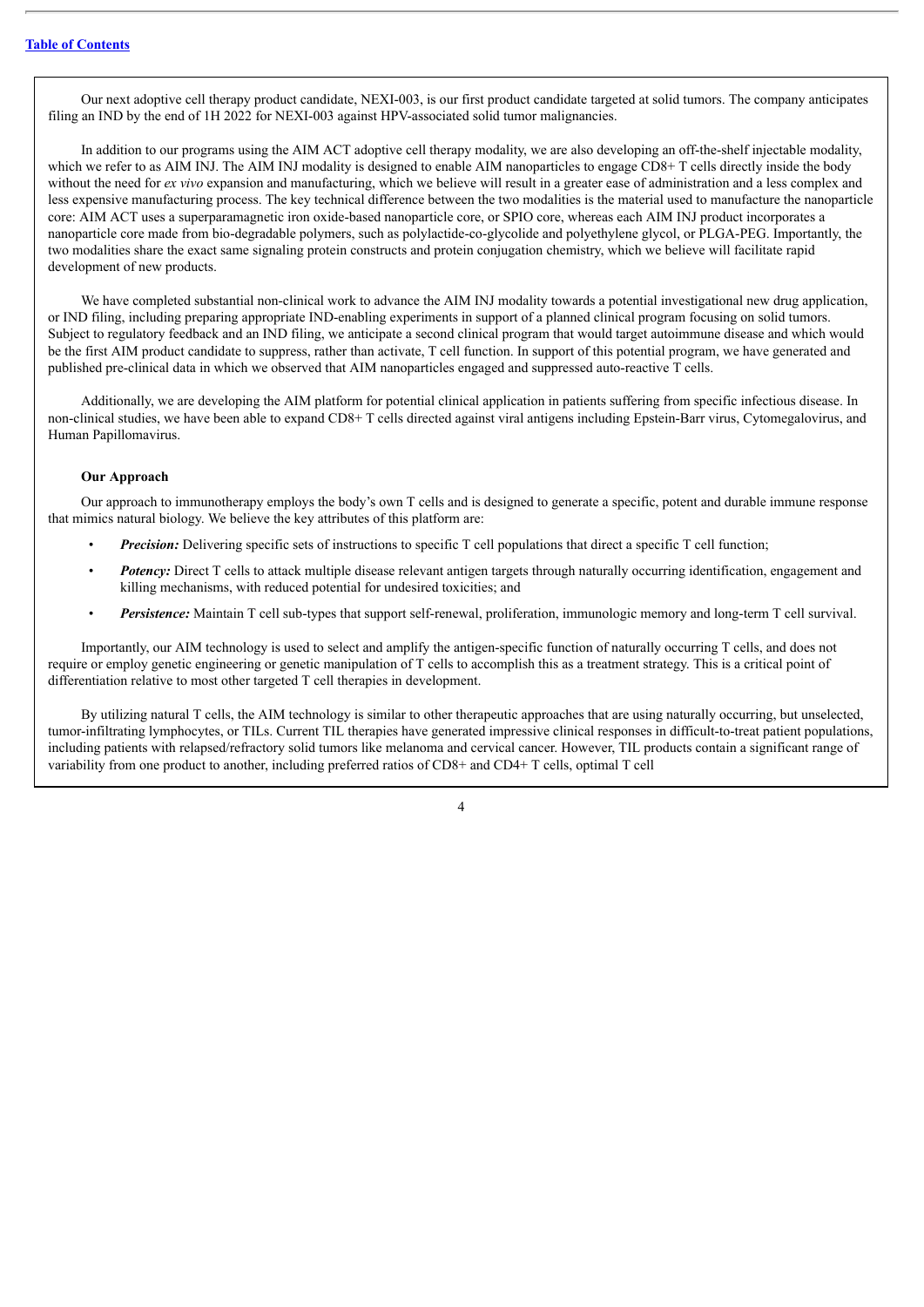phenotypes, and known T cell tumor-specificity. Given currently-employed TIL isolation and product manufacturing processes, it is not possible for current TIL therapies to control for any one of these important product attributes. Because our AIM technology uses synthetic dendritic cells designed to deliver specific instructions directly to specific populations of T cells, combined with a well-controlled manufacturing process, we believe we can produce product candidates with highly consistent *in vitro* characteristics that are associated with clinical responses: CD8+ T cells, T stem cell-like and memory subtypes, and antigen-specific recognition. We view this as a novel approach designed to deliver T cell therapies with pharmaceutical precision, and believe it represents an improved, more rational, more reproducible and more controllable process to consistently produce products with known anti-tumor properties when compared to other cellular approaches.

Genetically engineered T cell approaches, such as chimeric antigen receptor T cells, or CAR Ts, or engineered T cell receptor, or TCR, technologies are very precise in their engineering, but have the key limitation of single antigen targeting, and have been associated with lifethreatening side effects and limited durability. The manufacturing processes currently used for the *in vitro* activation and expansion of engineered T cell products results in T cell products that contain high proportions of terminally differentiated and exhausted T cell subtypes, with limited potential for *in vivo* persistence.

A theoretical advantage of engineered T cell products is enhanced anti-tumor potency, achieved through the transduction of high affinity and/or affinity-enhanced TCRs or through re-engineering the entire TCR complex. We have conducted *in vitro* experiments to compare the potency of both TCR-engineered and CAR T-transduced products with our AIM-activated T cell products. In tumor cell-line killing assays designed to assess the activity of our AIM-activated T cells with that of TCR and CAR T products, our AIM-activated T cells showed killing potency comparable to both genetically engineered modalities.

In addition to these core principles of differentiation, we believe the modular design of the AIM platform facilitates the rapid design of new product candidates based on synergies derived from interchangeable components, specifically antigen peptides, signaling proteins and core material, as well as shared methods for nanoparticle construction, protein conjugation, peptide loading, and a platform manufacturing system for T cell therapy products. Specifically, we can customize and load new sets of antigen targets and signaling proteins to efficiently create new products for new indications and new therapy areas. This will help us to grow our pipeline, either for development internally or via partnerships and collaborations. We intend to leverage these synergies to expand into additional cancer indications, including in solid tumors, and also into new disease areas like autoimmune disorders and infectious diseases, using both the AIM ACT and AIM INJ modalities, as appropriate.

# **Our Strategy**

Our mission is to create therapies with curative potential for patients with cancer and other life-threatening immune-mediated diseases. We believe that in the long term, our AIM technology has the potential to be a core component of many immunotherapy combinations used to treat a variety of immune-mediated diseases. Our ultimate goal is to develop and bring to patients, independently or working with partners, a portfolio of off-the-shelf T cell products with specific application to a wide range of cancers, autoimmune disorders and infectious diseases.

Key elements of our strategy include:

• *Advance NEXI-001 and NEXI-002 to registrational trials.* Our initial focus is on developing therapies for the treatment of hematologic malignancies where there are existing clinical and regulatory precedents as well as a broad clinical and preclinical dataset for comparison of risk/benefit effectiveness. Our first two product candidates, NEXI-001 for patients with AML and NEXI-002 for patients with MM, are both targeted at diseases with a successful history of cell therapy research, late-stage clinical development and product registration by others. We believe this will facilitate our ability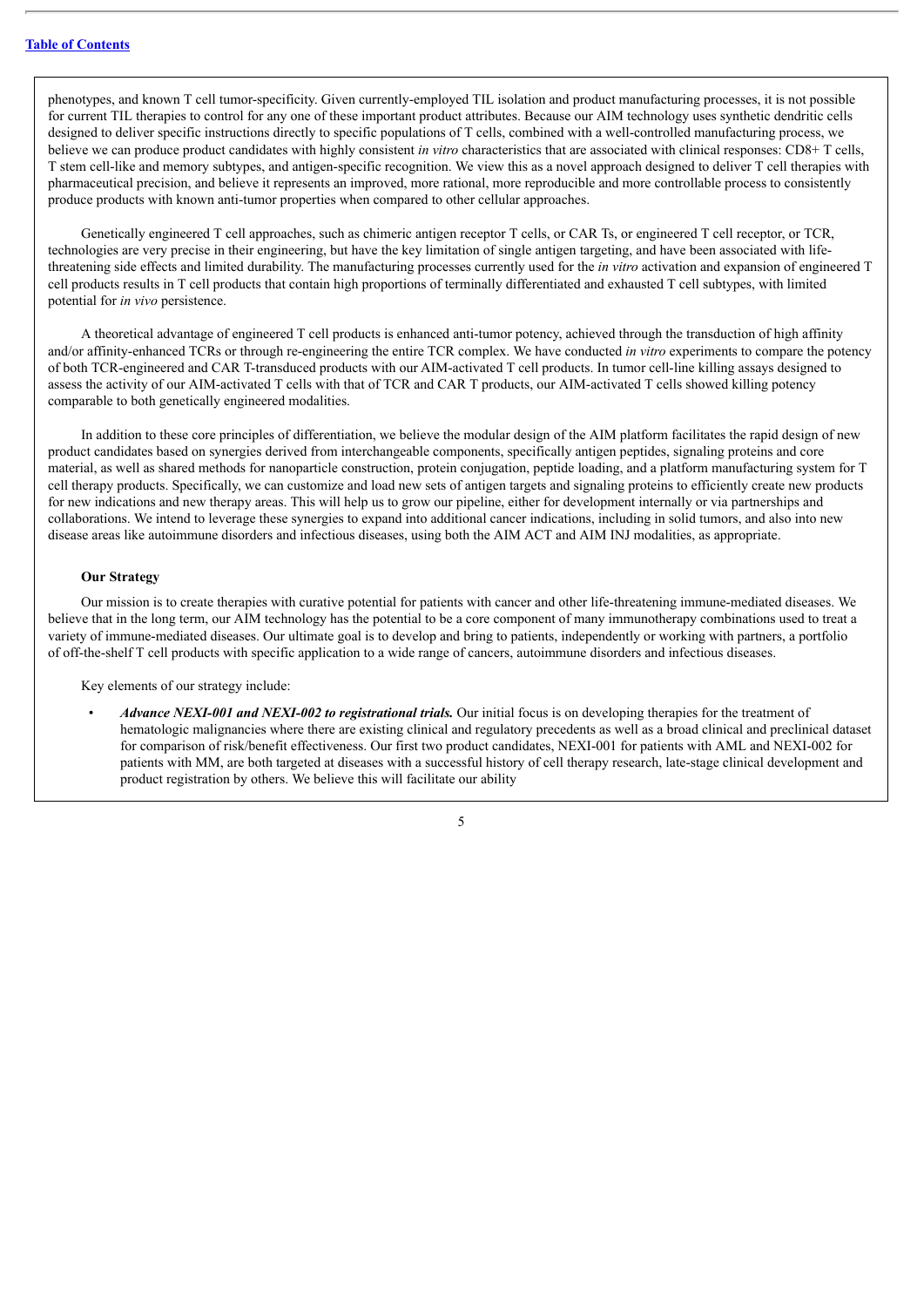to understand the performance of our product candidates relative to other products targeting similar patient populations.

- *Drive forward NEXI-003, our first solid tumor product candidate.* Our first solid tumor product candidate. Our first product candidate for solid tumors, NEXI-003, will be targeted against HPV-associated malignancies. We expect to file an IND in the first half of 2022, with clinical trials to follow. NEXI-003 represents a powerful new expansion of the capability and utility of the AIM platform. Also, given the large number of potential antigen combinations in solid tumors, we expect licensing and partnerships to be a core element of our strategy as we establish the broader applicability of our AIM technology.
- *Accelerate development of our AIM INJ modality.* We believe that one of the most significant advantages presented by our AIM technology is the potential for an "off-the-shelf," injectable form of the AIM nanoparticle. We expect that a key step in developing this technology will be to leverage experience and insight from our AIM ACT tumor product candidates into an injectable modality, which would be available as an off-the-shelf immunotherapy.
- *Leverage partnerships to drive new product development in autoimmune disorders and infectious diseases.* The AIM INJ modality will be constructed to deliver either "suppressive" or "apoptotic" co-stimulation signals directly to auto-reactive T cell populations, which is critical for addressing autoimmune disorders. In addition to autoimmune disorders, we believe that there may be significant opportunities to address virally-mediated infectious diseases via either the AIM ACT or AIM INJ modality. We also believe that the AIM technology may be applicable to the treatment of, and preparation for, future virally-mediated epidemics and pandemics. While we believe that our AIM technology platform is well-suited to address these new therapeutic opportunities, we expect that we would partner with experienced biopharmaceutical companies with deep capabilities in these areas to advance new therapies in these potential indications. Our collaboration with Yale University in Type 1 Diabetes is an example of the kinds of partnerships we will establish to help drive this technology forward for patients.

While we intend to establish our own internal capabilities to develop and commercialize our product candidates, we will also explore strategic collaborations or partnerships that may accelerate our development timelines, broaden the therapeutic reach of our AIM technology platforms and maximize the full potential of both the AIM ACT and AIM INJ modalities.

#### **Additional Information**

For additional information related to our business and operations, please refer to the reports incorporated herein by reference, as described under the caption "Incorporation of Documents by Reference" on page [•] of this prospectus.

#### **Our Corporate Information**

We were incorporated under the laws of the State of Delaware on June 7, 2011. Our principal executive offices are located at 9119 Gaither Road, Gaithersburg, MD 20877, and our telephone number is (301) 825-9810. Our website address is *www.neximmune.com*. The information contained on, or that can be accessed through, our website is not and shall not be deemed to be part of this prospectus. We have included our website address in this prospectus solely as an inactive textual reference. Investors should not rely on any such information in deciding whether to purchase our common stock.

"NexImmune" and our logo are our trademarks. All other service marks, trademarks and trade names appearing in this prospectus are the property of their respective owners. We do not intend our use or display of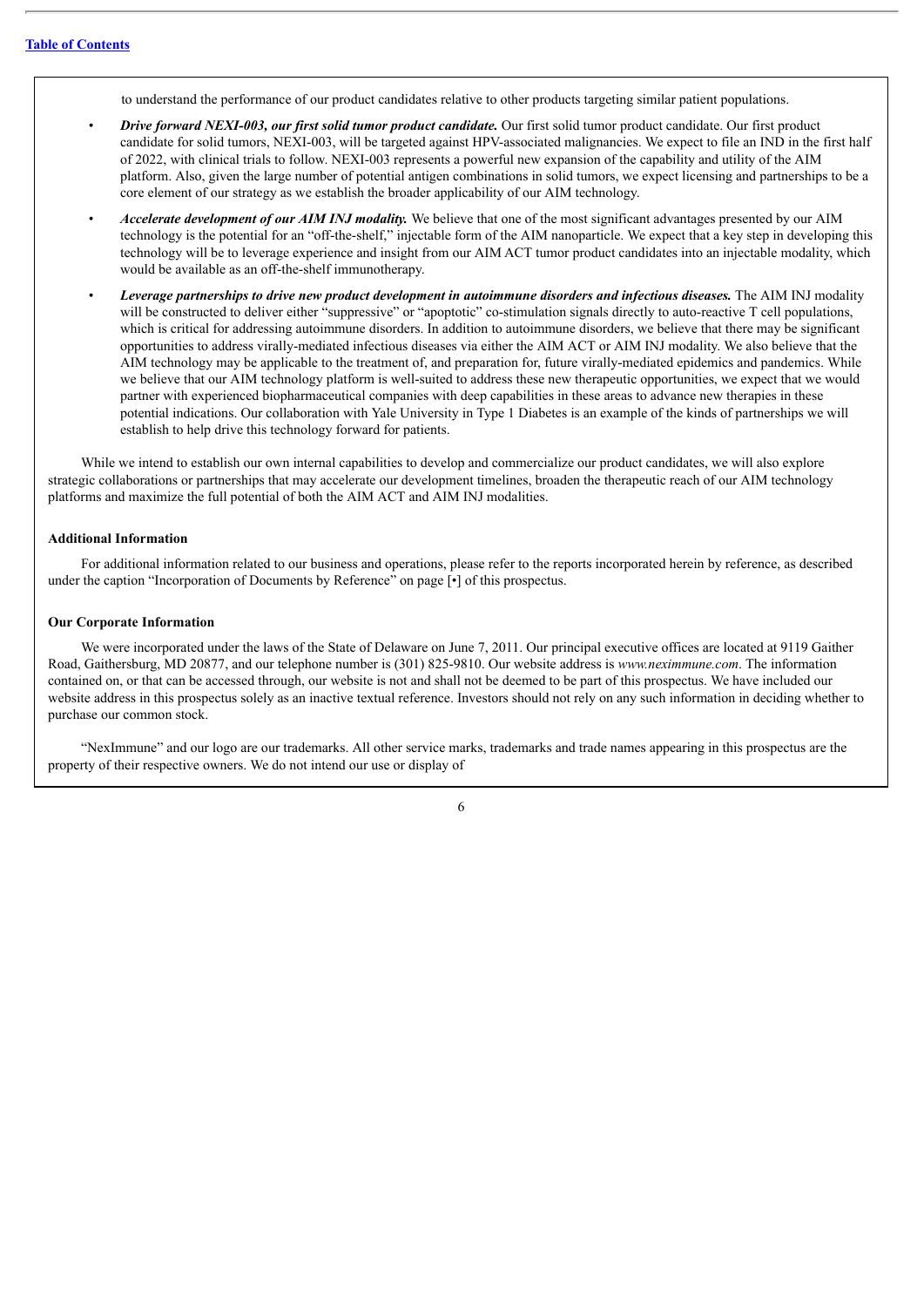other companies' trade names, trademarks or service marks to imply a relationship with, or endorsement or sponsorship of us by, these other companies. Solely for convenience, trademarks and trade names referred to in this prospectus may appear without the ® or ™ symbols, but such references are not intended to indicate in any way that we will not assert, to the fullest extent under applicable law, our rights, or that the applicable owner will not assert its rights, to these trademarks and trade names.

## **Offerings Under This Prospectus**

Under this prospectus, we may offer shares of our common stock and preferred stock, various series of debt securities and/or warrants or rights to purchase any of such securities, either individually or in units, with a total value of up to \$200,000,000.00, from time to time at prices and on terms to be determined by market conditions at the time of the offering. This prospectus provides you with a general description of the securities we may offer. Each time we offer a type or series of securities under this prospectus, we will provide a prospectus supplement that will describe the specific amounts, prices and other important terms of the securities, including, to the extent applicable:

- designation or classification:
- aggregate principal amount or aggregate offering price;
- maturity, if applicable;
- rates and times of payment of interest or dividends, if any;
- redemption, conversion or sinking fund terms, if any;
- voting or other rights, if any; and
- conversion or exercise prices, if any.

The prospectus supplement also may add, update or change information contained in this prospectus or in documents we have incorporated by reference into this prospectus. However, no prospectus supplement will fundamentally change the terms that are set forth in this prospectus or offer a security that is not registered and described in this prospectus at the time of its effectiveness.

We may sell the securities directly to investors or to or through agents, underwriters or dealers. We, and our agents or underwriters, reserve the right to accept or reject all or part of any proposed purchase of securities. If we offer securities through agents or underwriters, we will include in the applicable prospectus supplement:

- the names of those agents or underwriters;
- applicable fees, discounts and commissions to be paid to them;
- details regarding over-allotment options, if any; and
- the net proceeds to us.

This prospectus may not be used to consummate a sale of any securities unless it is accompanied by a prospectus supplement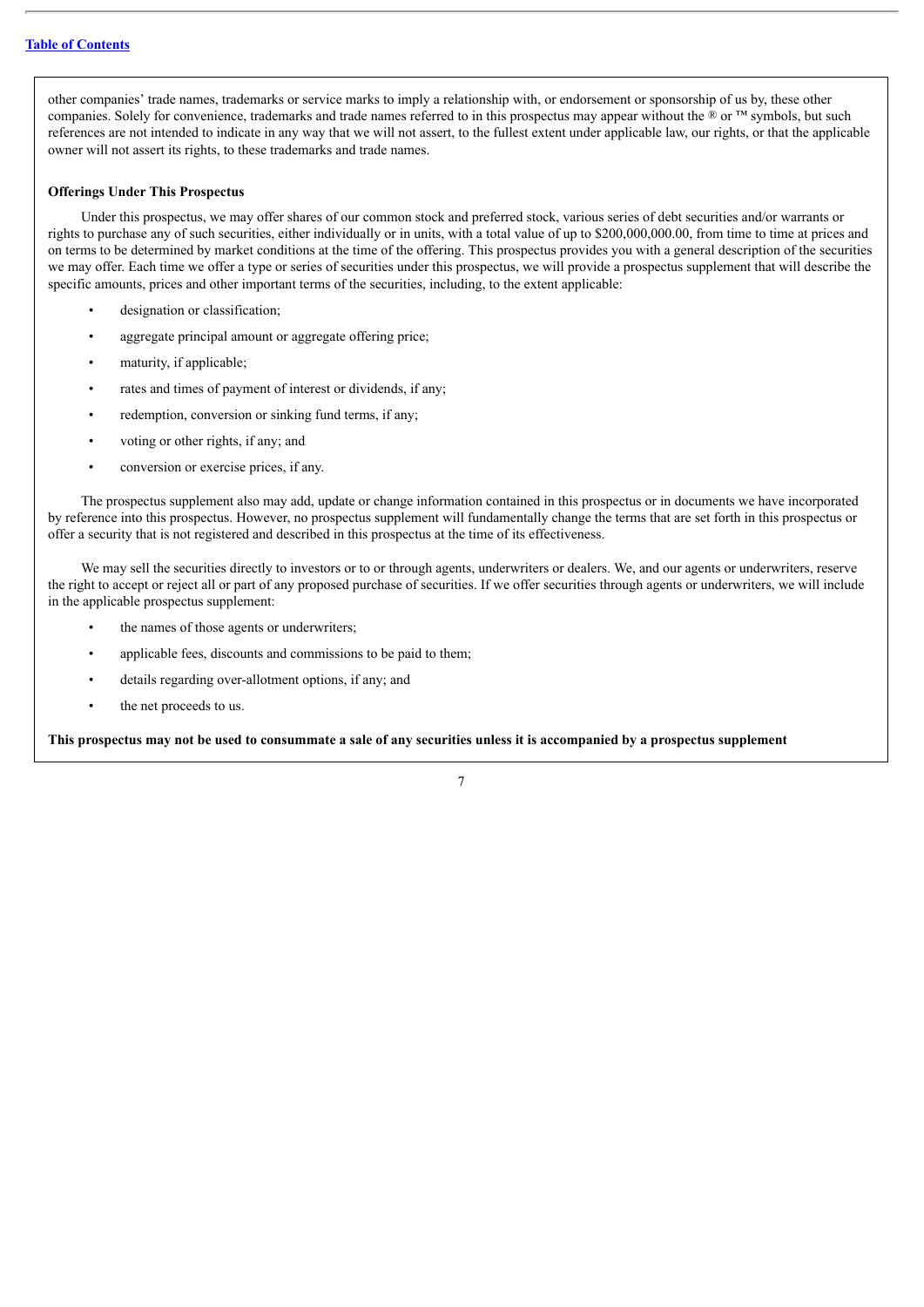#### **RISK FACTORS**

<span id="page-23-0"></span>Investing in our securities involves significant risk. The prospectus supplement applicable to each offering of our securities will contain a discussion of the risks applicable to an investment in NexImmune. Prior to making a decision about investing in our securities, you should carefully consider the specific factors discussed under the heading "Risk Factors" in the applicable prospectus supplement, together with all of the other information contained or incorporated by reference in the prospectus supplement or appearing or incorporated by reference in this prospectus. You should also consider the risks, uncertainties and assumptions discussed under the heading "Risk Factors" included in our most recent Annual Report on Form 10-K for the fiscal year ended December 31, 2021, as supplemented by our subsequent Quarterly Reports on Form 10-Q or our Current Reports on Form 8-K that we have filed with the SEC, all of which are incorporated herein by reference, and which may be amended, supplemented or superseded from time to time by other reports we file with the SEC in the future. The risks and uncertainties we have described are not the only ones we face. Additional risks and uncertainties not presently known to us or that we currently deem immaterial may also affect our operations. The occurrence of any of these risks might cause you to lose all or part of your investment in the offered securities.

# **SPECIAL NOTE REGARDING FORWARD-LOOKING STATEMENTS**

<span id="page-23-1"></span>This prospectus and the documents incorporated by reference in this prospectus include forward-looking statements within the meaning of Section 27A of the Securities Act of 1933, as amended (the "Securities Act"), and Section 21E of the Securities Exchange Act of 1934, as amended (the "Exchange Act"), that relate to future events or our future financial performance and involve known and unknown risks, uncertainties and other factors that may cause our actual results, levels of activity, performance or achievements to differ materially from any future results, levels of activity, performance or achievements expressed or implied by these forward-looking statements. Words such as, but not limited to, "believe," "expect," "anticipate," "estimate," "intend," "may," "plan," "potential," "predict," "project," "targets," "likely," "will," "would," "could," "should," "continue," and similar expressions or phrases, or the negative of those expressions or phrases, are intended to identify forward-looking statements, although not all forward-looking statements contain these identifying words. Although we believe that we have a reasonable basis for each forward-looking statement contained in this prospectus and incorporated by reference in this prospectus, we caution you that these statements are based on our projections of the future that are subject to known and unknown risks and uncertainties and other factors that may cause our actual results, level of activity, performance or achievements expressed or implied by these forward-looking statements, to differ. The sections in our periodic reports, including our most recent Annual Report on Form 10-K for the fiscal year ended December 31, 2021, as supplemented by our subsequent Quarterly Reports on Form 10-Q and our Current Reports on Form 8-K, entitled "Business," "Risk Factors," and "Management's Discussion and Analysis of Financial Condition and Results of Operations," as well as other sections in this prospectus and the other documents or reports incorporated by reference in this prospectus, discuss some of the factors that could contribute to these differences. These forward-looking statements include, but are not limited to, statements about:

- our ability to obtain and maintain regulatory approval of NEXI-001 and NEXI-002 and/or our other product candidates;
- our ability to successfully commercialize and market NEXI-001 and NEXI-002 and/or our other product candidates, if approved;
- our ability to contract with third-party suppliers, manufacturers and other service providers and their ability to perform adequately;
- the potential market size, opportunity and growth potential for NEXI-001 and NEXI-002 and/or our other product candidates, if approved;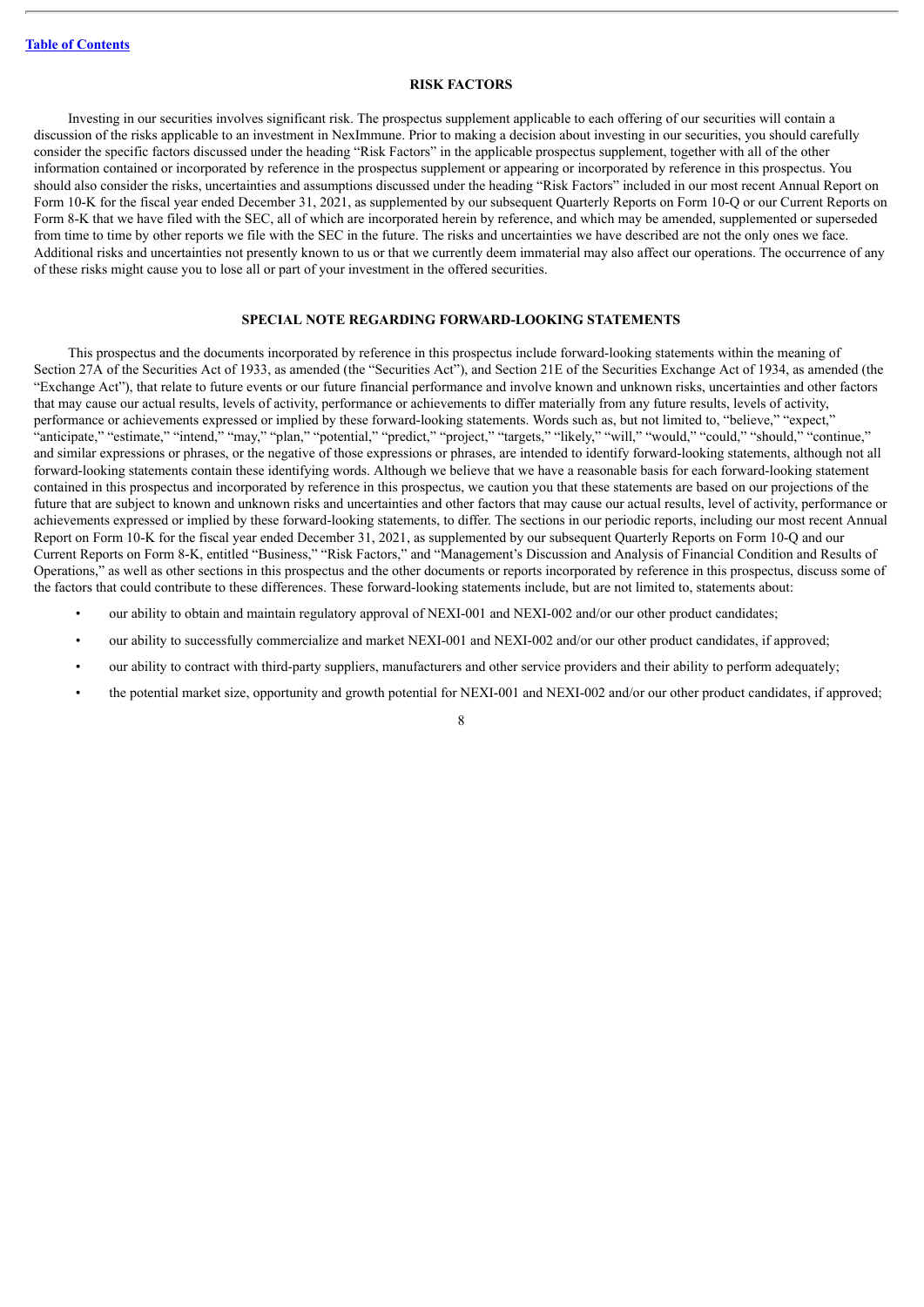- our ability to build our own sales and marketing capabilities, or seek collaborative partners, to commercialize NEXI-001 and NEXI-002 and/or our other product candidates, if approved;
- our ability to obtain funding for our operations;
- the initiation, timing, progress and results of our preclinical studies and clinical trials, and our research and development programs;
- the timing of anticipated regulatory filings;
- the timing of availability of data from our clinical trials;
- the impact of the ongoing COVID-19 pandemic and our response to it;
- the accuracy of our estimates regarding expenses, capital requirements and needs for additional financing;
- our ability to retain the continued service of our key professionals and to identify, hire and retain additional qualified professionals;
- our ability to advance product candidates into, and successfully complete, clinical trials;
- our ability to recruit and enroll suitable patients in our clinical trials;
- the timing or likelihood of the accomplishment of various scientific, clinical, regulatory and other product development objectives;
- the pricing and reimbursement of our product candidates, if approved;
- the rate and degree of market acceptance of our product candidates, if approved;
- the implementation of our business model and strategic plans for our business, product candidates and technology;
- the scope of protection we are able to establish and maintain for intellectual property rights covering our product candidates and technology;
- developments relating to our competitors and our industry;
- the accuracy of our estimates regarding expenses, capital requirements and needs for additional financing;
- the development of major public health concerns, including the coronavirus outbreak or other pandemics arising globally, and the future impact of it and COVID-19 on our clinical trials, business operations and funding requirements; and
- our financial performance.

We may not actually achieve the plans, intentions or expectations disclosed in our forward-looking statements, and you should not place undue reliance on our forward-looking statements. Actual results or events could differ materially from the plans, intentions and expectations disclosed in the forward-looking statements we make. We have included important cautionary statements in this prospectus and in the documents incorporated by reference in this prospectus, particularly in the "Risk Factors" section, that we believe could cause actual results or events to differ materially from the forward-looking statements that we make. For a summary of such factors, please refer to the section entitled "Risk Factors" in this prospectus, as updated and supplemented by the discussion of risks and uncertainties under "Risk Factors" contained in any supplements to this prospectus and in our most recent Annual Report on Form 10-K for the fiscal year ended December 31, 2021, as supplemented by our subsequent Quarterly Reports on Form 10-Q or our Current Reports on Form 8-K, as well as any amendments thereto, as filed with the SEC and which are incorporated herein by reference. The information contained in this document is believed to be current as of the date of this document. We do not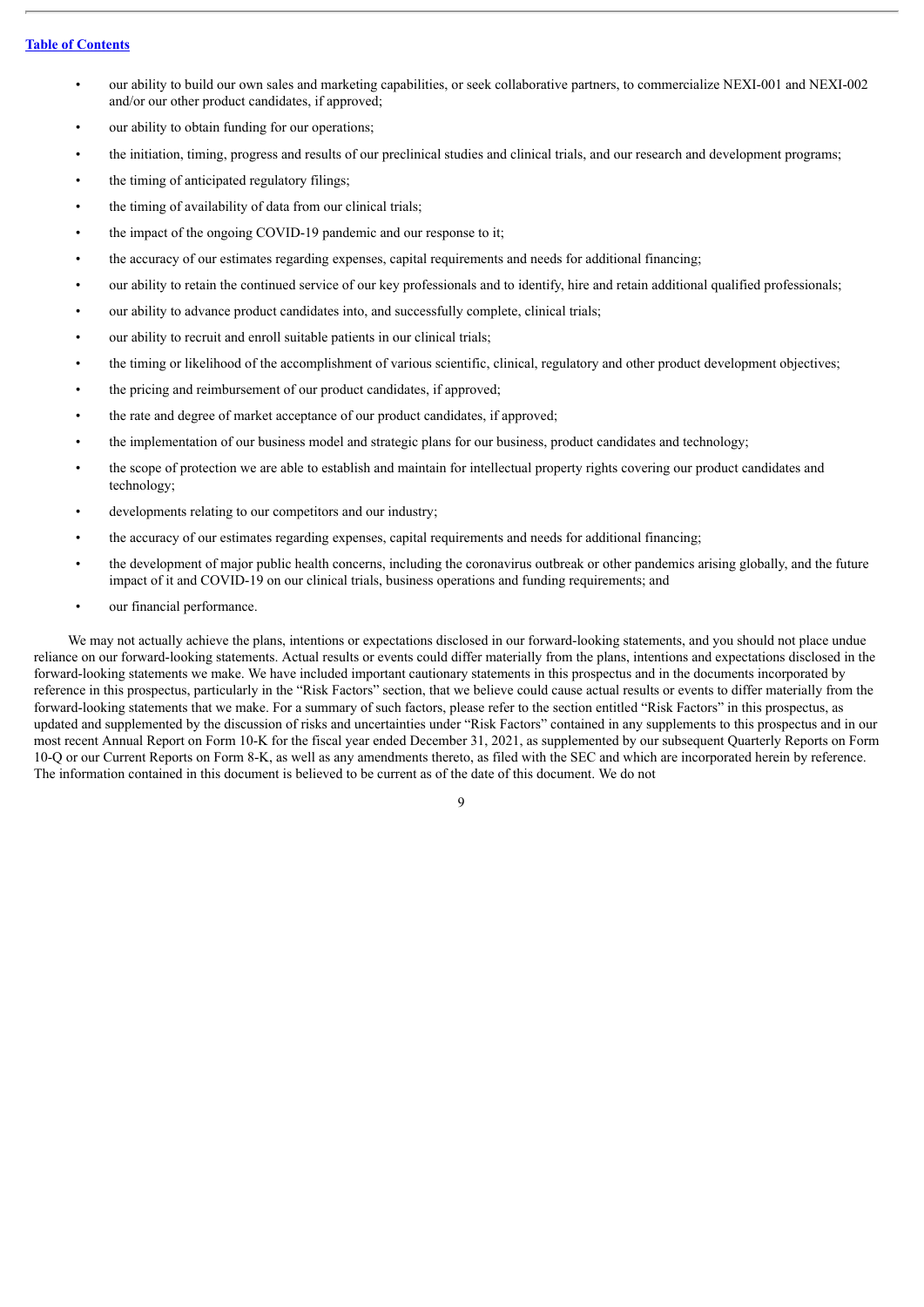intend to update any of the forward-looking statements after the date of this document to conform these statements to actual results or to changes in our expectations, except as required by law.

In light of these assumptions, risks and uncertainties, the results and events discussed in the forward-looking statements contained in this prospectus or in any document incorporated herein by reference might not occur. Investors are cautioned not to place undue reliance on the forwardlooking statements, which speak only as of the date of this prospectus or the date of the document incorporated by reference in this prospectus. We are not under any obligation, and we expressly disclaim any obligation, to update or alter any forward-looking statements, whether as a result of new information, future events or otherwise. All subsequent forward-looking statements attributable to us or to any person acting on our behalf are expressly qualified in their entirety by the cautionary statements contained or referred to in this section.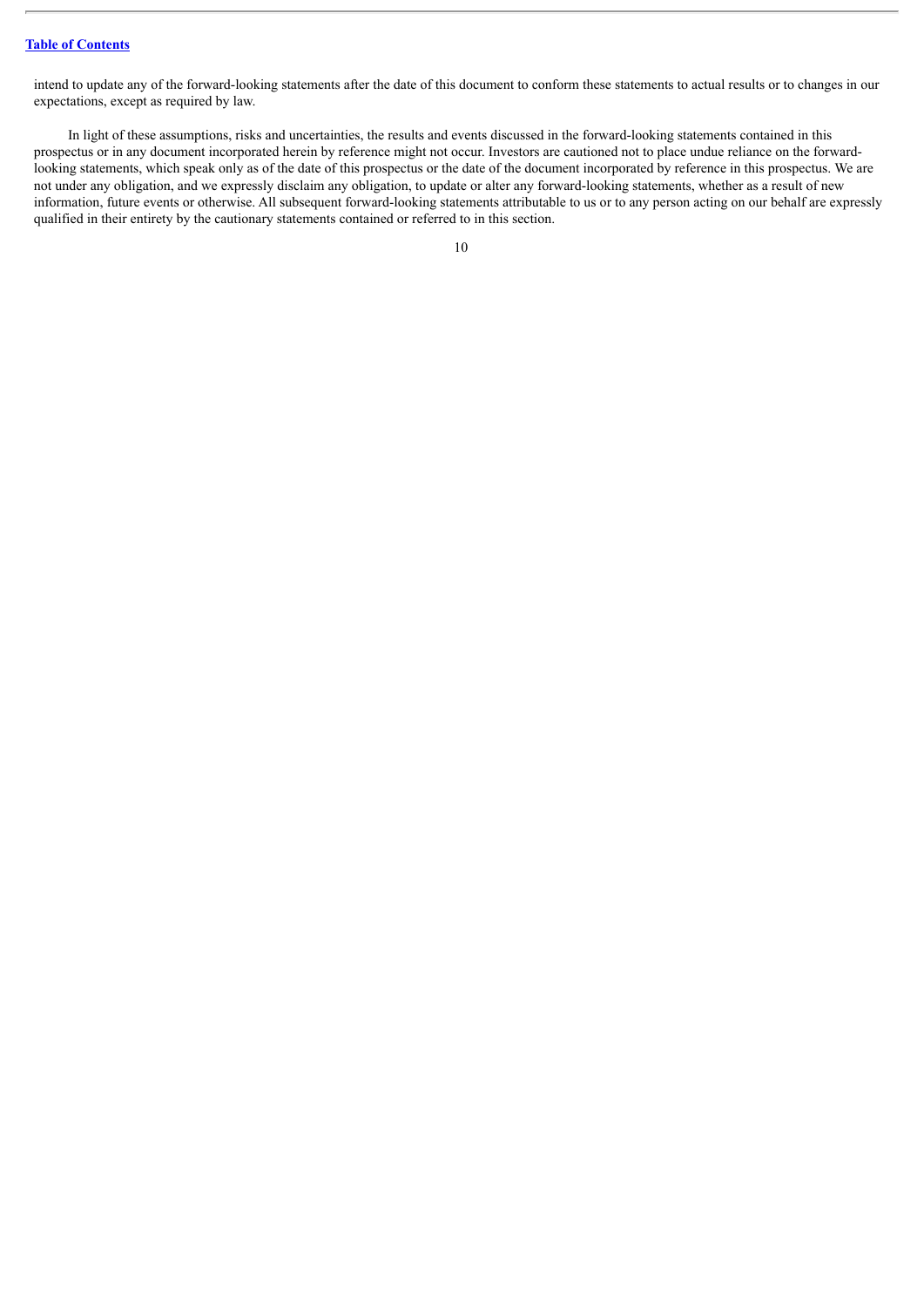# **USE OF PROCEEDS**

<span id="page-26-0"></span>Unless otherwise indicated in the applicable prospectus supplement, we intend to use any net proceeds from the sale of securities under this prospectus for general corporate purposes, including, but not limited to, clinical trials, research and development activities, working capital, capital expenditures, acquisitions, should we choose to pursue any, and collaborations. We have not determined the amounts we plan to spend on any of the areas listed above or the timing of these expenditures. As a result, our management will have broad discretion to allocate the net proceeds, if any, we receive in connection with securities offered pursuant to this prospectus for any purpose. Pending application of the net proceeds as described above, we may initially invest the net proceeds in short-term, investment-grade, or interest-bearing securities.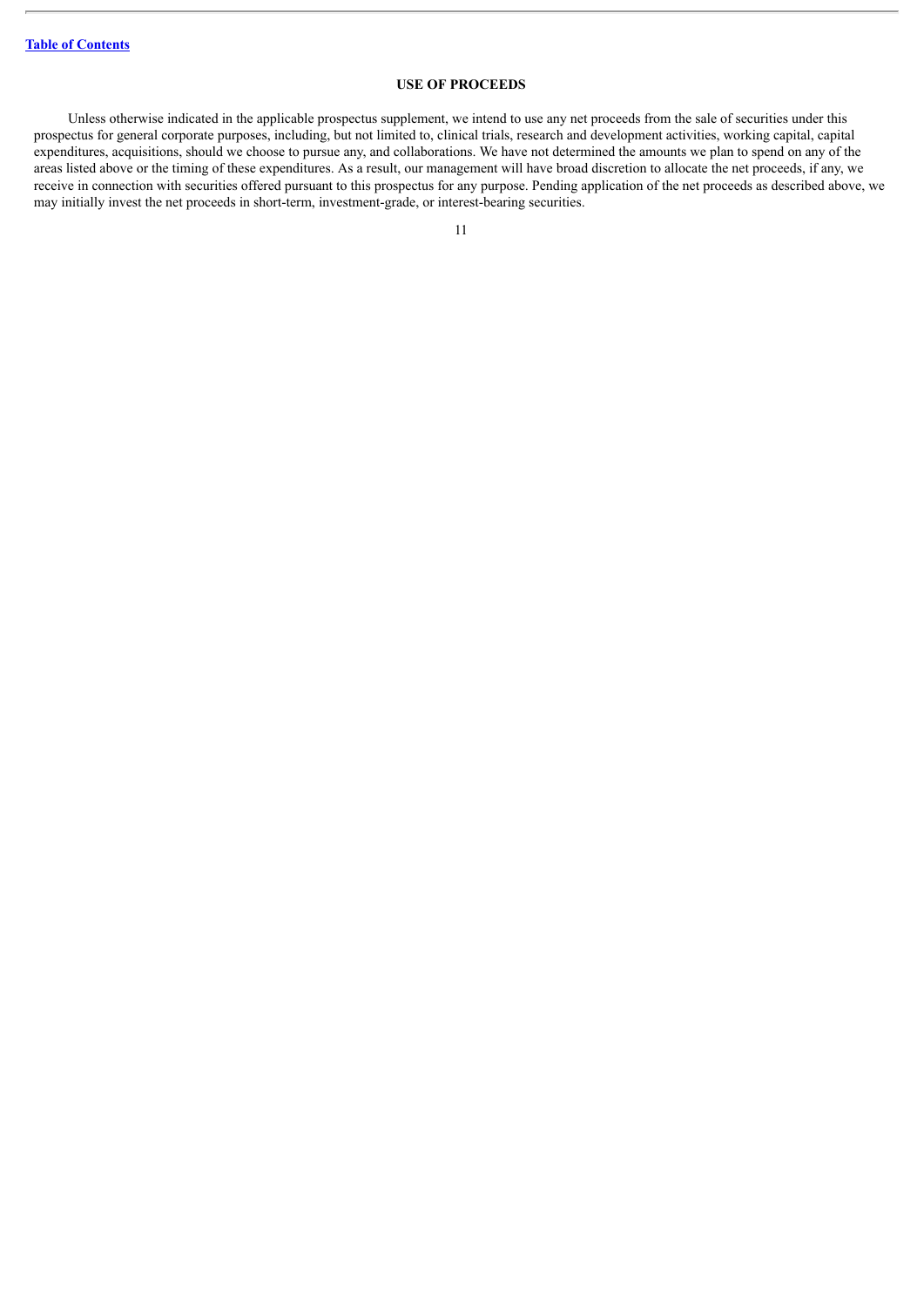# **PLAN OF DISTRIBUTION**

<span id="page-27-0"></span>We may offer securities under this prospectus from time to time pursuant to underwritten public offerings, negotiated transactions, block trades or a combination of these methods. We may sell the securities (1) through underwriters or dealers, (2) through agents or (3) directly to one or more purchasers, or through a combination of such methods. We may distribute the securities from time to time in one or more transactions at:

- a fixed price or prices, which may be changed from time to time;
- market prices prevailing at the time of sale;
- prices related to the prevailing market prices; or
- negotiated prices.

We may directly solicit offers to purchase the securities being offered by this prospectus. We may also designate agents to solicit offers to purchase the securities from time to time and may enter into arrangements for "at-the-market," equity line or similar transactions. We will name in a prospectus supplement any underwriter or agent involved in the offer or sale of the securities.

If we utilize a dealer in the sale of the securities being offered by this prospectus, we will sell the securities to the dealer, as principal. The dealer may then resell the securities to the public at varying prices to be determined by the dealer at the time of resale.

If we utilize an underwriter in the sale of the securities being offered by this prospectus, we will execute an underwriting agreement with the underwriter at the time of sale, and we will provide the name of any underwriter in the prospectus supplement which the underwriter will use to make resales of the securities to the public. In connection with the sale of the securities, we, or the purchasers of the securities for whom the underwriter may act as agent, may compensate the underwriter in the form of underwriting discounts or commissions. The underwriter may sell the securities to or through dealers, and the underwriter may compensate those dealers in the form of discounts, concessions or commissions.

With respect to underwritten public offerings, negotiated transactions and block trades, we will provide in the applicable prospectus supplement information regarding any compensation we pay to underwriters, dealers or agents in connection with the offering of the securities, and any discounts, concessions or commissions allowed by underwriters to participating dealers. Underwriters, dealers and agents participating in the distribution of the securities may be deemed to be underwriters within the meaning of the Securities Act, and any discounts and commissions received by them and any profit realized by them on resale of the securities may be deemed to be underwriting discounts and commissions. We may enter into agreements to indemnify underwriters, dealers and agents against civil liabilities, including liabilities under the Securities Act, or to contribute to payments they may be required to make in respect thereof.

If so indicated in the applicable prospectus supplement, we will authorize underwriters, dealers or other persons acting as our agents to solicit offers by certain institutions to purchase securities from us pursuant to delayed delivery contracts providing for payment and delivery on the date stated in each applicable prospectus supplement. Each contract will be for an amount not less than, and the aggregate amount of securities sold pursuant to such contracts shall not be less nor more than, the respective amounts stated in each applicable prospectus supplement. Institutions with whom the contracts, when authorized, may be made include commercial and savings banks, insurance companies, pension funds, investment companies, educational and charitable institutions and other institutions, but shall in all cases be subject to our approval. Delayed delivery contracts will not be subject to any conditions except that:

• the purchase by an institution of the securities covered under that contract shall not at the time of delivery be prohibited under the laws of the jurisdiction to which that institution is subject; and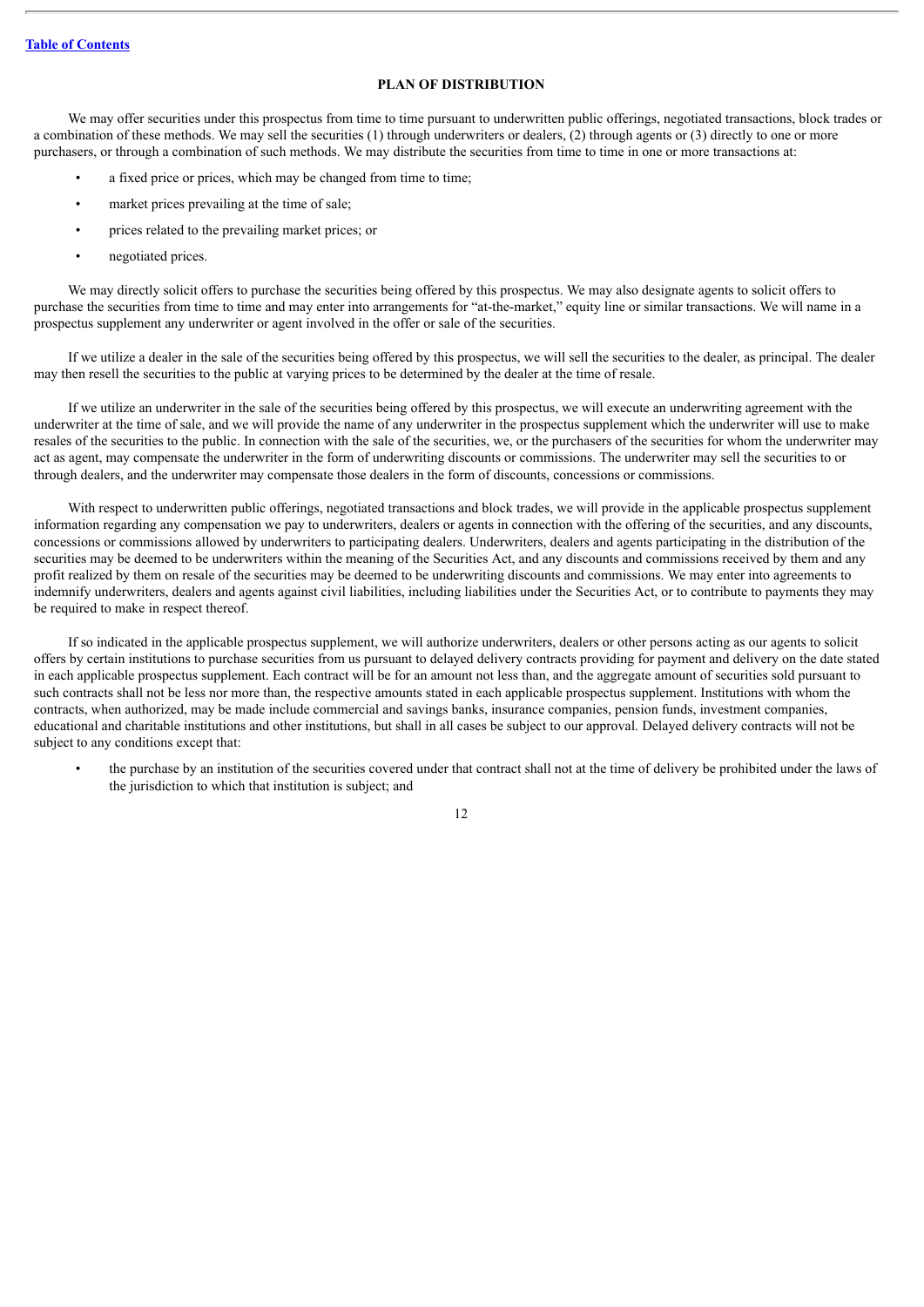if the securities are also being sold to underwriters acting as principals for their own account, the underwriters shall have purchased such securities not sold for delayed delivery. The underwriters and other persons acting as our agents will not have any responsibility in respect of the validity or performance of delayed delivery contracts.

One or more firms, referred to as "remarketing firms," may also offer or sell the securities, if a prospectus supplement so indicates, in connection with a remarketing arrangement upon their purchase. Remarketing firms will act as principals for their own accounts or as our agents. These remarketing firms will offer or sell the securities in accordance with the terms of the securities. Each prospectus supplement will identify and describe any remarketing firm and the terms of its agreement, if any, with us and will describe the remarketing firm's compensation. Remarketing firms may be deemed to be underwriters in connection with the securities they remarket. Remarketing firms may be entitled under agreements that may be entered into with us to indemnification by us against certain civil liabilities, including liabilities under the Securities Act, and may be customers of, engage in transactions with or perform services for us in the ordinary course of business.

Certain underwriters may use this prospectus and any accompanying prospectus supplement for offers and sales related to market-making transactions in the securities. These underwriters may act as principal or agent in these transactions, and the sales will be made at prices related to prevailing market prices at the time of sale. Any underwriters involved in the sale of the securities may qualify as "underwriters" within the meaning of Section  $2(a)(11)$  of the Securities Act. In addition, the underwriters' commissions, discounts or concessions may qualify as underwriters' compensation under the Securities Act and the rules of the Financial Industry Regulatory Authority, Inc.

Shares of our common stock sold pursuant to the registration statement of which this prospectus is a part will be authorized for listing and trading on the Nasdaq Global Market. The applicable prospectus supplement will contain information, where applicable, as to any other listing, if any, on the Nasdaq Global Market or any securities market or other securities exchange of the securities covered by the prospectus supplement. Underwriters may make a market in our common stock but will not be obligated to do so and may discontinue any market making at any time without notice. We can make no assurance as to the liquidity of or the existence, development or maintenance of trading markets for any of the securities.

In order to facilitate the offering of the securities, certain persons participating in the offering may engage in transactions that stabilize, maintain or otherwise affect the price of the securities. This may include over-allotments or short sales of the securities, which involve the sale by persons participating in the offering of more securities than we sold to them. In these circumstances, these persons would cover such over-allotments or short positions by making purchases in the open market or by exercising their over-allotment option. In addition, these persons may stabilize or maintain the price of the securities by bidding for or purchasing the applicable security in the open market or by imposing penalty bids, whereby selling concessions allowed to dealers participating in the offering may be reclaimed if the securities sold by them are repurchased in connection with stabilization transactions. The effect of these transactions may be to stabilize or maintain the market price of the securities at a level above that which might otherwise prevail in the open market. These transactions may be discontinued at any time.

The underwriters, dealers and agents may engage in other transactions with us, or perform other services for us, in the ordinary course of their business.

# **DESCRIPTION OF COMMON STOCK**

<span id="page-28-0"></span>We are authorized to issue 250,000,000 shares of common stock, par value \$0.0001 per share, and 10,000,000 shares of preferred stock, par value \$0.0001 per share. As of February 28, 2022, we had 22,841,794 shares of common stock outstanding with approximately 87 common stockholders of record and no shares of preferred stock outstanding.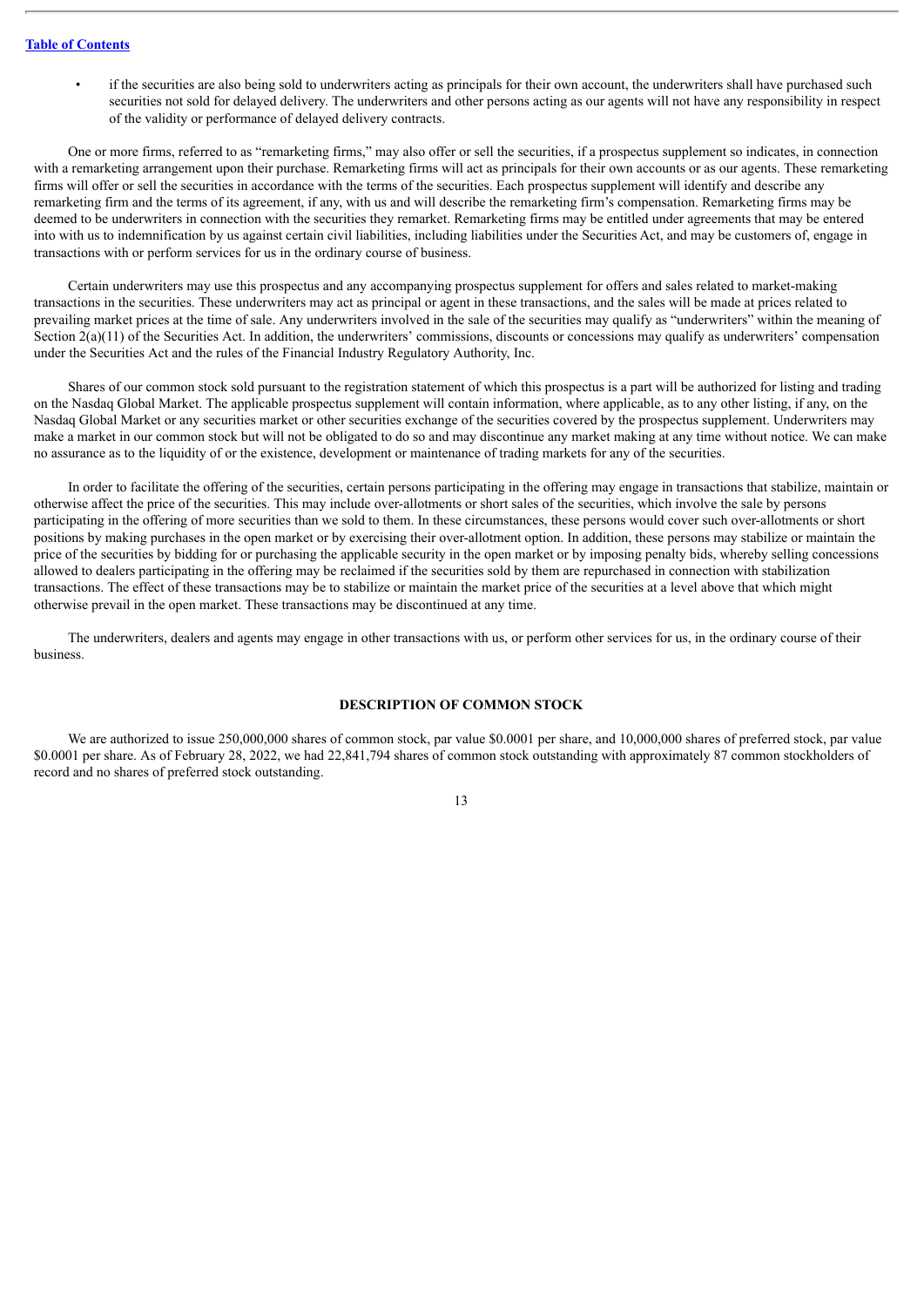The following summary of certain provisions of our common stock does not purport to be complete. You should refer to the section of this prospectus entitled "Certain Provisions of Delaware Law and of the Company's Certificate of Incorporation and Bylaws" and our amended and restated certificate of incorporation and our amended and restated bylaws, both of which are included as exhibits to the registration statement of which this prospectus is a part. The summary below is also qualified by provisions of applicable law.

#### *General*

We are authorized to issue one class of common stock. Holders of our common stock are entitled to one vote for each share of common stock held of record for the election of directors and on all matters submitted to a vote of stockholders, except matters that relate only to one or more of the series of our preferred stock, and no holder has cumulative voting rights. Accordingly, the holders of a majority of the shares of common stock entitled to vote in any election of directors can elect all of the directors standing for election, if they so choose. Subject to preferences that may be applicable to any then outstanding preferred stock, holders of our common stock are entitled to receive dividends ratably, if any, as may be declared by our board of directors out of legally available funds, subject to any preferential dividend rights of any preferred stock then outstanding. Upon our dissolution, liquidation or winding up, holders of our common stock are entitled to share ratably in our net assets legally available after the payment of all our debts and other liabilities, subject to the preferential rights of any preferred stock then outstanding. Holders of our common stock have no preemptive, subscription, redemption or conversion rights. The rights, preferences and privileges of holders of common stock are subject to, and may be adversely affected by, the rights of the holders of shares of any series of preferred stock that are currently designated and issued or that we may designate and issue in the future. Except as described under "Certain Provisions of Delaware Law and of the Company's Certificate of Incorporation and Bylaws—Anti-Takeover Provisions" below, a majority vote of the holders of common stock is generally required to take action under our amended and restated certificate of incorporation and amended and restated bylaws.

#### *Stock Options*

As of December 31, 2021, we had outstanding options to purchase 3,305,291 shares of our common stock at a weighted average exercise price of \$9.62 per share. All of our stock options expire 10 years after their grant date.

#### *Transfer Agent and Registrar*

The transfer agent and registrar for our common stock is Computershare Limited. The transfer agent for any series of preferred stock that we may offer under this prospectus will be named and described in the applicable prospectus supplement for that series.

#### *Stock Exchange Listing*

Our common stock is listed for quotation on the Nasdaq Global Market under the symbol "NEXI."

## **DESCRIPTION OF PREFERRED STOCK**

<span id="page-29-0"></span>The following description of our preferred stock and the description of the terms of any particular series of preferred stock that we choose to issue hereunder are not complete. These descriptions are qualified in their entirety by reference to our amended and restated certificate of incorporation and the certificate of designation relating to any series of preferred stock issued by us. The rights, preferences, privileges and restrictions of the preferred stock of each series will be fixed by the certificate of designation relating to that series.

We are authorized, without action by the stockholders, to designate and issue up to an aggregate of 10,000,000 shares of preferred stock, par value \$0.0001 per share. As of the date of this prospectus, no shares of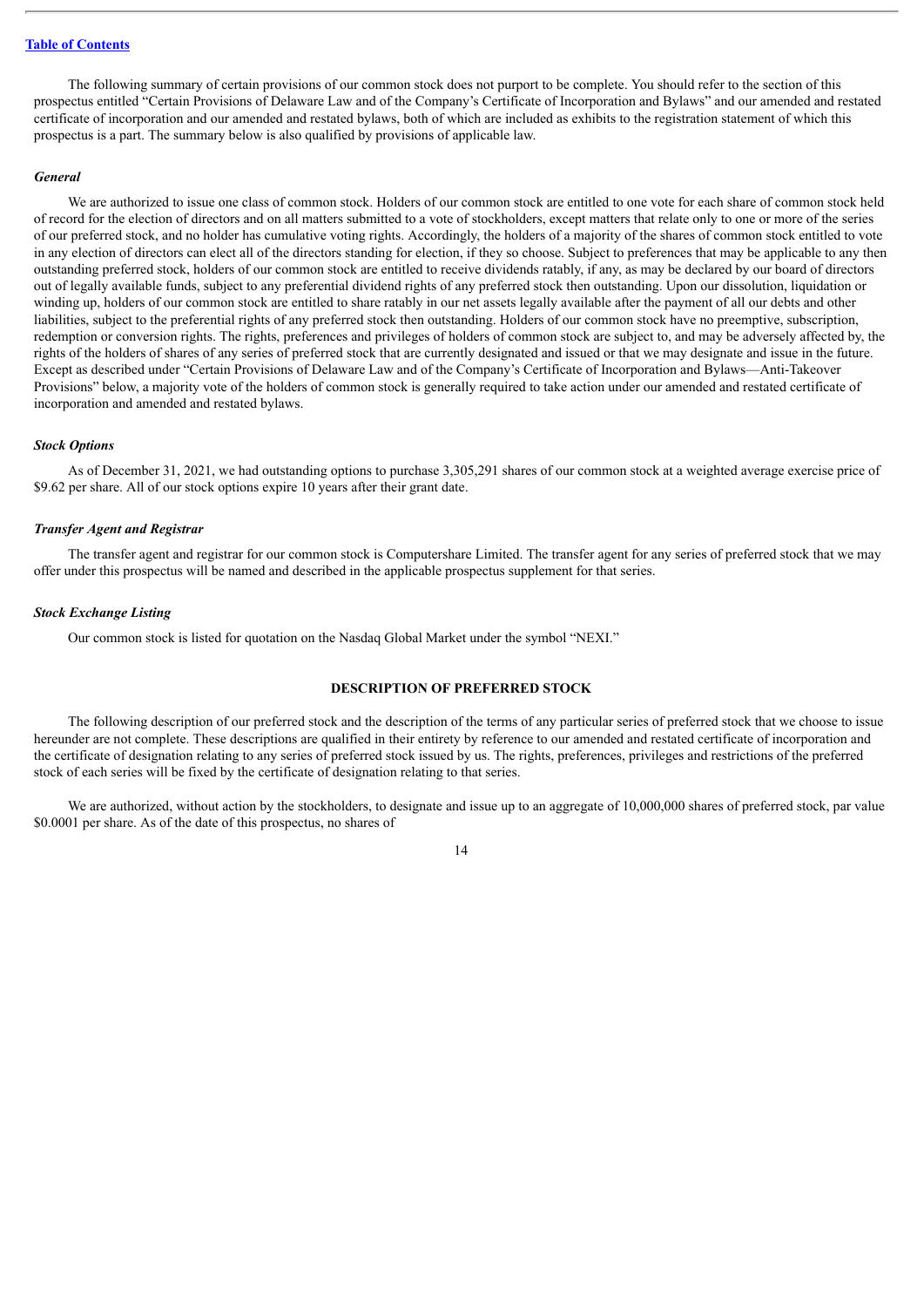our preferred stock were outstanding or designated. The following summary of certain provisions of our preferred stock does not purport to be complete. You should refer to our restated certificate of incorporation and our restated bylaws, both of which are included as exhibits to the registration statement of which this prospectus is a part. The summary below is also qualified by provisions of applicable law.

#### *General*

Our board of directors can designate the rights, preferences and privileges of the shares of each series and any of its qualifications, limitations or restrictions. Our board of directors may authorize the issuance of preferred stock with voting or conversion rights that could adversely affect the voting power or other rights of the holders of common stock. The issuance of preferred stock, while providing flexibility in connection with possible future financings and acquisitions and other corporate purposes could, under certain circumstances, have the effect of restricting dividends on our common stock, diluting the voting power of our common stock, impairing the liquidation rights of our common stock, or delaying, deferring or preventing a change in control of our Company, which might harm the market price of our common stock. See also "Certain Provisions of Delaware Law and of the Company's Certificate of Incorporation and Bylaws—Anti-Takeover Provisions." Our board of directors will make any determination to issue such shares based on its judgment as to our Company's best interests and the best interests of our stockholders.

If we offer a specific series of preferred stock under this prospectus, we will describe the terms of the preferred stock in the prospectus supplement for such offering and will file a copy of the amended and restated certificate establishing the terms of the preferred stock with the SEC. To the extent required, this description will include:

- the maximum number of shares:
- the designation of the shares;
- the annual dividend rate, if any, whether the dividend rate is fixed or variable, the date or dates on which dividends will accrue, the dividend payment dates, and whether dividends will be cumulative;
- the price and the terms and conditions for redemption, if any, including redemption at the option of NexImmune or at the option of the holders, including the time period for redemption, and any accumulated dividends or premiums;
- the liquidation preference, if any, and any accumulated dividends upon the liquidation, dissolution or winding up of our affairs;
- any sinking fund or similar provision, and, if so, the terms and provisions relating to the purpose and operation of the fund;
- the terms and conditions, if any, for conversion or exchange of shares of any other class or classes of our capital stock or any series of any other class or classes, or of any other series of the same class, or any other securities or assets, including the price or the rate of conversion or exchange and the method, if any, of adjustment;
- the voting rights;
- any or all other preferences and relative, participating, optional or other special rights, privileges or qualifications, limitations or restrictions; and
- any preferred stock issued will be fully paid and nonassessable upon issuance.

# *Transfer Agent and Registrar*

The transfer agent and registrar for any series of preferred stock that is designated by our board of directors will be set forth in the applicable prospectus supplement.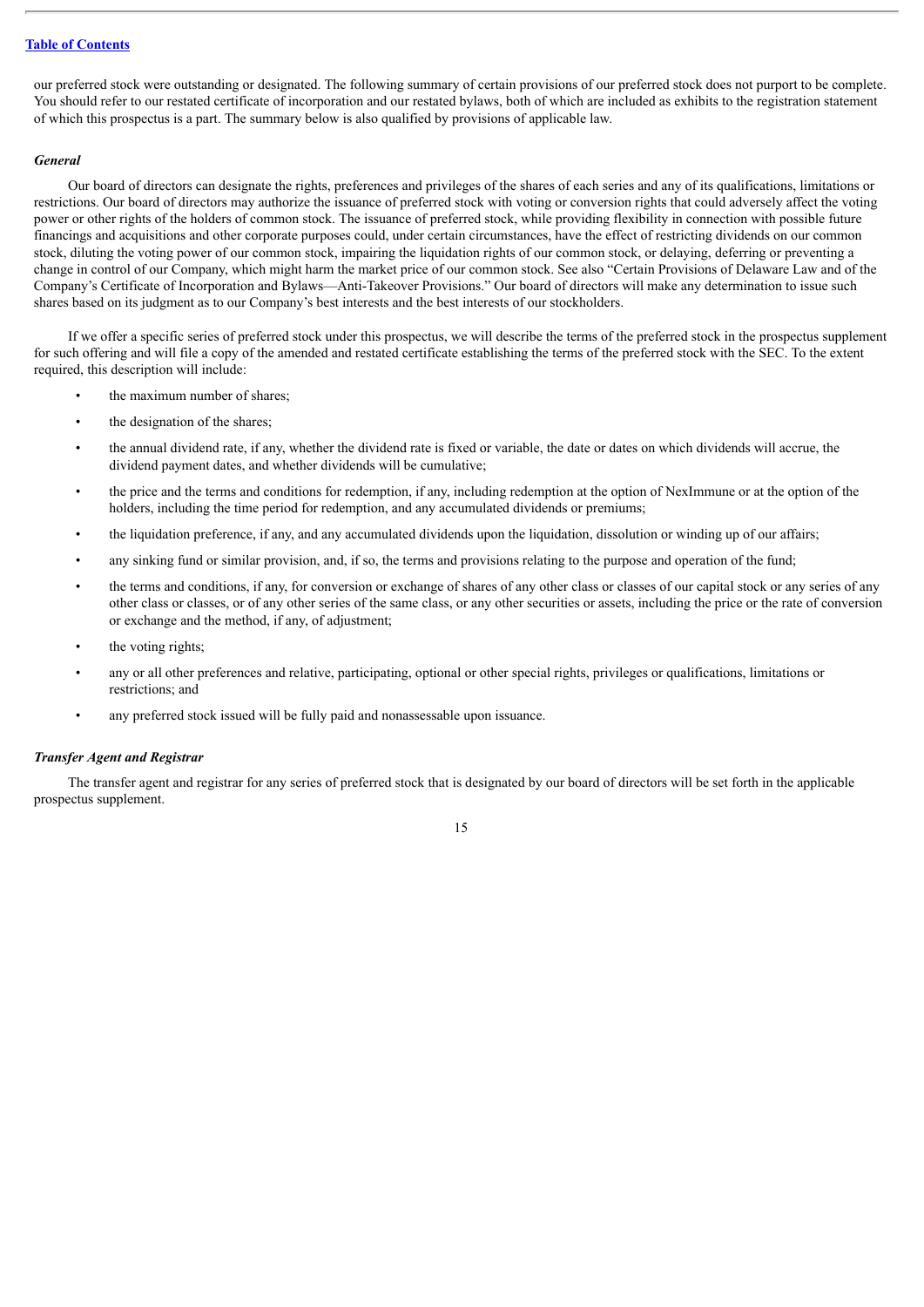# **DESCRIPTION OF DEBT SECURITIES**

<span id="page-31-0"></span>The following description, together with the additional information we include in any applicable prospectus supplements, summarizes the material terms and provisions of the debt securities that we may offer under this prospectus. While the terms we have summarized below will apply generally to any future debt securities we may offer pursuant to this prospectus, we will describe the particular terms of any debt securities that we may offer in more detail in the applicable prospectus supplement. If we so indicate in a prospectus supplement, the terms of any debt securities offered under such prospectus supplement may differ from the terms we describe below, and to the extent the terms set forth in a prospectus supplement differ from the terms described below, the terms set forth in the prospectus supplement shall control.

We may sell from time to time, in one or more offerings under this prospectus, debt securities, which may be senior or subordinated. We will issue any such senior debt securities under a senior indenture that we will enter into with a trustee to be named in the senior indenture. We will issue any such subordinated debt securities under a subordinated indenture, which we will enter into with a trustee to be named in the subordinated indenture. We have filed forms of these documents as exhibits to the registration statement, of which this prospectus is a part. We use the term "indentures" to refer to either the senior indenture or the subordinated indenture, as applicable. The indentures will be qualified under the Trust Indenture Act of 1939, as in effect on the date of the indenture. We use the term "debenture trustee" to refer to either the trustee under the senior indenture or the trustee under the subordinated indenture, as applicable.

The following summaries of material provisions of the senior debt securities, the subordinated debt securities and the indentures are subject to, and qualified in their entirety by reference to, all the provisions of the indenture applicable to a particular series of debt securities.

#### *General*

Each indenture provides that debt securities may be issued from time to time in one or more series and may be denominated and payable in foreign currencies or units based on or relating to foreign currencies. Neither indenture limits the amount of debt securities that may be issued thereunder, and each indenture provides that the specific terms of any series of debt securities shall be set forth in, or determined pursuant to, an authorizing resolution and/or a supplemental indenture, if any, relating to such series.

We will describe in each prospectus supplement the following terms relating to a series of debt securities:

- the title or designation:
- the aggregate principal amount and any limit on the amount that may be issued;
- the currency or units based on or relating to currencies in which debt securities of such series are denominated and the currency or units in which principal or interest or both will or may be payable;
- whether we will issue the series of debt securities in global form, the terms of any global securities and who the depositary will be:
- the maturity date and the date or dates on which principal will be payable;
- the interest rate, which may be fixed or variable, or the method for determining the rate and the date interest will begin to accrue, the date or dates interest will be payable and the record dates for interest payment dates or the method for determining such dates;
- whether or not the debt securities will be secured or unsecured, and the terms of any secured debt;
- the terms of the subordination of any series of subordinated debt;
- the place or places where payments will be payable;
- our right, if any, to defer payment of interest and the maximum length of any such deferral period;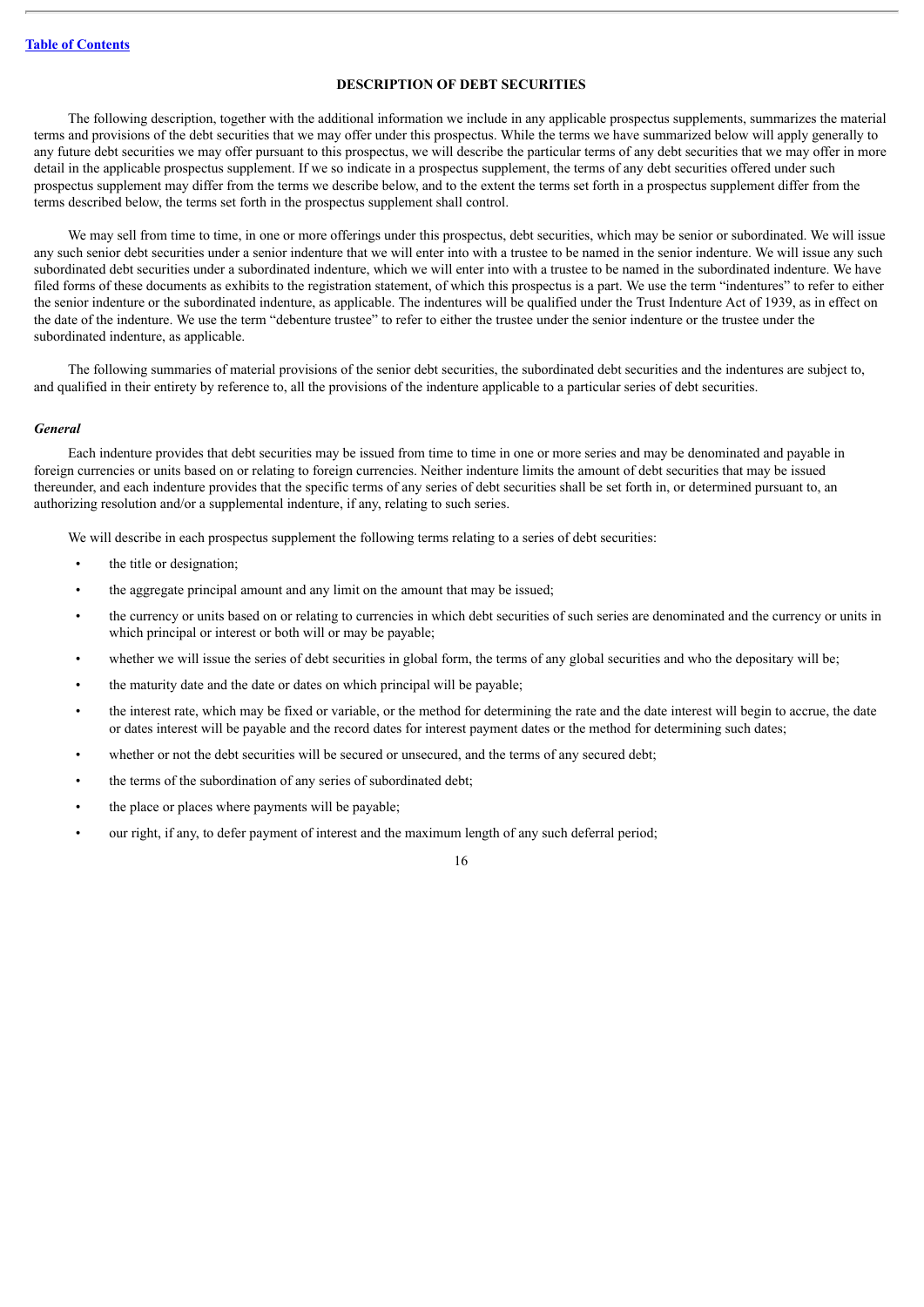- the date, if any, after which, and the price at which, we may, at our option, redeem the series of debt securities pursuant to any optional redemption provisions;
- the date, if any, on which, and the price at which we are obligated, pursuant to any mandatory sinking fund provisions or otherwise, to redeem, or at the holder's option to purchase, the series of debt securities;
- whether the indenture will restrict our ability to pay dividends, or will require us to maintain any asset ratios or reserves;
- whether we will be restricted from incurring any additional indebtedness;
- a discussion of any material or special U.S. federal income tax considerations applicable to a series of debt securities;
- the denominations in which we will issue the series of debt securities, if other than denominations of \$1,000 and any integral multiple thereof; and
- any other specific terms, preferences, rights or limitations of, or restrictions on, the debt securities.

We may issue debt securities that provide for an amount less than their stated principal amount to be due and payable upon declaration of acceleration of their maturity pursuant to the terms of the indenture. We will provide you with information on the federal income tax considerations and other special considerations applicable to any of these debt securities in the applicable prospectus supplement.

## *Conversion or Exchange Rights*

We will set forth in the prospectus supplement the terms, if any, on which a series of debt securities may be convertible into or exchangeable for our common stock or our other securities. We will include provisions as to whether conversion or exchange is mandatory, at the option of the holder or at our option. We may include provisions pursuant to which the number of shares of our common stock or our other securities that the holders of the series of debt securities receive would be subject to adjustment.

# Consolidation, Merger or Sale; No Protection in Event of a Change of Control or Highly Leveraged Transaction

The indentures do not contain any covenant that restricts our ability to merge or consolidate, or sell, convey, transfer or otherwise dispose of all or substantially all of our assets. However, any successor to or acquirer of such assets must assume all of our obligations under the indentures or the debt securities, as appropriate.

Unless we state otherwise in the applicable prospectus supplement, the debt securities will not contain any provisions that may afford holders of the debt securities protection in the event we have a change of control or in the event of a highly leveraged transaction (whether or not such transaction results in a change of control), which could adversely affect holders of debt securities.

#### *Events of Default Under the Indenture*

The following are events of default under the indentures with respect to any series of debt securities that we may issue:

- if we fail to pay interest when due and our failure continues for 90 days and the time for payment has not been extended or deferred;
- if we fail to pay the principal, or premium, if any, when due and the time for payment has not been extended or delayed;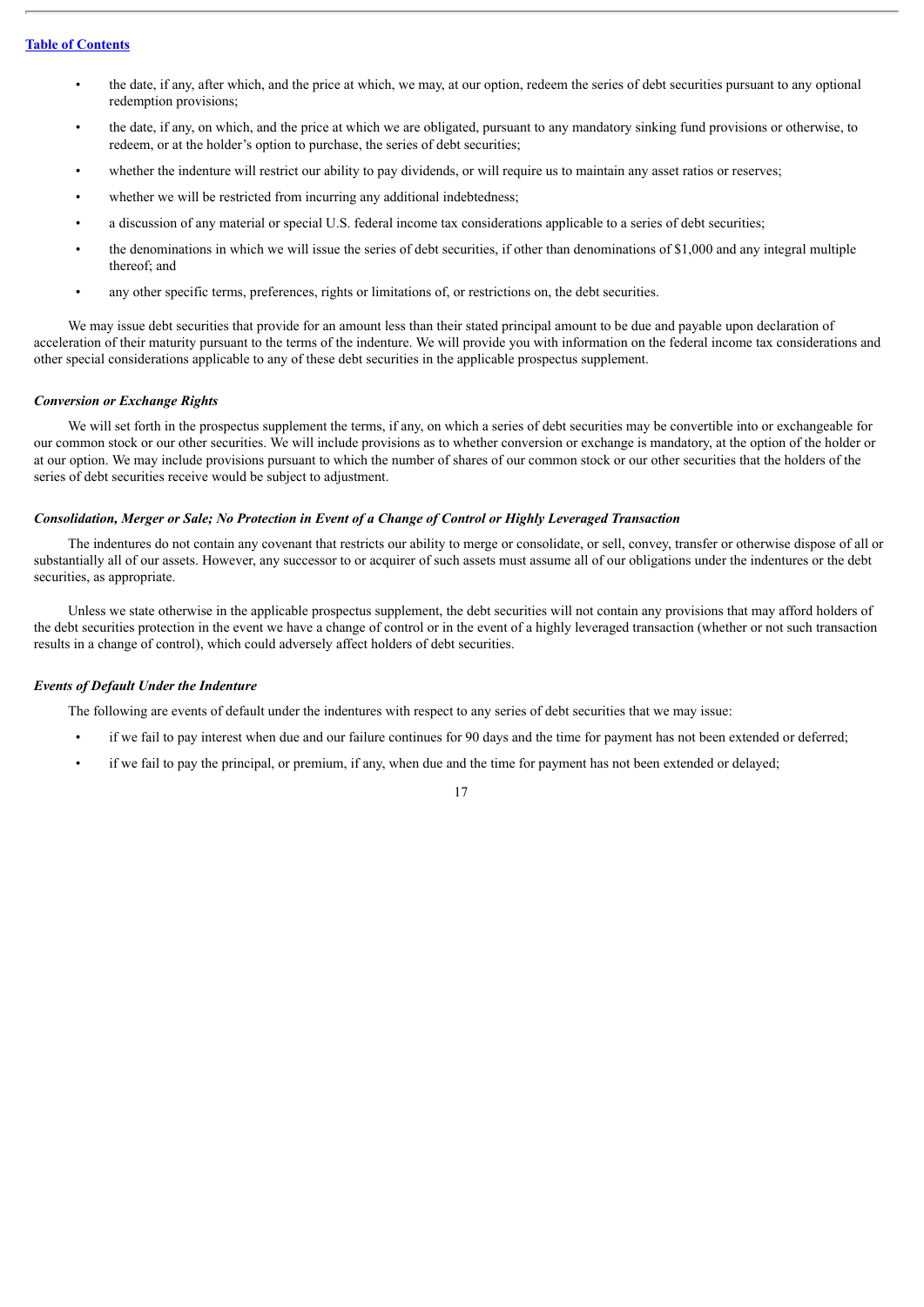- if we fail to observe or perform any other covenant set forth in the debt securities of such series or the applicable indentures, other than a covenant specifically relating to and for the benefit of holders of another series of debt securities, and our failure continues for 90 days after we receive written notice from the debenture trustee or holders of not less than a majority in aggregate principal amount of the outstanding debt securities of the applicable series; and
- if specified events of bankruptcy, insolvency or reorganization occur as to us.

No event of default with respect to a particular series of debt securities (except as to certain events of bankruptcy, insolvency or reorganization) necessarily constitutes an event of default with respect to any other series of debt securities. The occurrence of an event of default may constitute an event of default under any bank credit agreements we may have in existence from time to time. In addition, the occurrence of certain events of default or an acceleration under the indenture may constitute an event of default under certain of our other indebtedness outstanding from time to time.

If an event of default with respect to debt securities of any series at the time outstanding occurs and is continuing, then the trustee or the holders of not less than a majority in principal amount of the outstanding debt securities of that series may, by a notice in writing to us (and to the debenture trustee if given by the holders), declare to be due and payable immediately the principal (or, if the debt securities of that series are discount securities, that portion of the principal amount as may be specified in the terms of that series) of and premium and accrued and unpaid interest, if any, on all debt securities of that series. Before a judgment or decree for payment of the money due has been obtained with respect to debt securities of any series, the holders of a majority in principal amount of the outstanding debt securities of that series (or, at a meeting of holders of such series at which a quorum is present, the holders of a majority in principal amount of the debt securities of such series represented at such meeting) may rescind and annul the acceleration if all events of default, other than the non-payment of accelerated principal, premium, if any, and interest, if any, with respect to debt securities of that series, have been cured or waived as provided in the applicable indenture (including payments or deposits in respect of principal, premium or interest that had become due other than as a result of such acceleration). We refer you to the prospectus supplement relating to any series of debt securities that are discount securities for the particular provisions relating to acceleration of a portion of the principal amount of such discount securities upon the occurrence of an event of default.

Subject to the terms of the indentures, if an event of default under an indenture shall occur and be continuing, the debenture trustee will be under no obligation to exercise any of its rights or powers under such indenture at the request or direction of any of the holders of the applicable series of debt securities, unless such holders have offered the debenture trustee reasonable indemnity. The holders of a majority in principal amount of the outstanding debt securities of any series will have the right to direct the time, method and place of conducting any proceeding for any remedy available to the debenture trustee, or exercising any trust or power conferred on the debenture trustee, with respect to the debt securities of that series, provided that:

- the direction so given by the holder is not in conflict with any law or the applicable indenture; and
- subject to its duties under the Trust Indenture Act, the debenture trustee need not take any action that might involve it in personal liability or might be unduly prejudicial to the holders not involved in the proceeding.

A holder of the debt securities of any series will only have the right to institute a proceeding under the indentures or to appoint a receiver or trustee, or to seek other remedies if:

- the holder previously has given written notice to the debenture trustee of a continuing event of default with respect to that series;
- the holders of at least a majority in aggregate principal amount of the outstanding debt securities of that series have made written request, and such holders have offered reasonable indemnity to the debenture trustee to institute the proceeding as trustee; and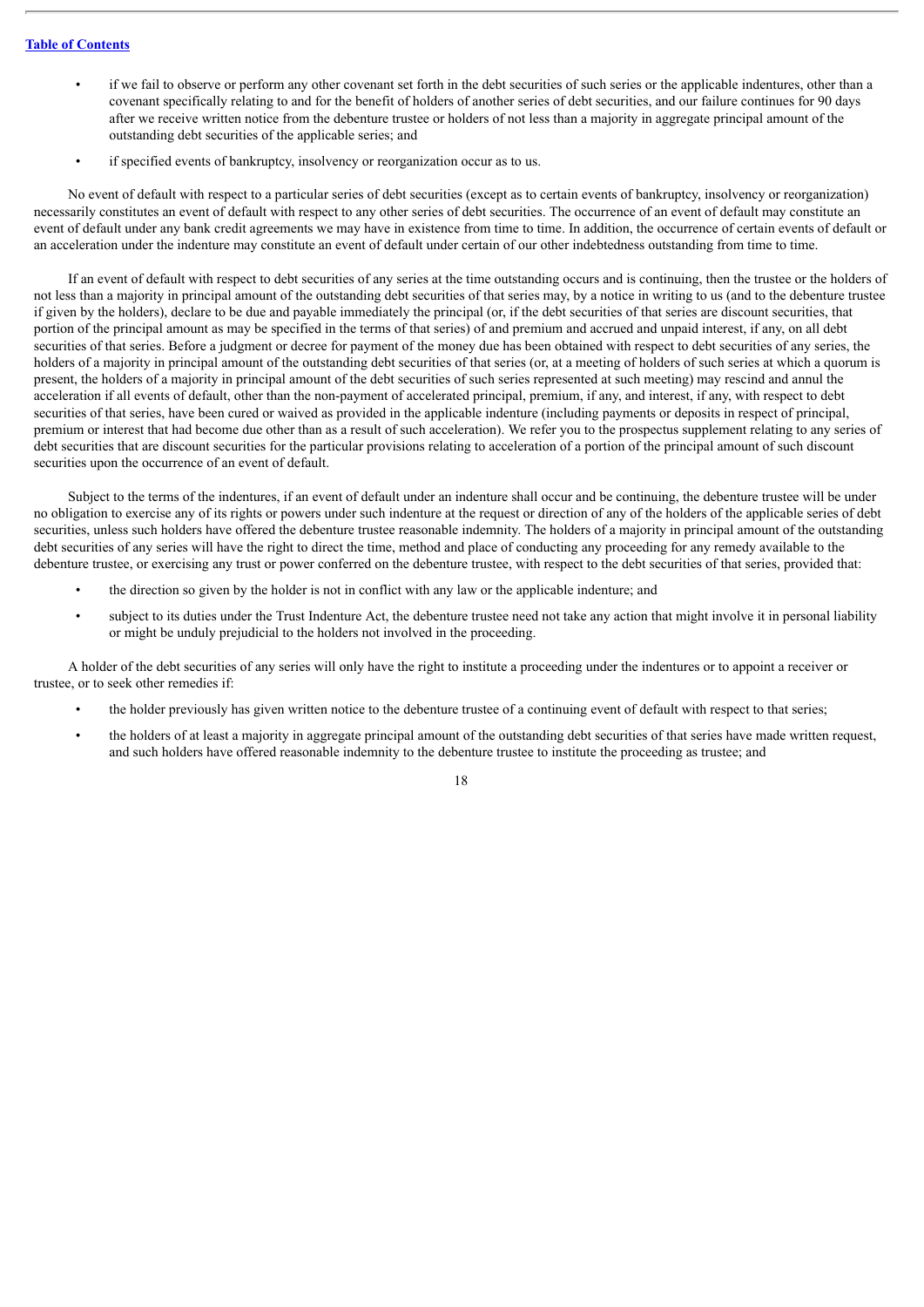• the debenture trustee does not institute the proceeding and does not receive from the holders of a majority in aggregate principal amount of the outstanding debt securities of that series (or at a meeting of holders of such series at which a quorum is present, the holders of a majority in principal amount of the debt securities of such series represented at such meeting) other conflicting directions within 60 days after the notice, request and offer.

These limitations do not apply to a suit instituted by a holder of debt securities if we default in the payment of the principal, premium, if any, or interest on, the debt securities.

We will periodically file statements with the applicable debenture trustee regarding our compliance with specified covenants in the applicable indenture.

# *Modification of Indenture; Waiver*

The debenture trustee and we may change the applicable indenture without the consent of any holders with respect to specific matters, including:

- to fix any ambiguity, defect or inconsistency in the indenture; and
- to change anything that does not materially adversely affect the interests of any holder of debt securities of any series issued pursuant to such indenture.

In addition, under the indentures, the rights of holders of a series of debt securities may be changed by us and the debenture trustee with the written consent of the holders of at least a majority in aggregate principal amount of the outstanding debt securities of each series (or, at a meeting of holders of such series at which a quorum is present, the holders of a majority in principal amount of the debt securities of such series represented at such meeting) that is affected. However, the debenture trustee and we may make the following changes only with the consent of each holder of any outstanding debt securities affected:

- extending the fixed maturity of the series of debt securities;
- reducing the principal amount, reducing the rate of or extending the time of payment of interest, or any premium payable upon the redemption of any debt securities;
- reducing the principal amount of discount securities payable upon acceleration of maturity;
- making the principal of or premium or interest on any debt security payable in currency other than that stated in the debt security; or
- reducing the percentage of debt securities, the holders of which are required to consent to any amendment or waiver.

Except for certain specified provisions, the holders of at least a majority in principal amount of the outstanding debt securities of any series (or, at a meeting of holders of such series at which a quorum is present, the holders of a majority in principal amount of the debt securities of such series represented at such meeting) may on behalf of the holders of all debt securities of that series waive our compliance with provisions of the indenture. The holders of a majority in principal amount of the outstanding debt securities of any series may on behalf of the holders of all the debt securities of such series waive any past default under the indenture with respect to that series and its consequences, except a default in the payment of the principal of, premium or any interest on any debt security of that series or in respect of a covenant or provision, which cannot be modified or amended without the consent of the holder of each outstanding debt security of the series affected; *provided*, *however*, that the holders of a majority in principal amount of the outstanding debt securities of any series may rescind an acceleration and its consequences, including any related payment default that resulted from the acceleration.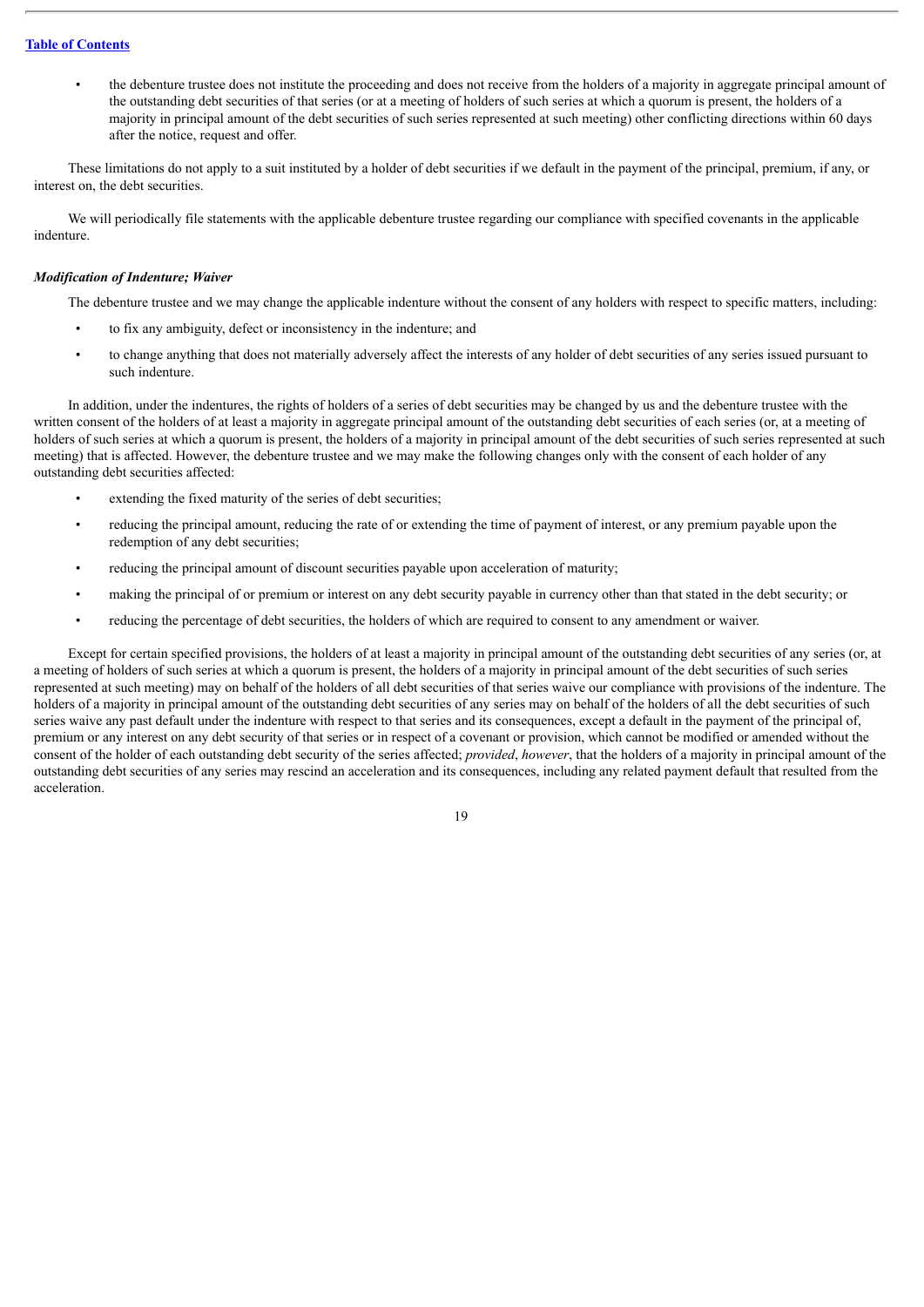#### *Discharge*

Each indenture provides that we can elect to be discharged from our obligations with respect to one or more series of debt securities, except for obligations to:

- register the transfer or exchange of debt securities of the series;
- replace stolen, lost or mutilated debt securities of the series;
- maintain paying agencies:
- hold monies for payment in trust;
- compensate and indemnify the trustee; and
- appoint any successor trustee.

In order to exercise our rights to be discharged with respect to a series, we must deposit with the trustee money or government obligations sufficient to pay all the principal of, the premium, if any, and interest on, the debt securities of the series on the dates payments are due.

# *Form, Exchange, and Transfer*

We will issue the debt securities of each series only in fully registered form without coupons and, unless we otherwise specify in the applicable prospectus supplement, in denominations of \$1,000 and any integral multiple thereof. The indentures provide that we may issue debt securities of a series in temporary or permanent global form and as book-entry securities that will be deposited with, or on behalf of, The Depository Trust Company or another depositary named by us and identified in a prospectus supplement with respect to that series.

At the option of the holder, subject to the terms of the indentures and the limitations applicable to global securities described in the applicable prospectus supplement, the holder of the debt securities of any series can exchange the debt securities for other debt securities of the same series, in any authorized denomination and of like tenor and aggregate principal amount.

Subject to the terms of the indentures and the limitations applicable to global securities set forth in the applicable prospectus supplement, holders of the debt securities may present the debt securities for exchange or for registration of transfer, duly endorsed or with the form of transfer endorsed thereon duly executed if so required by us or the security registrar, at the office of the security registrar or at the office of any transfer agent designated by us for this purpose. Unless otherwise provided in the debt securities that the holder presents for transfer or exchange or in the applicable indenture, we will make no service charge for any registration of transfer or exchange, but we may require payment of any taxes or other governmental charges.

We will name in the applicable prospectus supplement the security registrar, and any transfer agent in addition to the security registrar, that we initially designate for any debt securities. We may at any time designate additional transfer agents or rescind the designation of any transfer agent or approve a change in the office through which any transfer agent acts, except that we will be required to maintain a transfer agent in each place of payment for the debt securities of each series.

If we elect to redeem the debt securities of any series, we will not be required to:

- issue, register the transfer of, or exchange any debt securities of that series during a period beginning at the opening of business 15 days before the day of mailing of a notice of redemption of any debt securities that may be selected for redemption and ending at the close of business on the day of the mailing; or
- register the transfer of or exchange any debt securities so selected for redemption, in whole or in part, except the unredeemed portion of any debt securities we are redeeming in part.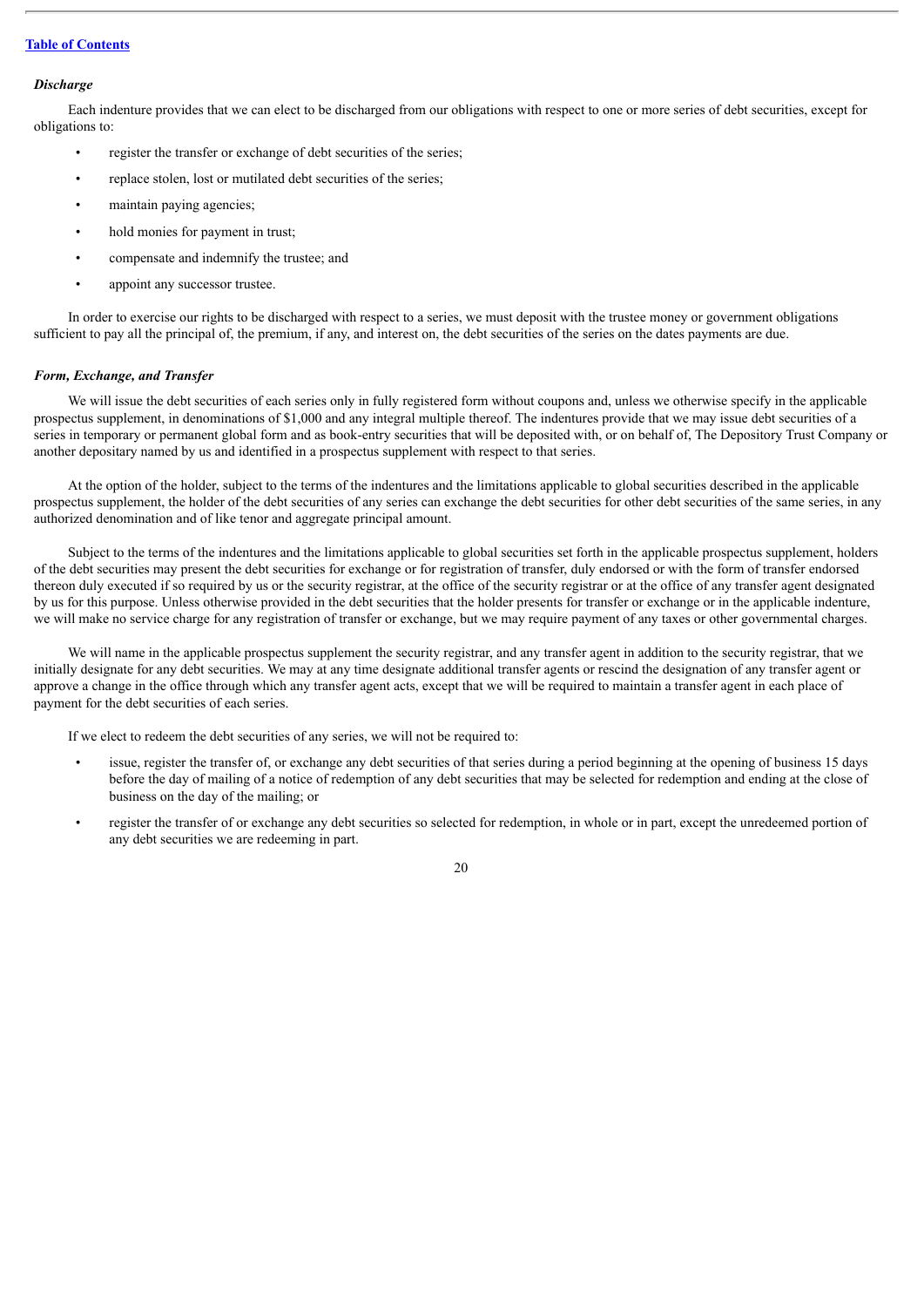#### *Information Concerning the Debenture Trustee*

The debenture trustee, other than during the occurrence and continuance of an event of default under the applicable indenture, undertakes to perform only those duties as are specifically set forth in the applicable indenture. Upon an event of default under an indenture, the debenture trustee under such indenture must use the same degree of care as a prudent person would exercise or use in the conduct of his or her own affairs. Subject to this provision, the debenture trustee is under no obligation to exercise any of the powers given it by the indentures at the request of any holder of debt securities unless it is offered reasonable security and indemnity against the costs, expenses and liabilities that it might incur.

#### *Payment and Paying Agents*

Unless we otherwise indicate in the applicable prospectus supplement, we will make payment of the interest on any debt securities on any interest payment date to the person in whose name the debt securities, or one or more predecessor securities, are registered at the close of business on the regular record date for the interest.

We will pay principal of and any premium and interest on the debt securities of a particular series at the office of the paying agents designated by us, except that unless we otherwise indicate in the applicable prospectus supplement, will we make interest payments by check which we will mail to the holder. Unless we otherwise indicate in a prospectus supplement, we will designate the corporate trust office of the debenture trustee in the City of New York as our sole paying agent for payments with respect to debt securities of each series. We will name in the applicable prospectus supplement any other paying agents that we initially designate for the debt securities of a particular series. We will maintain a paying agent in each place of payment for the debt securities of a particular series.

All money we pay to a paying agent or the debenture trustee for the payment of the principal of or any premium or interest on any debt securities which remains unclaimed at the end of two years after such principal, premium or interest has become due and payable will be repaid to us, and the holder of the security thereafter may look only to us for payment thereof.

## *Governing Law*

The indentures and the debt securities will be governed by and construed in accordance with the laws of the State of Maryland except to the extent that the Trust Indenture Act is applicable.

# *Subordination of Subordinated Debt Securities*

Our obligations pursuant to any subordinated debt securities will be unsecured and will be subordinate and junior in priority of payment to certain of our other indebtedness to the extent described in a prospectus supplement. The subordinated indenture does not limit the amount of senior indebtedness we may incur. It also does not limit us from issuing any other secured or unsecured debt.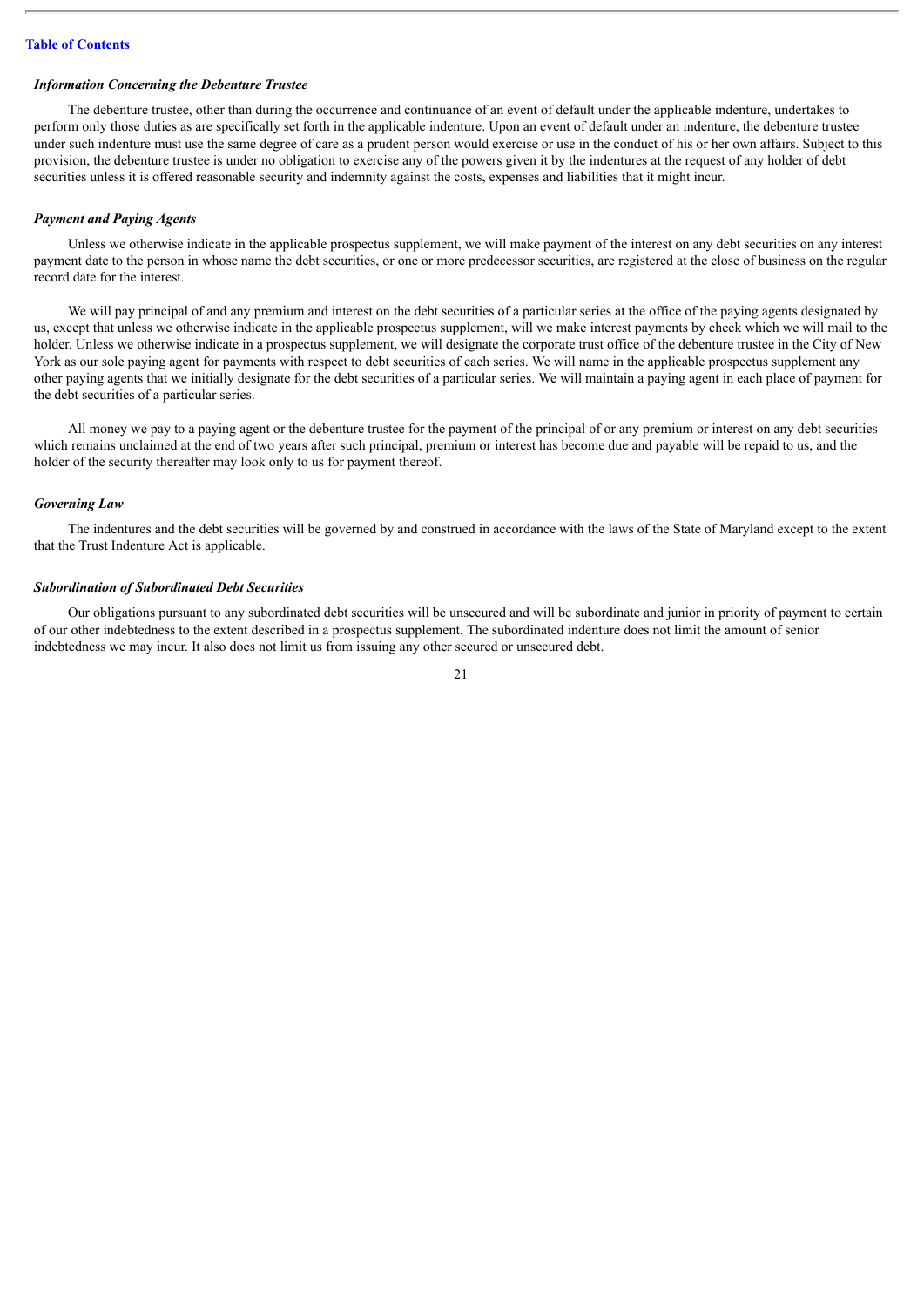# **DESCRIPTION OF WARRANTS**

# <span id="page-37-0"></span>*General*

We may issue warrants to purchase shares of our common stock, preferred stock and/or debt securities in one or more series together with other securities or separately, as described in the applicable prospectus supplement.

Below is a description of certain general terms and provisions of the warrants that we may offer. Particular terms of the warrants will be described in the warrant agreements and the prospectus supplement relating to the warrants.

The applicable prospectus supplement will contain, where applicable, the following terms of and other information relating to the warrants:

- the specific designation and aggregate number of, and the price at which we will issue, the warrants;
- the currency or currency units in which the offering price, if any, and the exercise price are payable;
- the designation, amount and terms of the securities purchasable upon exercise of the warrants;
- if applicable, the exercise price for shares of our common stock and the number of shares of common stock to be received upon exercise of the warrants;
- if applicable, the exercise price for shares of our preferred stock, the number of shares of preferred stock to be received upon exercise, and a description of that series of our preferred stock;
- if applicable, the exercise price for our debt securities, the amount of debt securities to be received upon exercise, and a description of that series of debt securities;
- the date on which the right to exercise the warrants will begin and the date on which that right will expire or, if you may not continuously exercise the warrants throughout that period, the specific date or dates on which you may exercise the warrants;
- whether the warrants will be issued in fully registered form or bearer form, in definitive or global form or in any combination of these forms, although, in any case, the form of a warrant included in a unit will correspond to the form of the unit and of any security included in that unit;
- any applicable material U.S. federal income tax consequences;
- the identity of the warrant agent for the warrants and of any other depositaries, execution or paying agents, transfer agents, registrars or other agents;
- the proposed listing, if any, of the warrants or any securities purchasable upon exercise of the warrants on any securities exchange;
- if applicable, the date from and after which the warrants and the common stock, preferred stock and/or debt securities will be separately transferable;
- if applicable, the minimum or maximum amount of the warrants that may be exercised at any one time;
- information with respect to book-entry procedures, if any;
- the anti-dilution provisions of the warrants, if any;
- any redemption or call provisions;
- whether the warrants may be sold separately or with other securities as parts of units; and
- any additional terms of the warrants, including terms, procedures and limitations relating to the exchange and exercise of the warrants.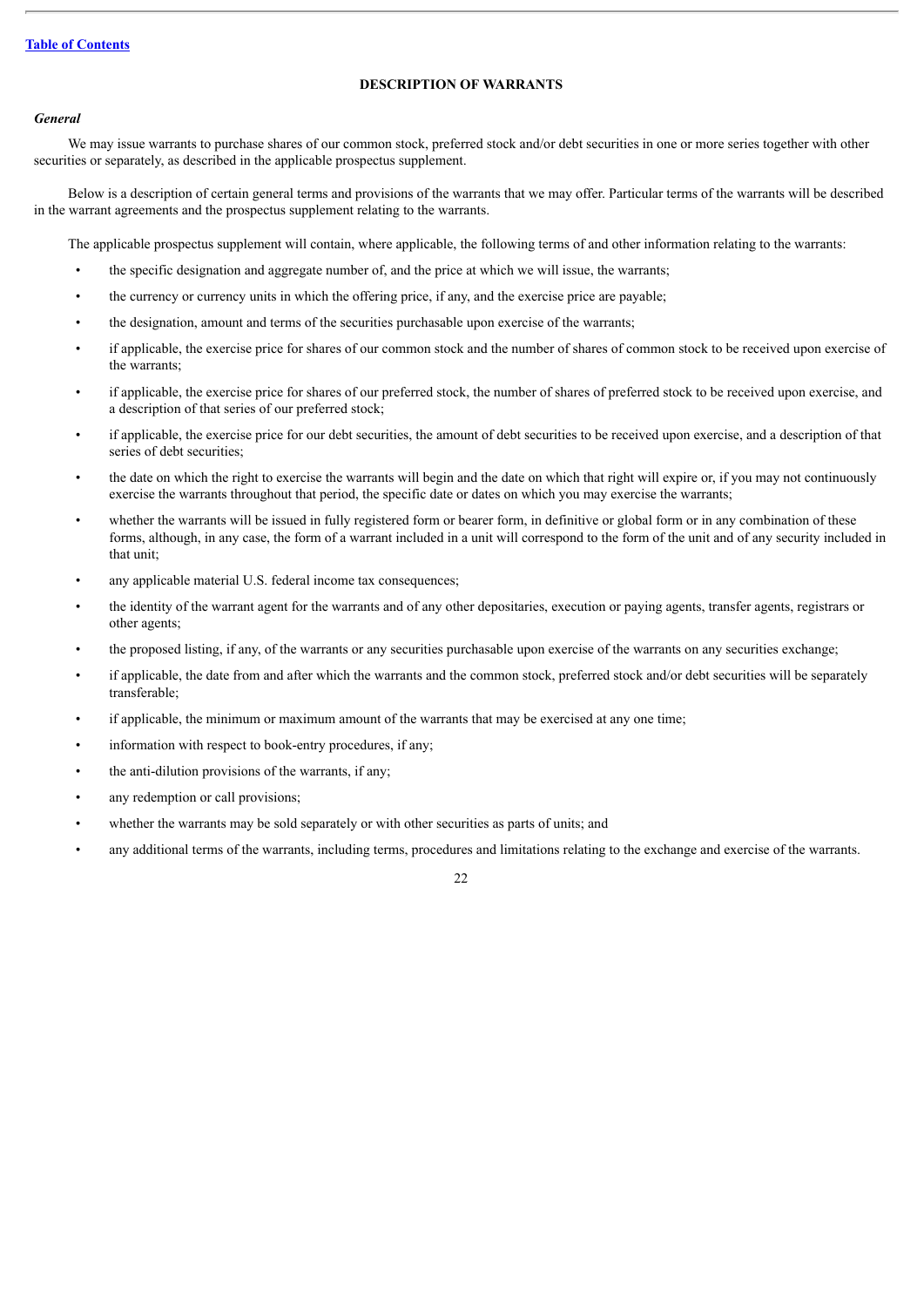#### *Transfer Agent and Registrar*

The transfer agent and registrar for any warrants will be set forth in the applicable prospectus supplement.

# **DESCRIPTION OF RIGHTS**

#### <span id="page-38-0"></span>*General*

We may issue rights to our stockholders to purchase shares of our common stock, preferred stock or the other securities described in this prospectus. We may offer rights separately or together with one or more additional rights, debt securities, preferred stock, common stock or warrants, or any combination of those securities in the form of units, as described in the applicable prospectus supplement. Each series of rights will be issued under a separate rights agreement to be entered into between us and a bank or trust company, as rights agent. The rights agent will act solely as our agent in connection with the certificates relating to the rights of the series of certificates and will not assume any obligation or relationship of agency or trust for or with any holders of rights certificates or beneficial owners of rights. The following description sets forth certain general terms and provisions of the rights to which any prospectus supplement may relate. The particular terms of the rights to which any prospectus supplement may relate and the extent, if any, to which the general provisions may apply to the rights so offered will be described in the applicable prospectus supplement. To the extent that any particular terms of the rights, rights agreement or rights certificates described in a prospectus supplement differ from any of the terms described below, then the terms described below will be deemed to have been superseded by that prospectus supplement. We encourage you to read the applicable rights agreement and rights certificate for additional information before you decide whether to purchase any of our rights. We will provide in a prospectus supplement the following terms of the rights being issued:

- the date of determining the stockholders entitled to the rights distribution;
- the aggregate number of shares of common stock, preferred stock or other securities purchasable upon exercise of the rights;
- the exercise price;
- the aggregate number of rights issued;
- whether the rights are transferrable and the date, if any, on and after which the rights may be separately transferred;
- the date on which the right to exercise the rights will commence, and the date on which the right to exercise the rights will expire;
- the method by which holders of rights will be entitled to exercise;
- the conditions to the completion of the offering, if any;
- the withdrawal, termination and cancellation rights, if any;
- whether there are any backstop or standby purchaser or purchasers and the terms of their commitment, if any;
- whether stockholders are entitled to oversubscription rights, if any;
- any applicable material U.S. federal income tax considerations; and
- any other terms of the rights, including terms, procedures and limitations relating to the distribution, exchange and exercise of the rights, as applicable.

Each right will entitle the holder of rights to purchase for cash the principal amount of shares of common stock, preferred stock or other securities at the exercise price provided in the applicable prospectus supplement. Rights may be exercised at any time up to the close of business on the expiration date for the rights provided in the applicable prospectus supplement.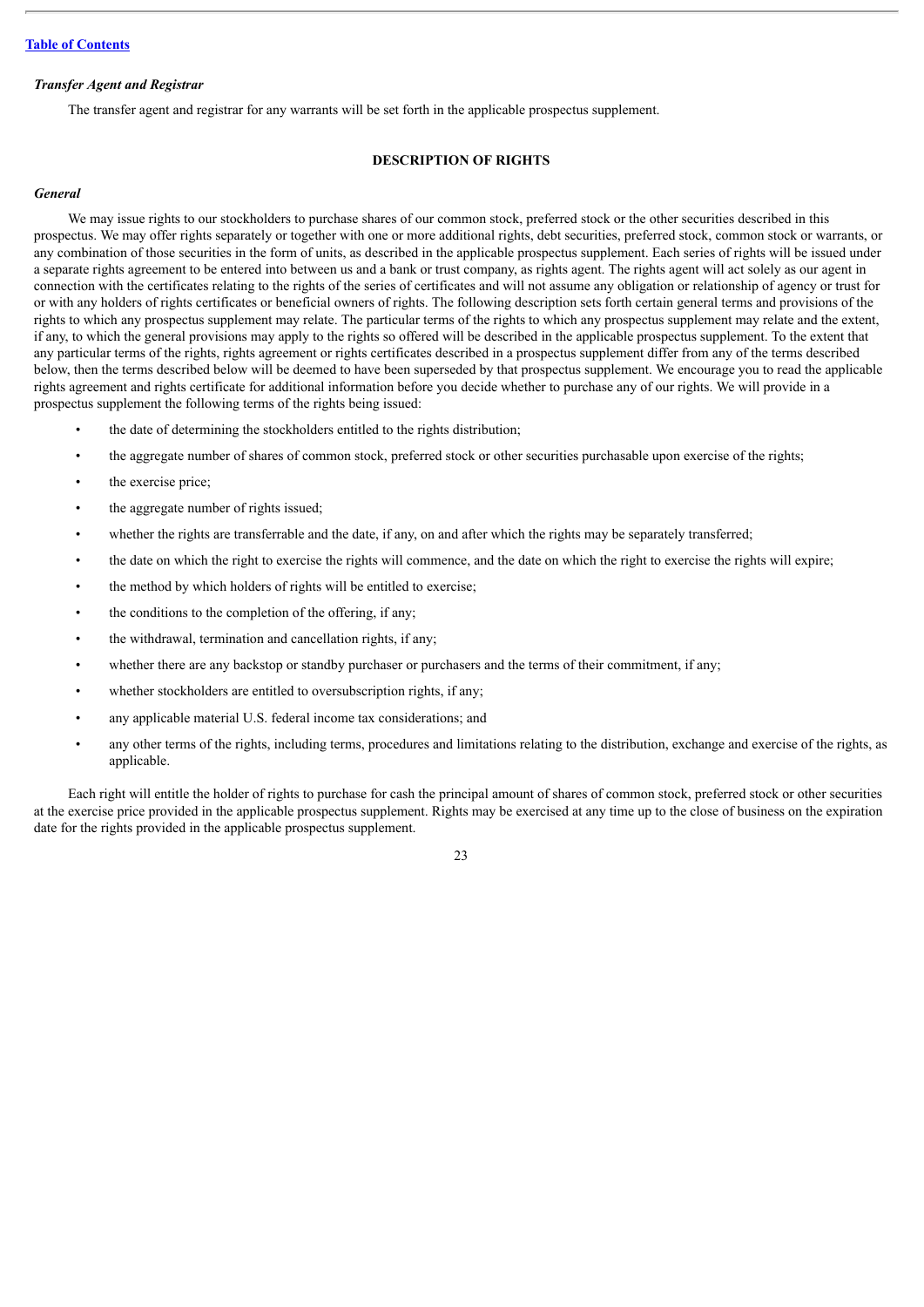Holders may exercise rights as described in the applicable prospectus supplement. Upon receipt of payment and the rights certificate properly completed and duly executed at the corporate trust office of the rights agent or any other office indicated in the prospectus supplement, we will, as soon as practicable, forward the shares of common stock, preferred stock or other securities, as applicable, purchasable upon exercise of the rights. If less than all of the rights issued in any rights offering are exercised, we may offer any unsubscribed securities directly to persons other than stockholders, to or through agents, underwriters or dealers or through a combination of such methods, including pursuant to standby arrangements, as described in the applicable prospectus supplement.

# *Rights Agent*

The rights agent for any rights we offer will be set forth in the applicable prospectus supplement.

# **DESCRIPTION OF UNITS**

<span id="page-39-0"></span>The following description, together with the additional information that we include in any applicable prospectus supplements summarizes the material terms and provisions of the units that we may offer under this prospectus. While the terms we have summarized below will apply generally to any units that we may offer under this prospectus, we will describe the particular terms of any series of units in more detail in the applicable prospectus supplement. The terms of any units offered under a prospectus supplement may differ from the terms described below.

We will incorporate by reference from reports that we file with the SEC, the form of unit agreement that describes the terms of the series of units we are offering, and any supplemental agreements, before the issuance of the related series of units. The following summaries of material terms and provisions of the units are subject to, and qualified in their entirety by reference to, all the provisions of the unit agreement and any supplemental agreements applicable to a particular series of units. We urge you to read the applicable prospectus supplements related to the particular series of units that we may offer under this prospectus, as well as any related free writing prospectuses and the complete unit agreement and any supplemental agreements that contain the terms of the units.

#### *General*

We may issue units consisting of common stock, preferred stock, one or more debt securities, warrants or rights for the purchase of common stock, preferred stock and/or debt securities in one or more series, in any combination. Each unit will be issued so that the holder of the unit is also the holder of each security included in the unit. Thus, the holder of a unit will have the rights and obligations of a holder of each security included in the unit. The unit agreement under which a unit is issued may provide that the securities included in the unit may not be held or transferred separately, at any time or at any time before a specified date.

We will describe in the applicable prospectus supplement the terms of the series of units being offered, including:

- the designation and terms of the units and of the securities comprising the units, including whether and under what circumstances those securities may be held or transferred separately;
- any provisions of the governing unit agreement that differ from those described below; and
- any provisions for the issuance, payment, settlement, transfer or exchange of the units or of the securities comprising the units.

The provisions described in this section, as well as those set forth in any prospectus supplement or as described under "Description of Common Stock," "Description of Preferred Stock," "Description of Debt Securities," "Description of Warrants," and "Description of Rights" will apply to each unit, as applicable, and to any common stock, preferred stock, debt security, warrant or right included in each unit, as applicable.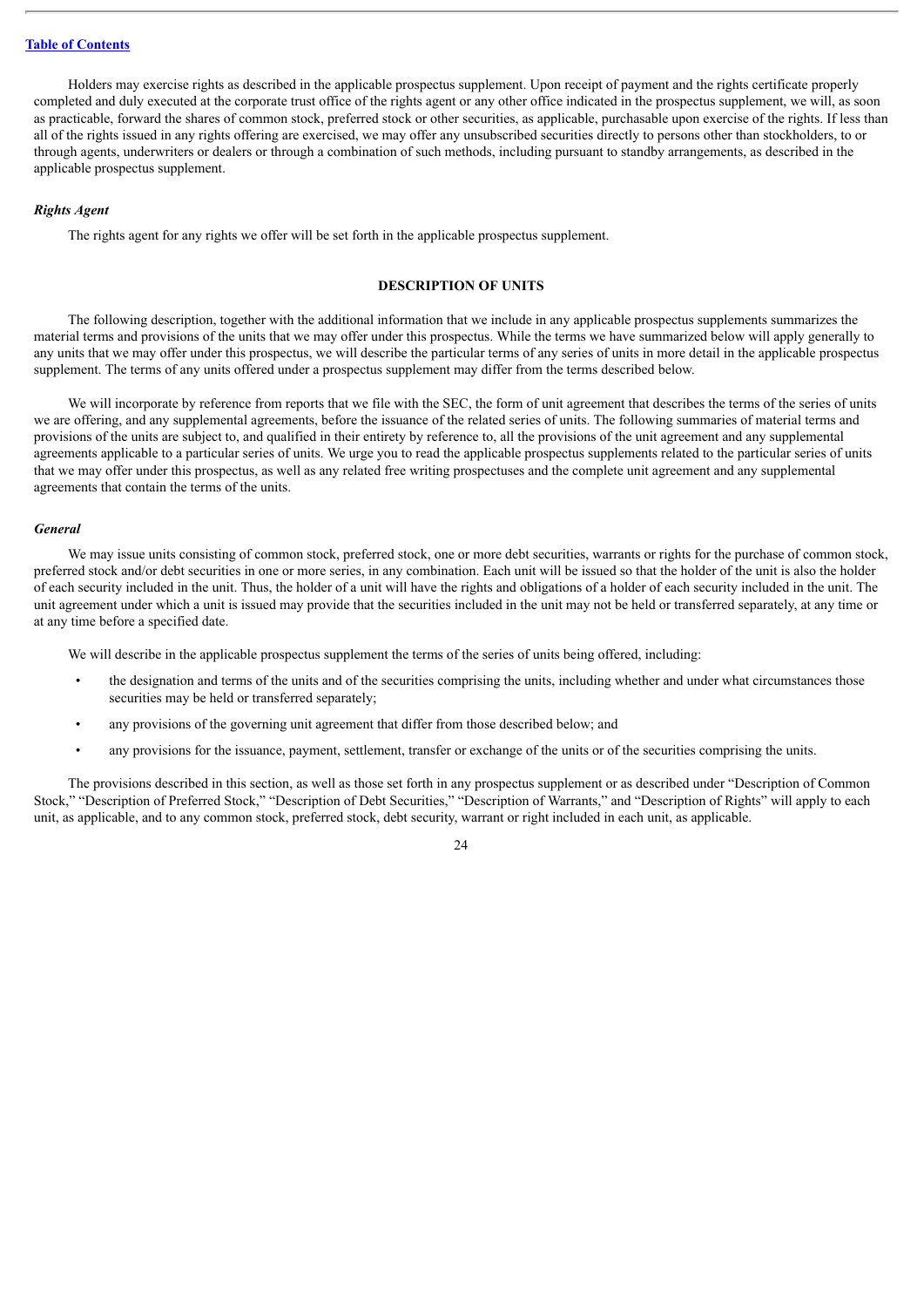#### *Unit Agent*

The name and address of the unit agent, if any, for any units we offer will be set forth in the applicable prospectus supplement.

#### *Issuance in Series*

We may issue units in such amounts and in such numerous distinct series as we determine.

#### *Enforceability of Rights by Holders of Units*

Each unit agent will act solely as our agent under the applicable unit agreement and will not assume any obligation or relationship of agency or trust with any holder of any unit. A single bank or trust company may act as unit agent for more than one series of units. A unit agent will have no duty or responsibility in case of any default by us under the applicable unit agreement or unit, including any duty or responsibility to initiate any proceedings at law or otherwise, or to make any demand upon us. Any holder of a unit may, without the consent of the related unit agent or the holder of any other unit, enforce by appropriate legal action its rights as holder under any security included in the unit.

# <span id="page-40-0"></span>**CERTAIN PROVISIONS OF DELAWARE LAW AND OF THE COMPANY'S CERTIFICATE OF INCORPORATION AND BYLAWS**

#### **Anti-Takeover Provisions**

The provisions of Delaware law, our restated certificate of incorporation and our restated bylaws may have the effect of delaying, deferring or discouraging another person from acquiring control of our company.

#### *Delaware Law*

We are subject to Section 203 of the Delaware General Corporation Law. In general, Section 203 prohibits a publicly-held Delaware corporation from engaging in a "business combination" with an "interested stockholder" for a three-year period following the time that this stockholder becomes an interested stockholder, unless the business combination is approved in a prescribed manner. A "business combination" includes, among other things, a merger, asset or stock sale or other transaction resulting in a financial benefit to the interested stockholder. An "interested stockholder" is a person who, together with affiliates and associates, owns, or did own within three years prior to the determination of interested stockholder status, 15% or more of the corporation's voting stock.

Under Section 203, a business combination between a corporation and an interested stockholder is prohibited unless it satisfies one of the following conditions:

- before the stockholder became interested, the board of directors approved either the business combination or the transaction that resulted in the stockholder becoming an interested stockholder;
- upon consummation of the transaction that resulted in the stockholder becoming an interested stockholder, the interested stockholder owned at least 85% of the voting stock of the corporation outstanding at the time the transaction commenced, excluding for purposes of determining the voting stock outstanding, shares owned by persons who are directors and also officers, and employee stock plans, in some instances; or
- at or after the time the stockholder became interested, the business combination was approved by the board of directors of the corporation and authorized at an annual or special meeting of the stockholders by the affirmative vote of at least two-thirds of the outstanding voting stock that is not owned by the interested stockholder.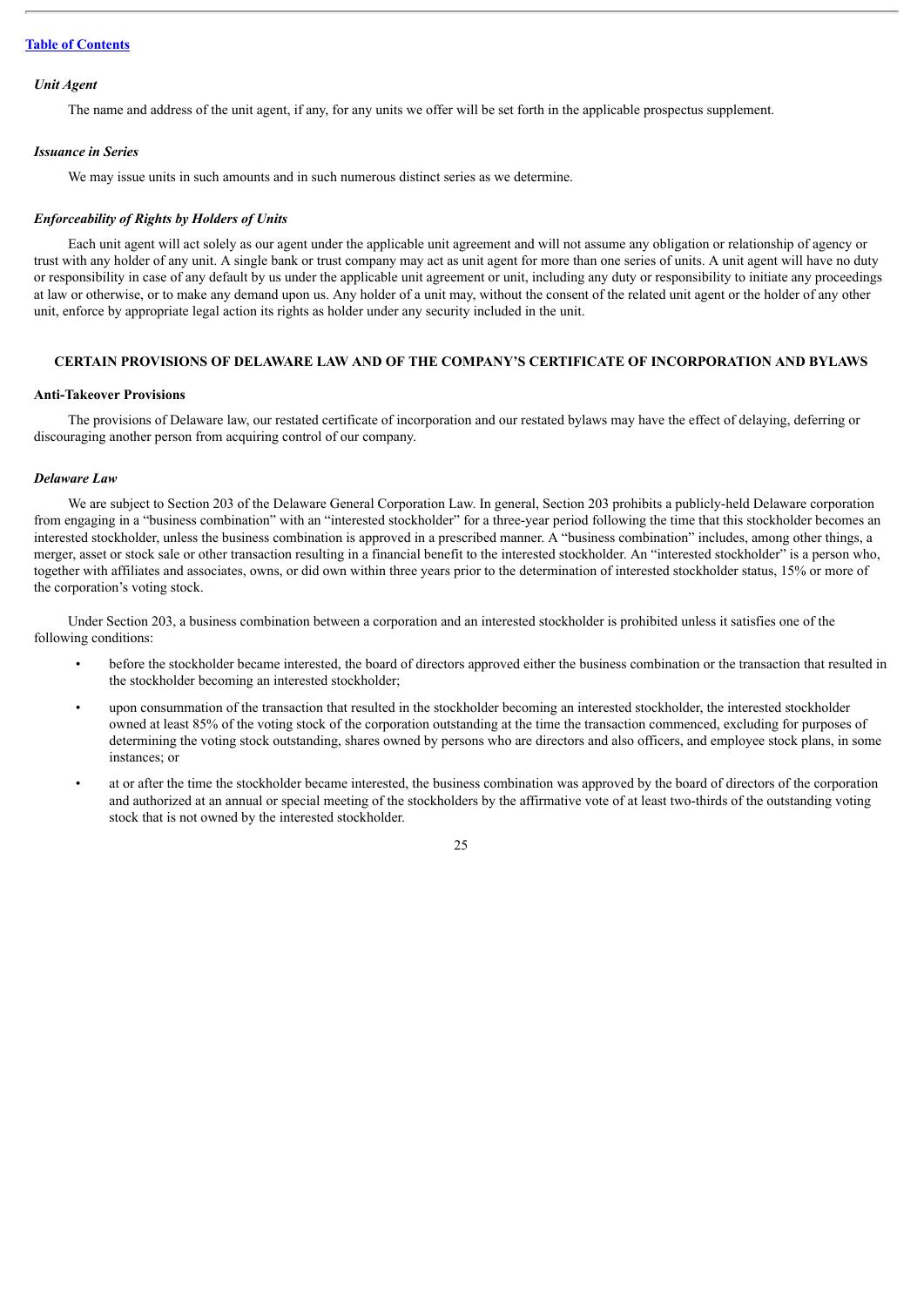A Delaware corporation may "opt out" of these provisions with an express provision in its original certificate of incorporation or an express provision in its amended and restated certificate of incorporation or amended and restated by-laws resulting from a stockholders' amendment approved by at least a majority of the outstanding voting shares. We have not opted out of these provisions. As a result, mergers or other takeover or change in control attempts of us may be discouraged or prevented.

#### *Restated Certificate of Incorporation and Restated Bylaw Provisions*

Our sixth amended and restated certificate of incorporation and amended and restated by-laws include a number of provisions that may have the effect of encouraging persons considering unsolicited tender offers or other unilateral takeover proposals to negotiate with our board of directors rather than pursue non-negotiated takeover attempts. These provisions include the items described below:

- *Board of Directors Vacancies*. In accordance with our sixth amended and restated certificate of incorporation, any vacancy on our board of directors, however occurring, including a vacancy resulting from an increase in the size of our board of directors, will only be able to be filled by the affirmative vote of a majority of our directors then in office, even if less than a quorum.
- *Classified Board*. In accordance with our sixth amended and restated certificate of incorporation, our board of directors is divided into three classes serving three-year terms, with one class being elected each year. The existence of a classified board could delay a successful tender offeror from obtaining majority control of our board of directors, and the prospect of that delay might deter a potential offeror. Pursuant to Delaware law, the directors of a corporation having a classified board may be removed by the stockholders only for cause, and pursuant to our sixth amended and restated certificate of incorporation, only by the affirmative vote of the holders of majority of the shares then entitled to vote at an election of directors. In addition, stockholders are not be permitted to cumulate their votes for the election of **directors**
- *Stockholder Action; Special Meeting of Stockholders*. Our sixth amended and restated certificate of incorporation provides that all stockholder actions are required to be taken by a vote of the stockholders at an annual or special meeting, and that stockholders may not take any action by written consent in lieu of a meeting. Our amended and restated by-laws provide that only a majority of the members of our board of directors then in office may call special meetings of stockholders and only those matters set forth in the notice of the special meeting may be considered or acted upon at a special meeting of stockholders. Our amended and restated by-laws will limit the business that may be conducted at an annual meeting of stockholders to those matters properly brought before the meeting.
- *Advance Notice Requirements for Stockholder Proposals and Director Nominations*. Our amended and restated by-laws establish advance notice procedures with regard to stockholder proposals relating to the nomination of candidates for election as directors or new business to be brought before meetings of our stockholders. These procedures provide that notice of stockholder proposals must be timely given in writing to our corporate secretary prior to the meeting at which the action is to be taken. Generally, to be timely, notice must be received at our principal executive offices not less than 90 days or more than 120 days prior to the first anniversary date of the annual meeting for the preceding year. The notice must contain certain information specified in our amended and restated by-laws. These provisions may have the effect of precluding the conduct of certain business at a meeting if the proper procedures are not followed. These provisions may also discourage or deter a potential acquirer from conducting a solicitation of proxies to elect the acquirer's own slate of directors or otherwise attempting to obtain control of our company.
- *Amendment to By-Laws and Certificate of Incorporation*. As required by the Delaware General Corporation Law, any amendment of our sixth amended and restated certificate of incorporation must first be approved by a majority of our board of directors and, if required by law or our sixth amended and restated certificate of incorporation, thereafter be approved by a majority of the outstanding shares entitled to vote on the amendment, and a majority of the outstanding shares of each class entitled to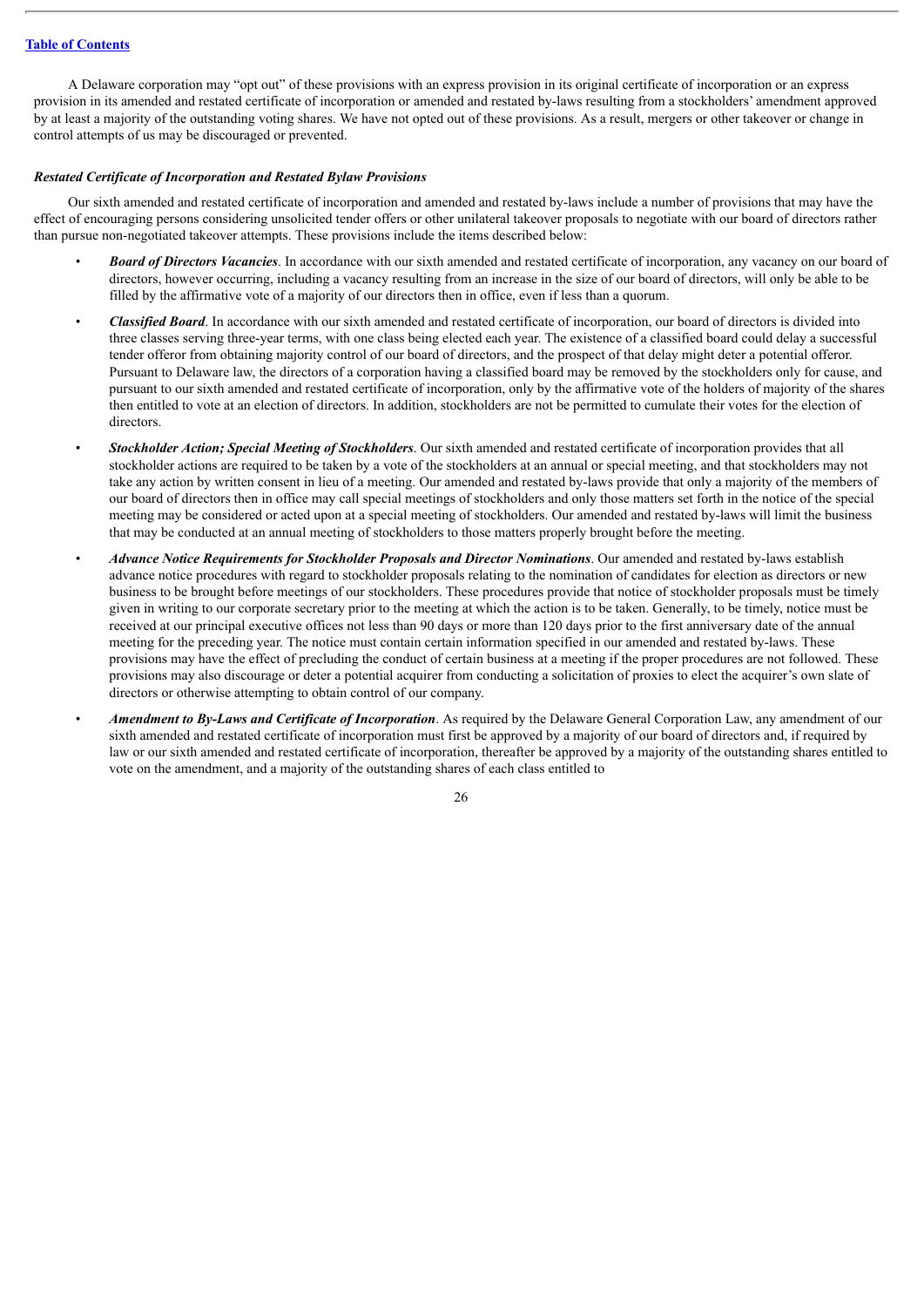vote thereon as a class, except that the amendment of the provisions relating to stockholder action, directors, limitation of liability, exclusive jurisdiction of Delaware Courts and the amendment of our amended and restated by-laws and sixth amended and restated certificate of incorporation must be approved by not less than 75% of the outstanding shares entitled to vote on the amendment, and not less than 75% of the outstanding shares of each class entitled to vote thereon as a class. Our amended and restated by-laws may be amended by the affirmative vote of a majority of the directors then in office, subject to any limitations set forth in the amended and restated by-laws; and may also be amended by the affirmative vote of at least 75% of the outstanding shares entitled to vote on the amendment, or, if the board of directors recommends that the stockholders approve the amendment, by the affirmative vote of the majority of the outstanding shares entitled to vote on the amendment, in each case voting together as a single class.

- *Stockholders*. Our restated bylaws also specify certain requirements regarding the form and content of a stockholder's notice. These provisions may preclude our stockholders from bringing matters before our annual meeting of stockholders or from making nominations for directors at our annual meeting of stockholders.
- *Issuance of Undesignated Preferred Stock*. Our sixth amended and restated certificate of incorporation provides for 10,000,000 authorized shares of preferred stock. The existence of authorized but unissued shares of preferred stock may enable our board of directors to render more difficult or to discourage an attempt to obtain control of us by means of a merger, tender offer, proxy contest or otherwise. For example, if in the due exercise of its fiduciary obligations, our board of directors were to determine that a takeover proposal is not in the best interests of us or our stockholders, our board of directors could cause shares of preferred stock to be issued without stockholder approval in one or more private offerings or other transactions that might dilute the voting or other rights of the proposed acquirer or insurgent stockholder or stockholder group. In this regard, our sixth amended and restated certificate of incorporation grants our board of directors broad power to establish the rights and preferences of authorized and unissued shares of preferred stock. The issuance of shares of preferred stock could decrease the amount of earnings and assets available for distribution to holders of shares of common stock. The issuance may also adversely affect the rights and powers, including voting rights, of these holders and may have the effect of delaying, deterring or preventing a change in control of us
- *Exclusive Forum*. Our amended and restated certificate of incorporation provide that, unless we consent in writing to the selection of an alternative forum, the Court of Chancery of the State of Delaware (or, if the Chancery Court does not have jurisdiction, the federal district court for the District of Delaware or other state courts of the State of Delaware) will be the sole and exclusive forum for any state law claim for: (1) any derivative action or proceeding brought on our behalf; (2) any action asserting a claim of breach of a fiduciary duty or other wrongdoing by any of our directors, officers, employees or agents to us or our stockholders; (3) any action asserting a claim against us arising pursuant to any provision of the Delaware General Corporation Law or our certificate of incorporation or by-laws; (4) any action to interpret, apply, enforce or determine the validity of our certificate of incorporation or by-laws or (5) any action asserting a claim governed by the internal affairs doctrine. This provision will not apply to suits brought to enforce a duty or liability created by the Securities Act, Exchange Act or any other claim for which the U.S. federal courts have exclusive jurisdiction. In addition, our sixth amended and restated certificate of incorporation provides that, unless we consent in writing to the selection of an alternative forum, to the fullest extent permitted by law, the federal district courts of the United States of America shall be the exclusive forum for the resolution of any complaint asserting a cause of action arising under the Securities Act. Because the applicability of the exclusive forum provision is limited to the extent permitted by applicable law, we do not intend that the exclusive forum provision would apply to suits brought to enforce any duty or liability created by the Exchange Act or any other claim for which the federal courts have exclusive jurisdiction. We also acknowledge that Section 22 of the Securities Act creates concurrent jurisdiction for federal and state courts over all suits brought to enforce any duty or liability created by the Securities Act or the rules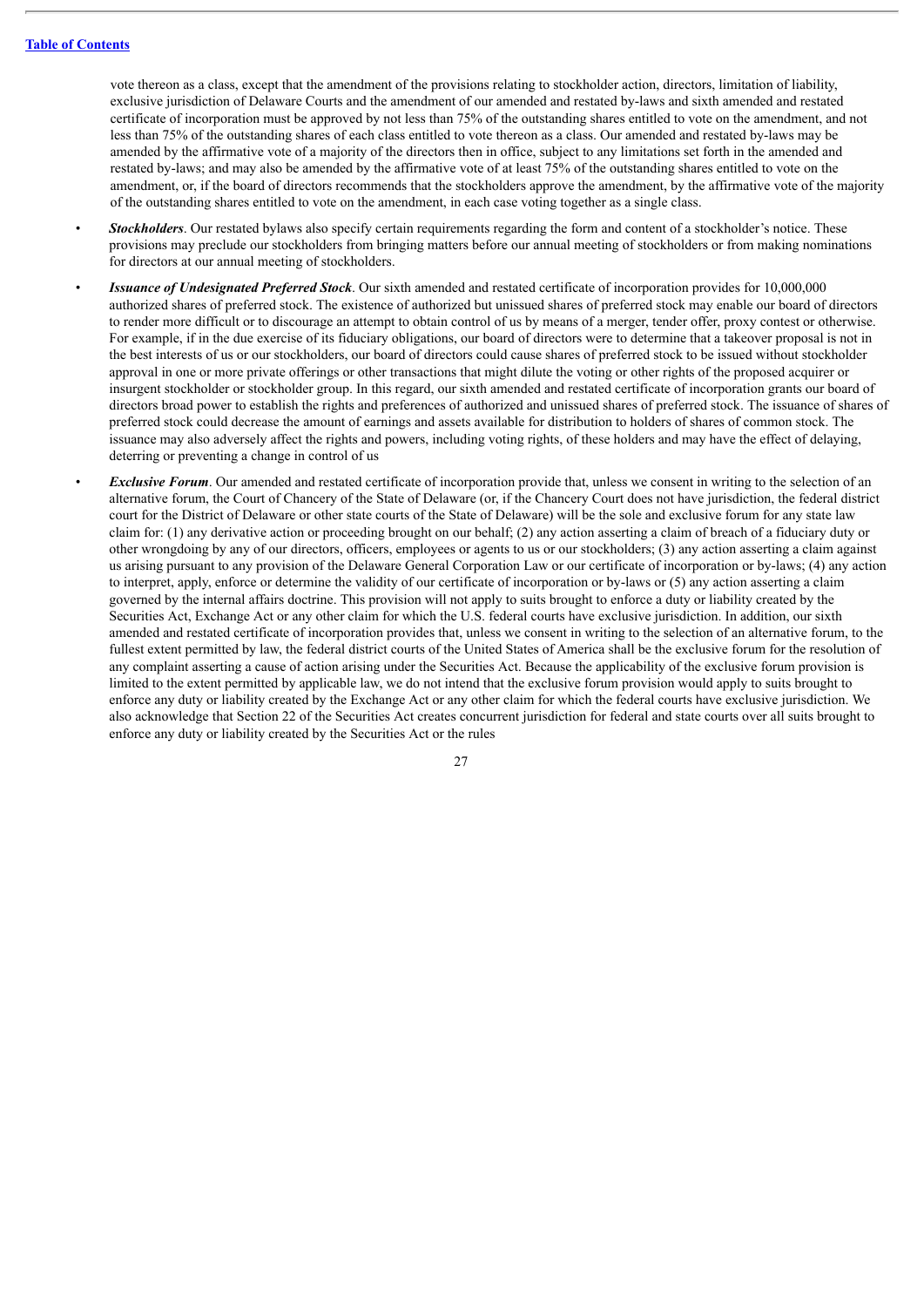and regulations thereunder and that there is uncertainty as to whether a court would enforce an exclusive forum provision for actions arising under the Securities Act.

# **Limitation of Liability and Indemnification**

As permitted by Delaware law, we have adopted provisions in our certificate of incorporation that limit or eliminate the personal liability of our directors. Our restated certificate of incorporation limits the liability of directors to the maximum extent permitted by Delaware law. Delaware law provides that directors of a corporation will not be personally liable for monetary damages for breaches of their fiduciary duties as directors, except liability for:

- any breach of the director's duty of loyalty to us or our stockholders;
- any act or omission not in good faith or that involves intentional misconduct or a knowing violation of law;
- any unlawful payments related to dividends or unlawful stock repurchases, redemptions or other distributions; or
- any transaction from which the director derived an improper personal benefit.

These limitations do not apply to liabilities arising under federal securities laws and do not affect the availability of equitable remedies, including injunctive relief or rescission. If Delaware law is amended to authorize the further elimination or limiting of a director, then the liability of our directors will be eliminated or limited to the fullest extent permitted by Delaware law as so amended.

As permitted by Delaware law, our certificate of incorporation also provides that:

- we will indemnify our directors and officers to the fullest extent permitted by law;
- we may indemnify our other employees and other agents to the same extent that we indemnify our officers and directors, unless otherwise determined by our board of directors; and
- we will advance expenses to our directors and officers in connection with legal proceedings in connection with a legal proceeding to the fullest extent permitted by law.

The indemnification provisions contained in our certificate of incorporation are not exclusive. In addition, we have entered into indemnification agreements with each of our directors and executive officers. Each of these indemnification agreements provides, among other things, that we will indemnify such director or executive officer to the fullest extent permitted by law for claims arising in his or her capacity as a director or officer, as applicable, provided that he or she acted in good faith and in a manner that he or she reasonably believed to be in, or not opposed to, our best interests and, with respect to any criminal proceeding, had no reasonable cause to believe that his or her conduct was unlawful. Each of these indemnification agreements provide that in the event that we do not assume the defense of a claim against a director or officer, as applicable, we will be required to advance his or her expenses in connection with his or her defense, provided that he or she undertakes to repay all amounts advanced if it is ultimately determined that he or she is not entitled to be indemnified by us.

We believe that these provisions and agreements are necessary to attract and retain qualified persons as directors and officers. Insofar as indemnification for liabilities arising under the Securities Act may be permitted to directors, officers or persons controlling our company pursuant to the foregoing provisions, we understand that in the opinion of the SEC such indemnification is against public policy as expressed in the Securities Act and is therefore unenforceable.

In addition, we maintain standard policies of insurance under which coverage is provided to our directors and officers against losses arising from claims made by reason of breach of duty or other wrongful act, and to us with respect to payments which may be made by us to such directors and officers pursuant to the above indemnification provisions or otherwise as a matter of law.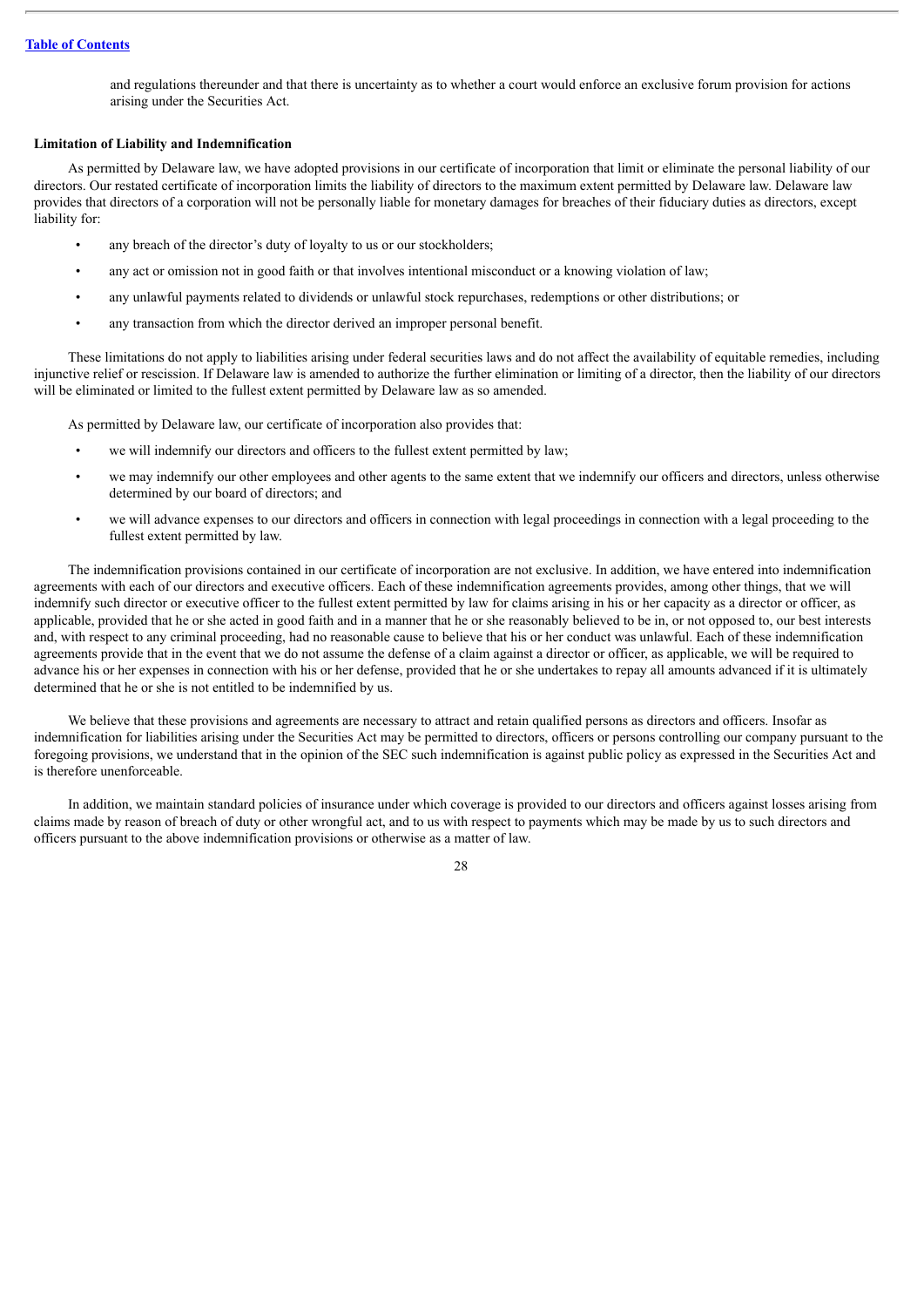The foregoing discussion of our restated certificate of incorporation, restated bylaws, indemnification agreements and Delaware law is not intended to be exhaustive and is qualified in its entirety by such restated certificate of incorporation, restated bylaws, indemnification agreements or law.

Insofar as indemnification for liabilities arising under the Securities Act may be permitted to our directors, officers and controlling persons pursuant to the foregoing provisions, or otherwise, we have been advised that in the opinion of the SEC such indemnification is against public policy as expressed in the Securities Act and is, therefore, unenforceable.

#### **LEGAL MATTERS**

<span id="page-44-0"></span>Mintz, Levin, Cohn, Ferris, Glovsky and Popeo, P.C., Boston, Massachusetts, will pass upon the validity of the issuance of the securities to be offered by this prospectus.

# **EXPERTS**

<span id="page-44-1"></span>The financial statements of NexImmune, Inc. appearing in NexImmune, Inc.'s Annual Report (Form 10-K) for the year ended December 31, 2021, have been audited by Ernst & Young LLP, independent registered public accounting firm, as set forth in their report thereon included therein, and incorporated herein by reference. Such financial statements are, and audited financial statements to be included in subsequently filed documents will be, incorporated herein in reliance upon the report of Ernst  $\&$  Young LLP pertaining to such financial statements (to the extent covered by consents filed with the Securities and Exchange Commission) given on the authority of such firm as experts in accounting and auditing.

#### **WHERE YOU CAN FIND MORE INFORMATION**

<span id="page-44-2"></span>We are subject to the reporting requirements of the Exchange Act and file annual, quarterly and current reports, proxy statements and other information with the SEC. SEC filings are available at the SEC's web site at *http://www.sec.gov*. This prospectus is only part of a registration statement on Form S-3 that we have filed with the SEC under the Securities Act and therefore omits certain information contained in the registration statement. We have also filed exhibits and schedules with the registration statement that are excluded from this prospectus, and you should refer to the applicable exhibit or schedule for a complete description of any statement referring to any contract or other document.

We also maintain a website at *www.neximmune.com,* through which you can access our SEC filings. The information set forth on our website is not part of this prospectus.

# **INCORPORATION OF DOCUMENTS BY REFERENCE**

<span id="page-44-3"></span>The SEC allows us to "incorporate by reference" information that we file with them. Incorporation by reference allows us to disclose important information to you by referring you to those other documents. The information incorporated by reference is an important part of this prospectus, and information that we file later with the SEC will automatically update and supersede this information. We filed a registration statement on Form S-3 under the Securities Act with the SEC with respect to the securities we may offer pursuant to this prospectus. This prospectus omits certain information contained in the registration statement, as permitted by the SEC. You should refer to the registration statement, including the exhibits, for further information about us and the securities we may offer pursuant to this prospectus. Statements in this prospectus regarding the provisions of certain documents filed with, or incorporated by reference in, the registration statement are not necessarily complete, and each statement is qualified in all respects by that reference. Copies of all or any part of the registration statement, including the documents incorporated by reference or the exhibits, may be accessed on the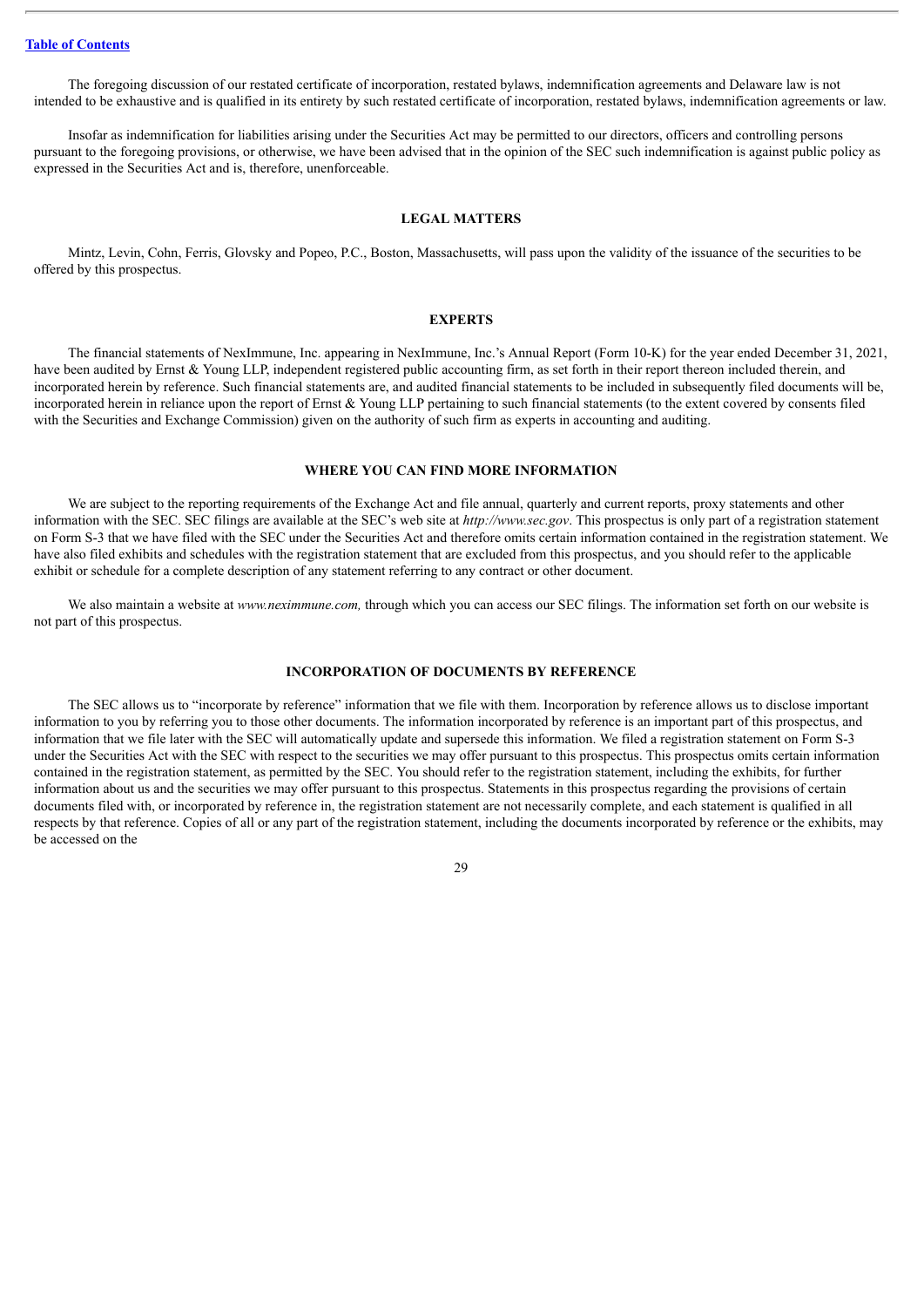SEC website as noted above in "Where You Can Find More Information." The documents we are incorporating by reference are:

- our Annual Report on [Form](http://www.sec.gov/ix?doc=/Archives/edgar/data/1538210/000153821022000008/nexi-20211231.htm) 10-K for the fiscal year ended December 31, 2021, as filed on March 9, 2022;
- the description of the Common Stock contained in our registration statement on [Form](http://www.sec.gov/Archives/edgar/data/1538210/000119312521033776/d117115d8a12b.htm) 8-A (File No. 001-252220) filed with the SEC on February 9, 2021, under the Exchange Act, including any amendment or report filed for the purpose of updating such description; and
- all reports and other documents subsequently filed by us pursuant to Sections  $13(a)$ ,  $13(c)$ ,  $14$  and  $15(d)$  of the Exchange Act after the date of this prospectus and prior to the termination or completion of the offering of securities under this prospectus shall be deemed to be incorporated by reference in this prospectus and to be a part hereof from the date of filing such reports and other documents.

In addition, all reports and other documents filed by us pursuant to the Exchange Act after the date of the initial registration statement and prior to effectiveness of the registration statement shall be deemed to be incorporated by reference into this prospectus.

Any statement contained in this prospectus or in a document incorporated or deemed to be incorporated by reference into this prospectus will be deemed to be modified or superseded for purposes of this prospectus to the extent that a statement contained in this prospectus or any other subsequently filed document that is deemed to be incorporated by reference into this prospectus modifies or supersedes the statement. Any statement so modified or superseded will not be deemed, except as so modified or superseded, to constitute a part of this prospectus.

You may request, orally or in writing, a copy of any or all of the documents incorporated herein by reference. These documents will be provided to you at no cost, by contacting:

NexImmune, Inc. 9119 Gaither Road Gaithersburg, MD 20877 (301) 825-9810

You may also access these documents on our website, *www.neximmune.com*. The information contained on, or that can be accessed through, our website is not a part of this prospectus. We have included our website address in this prospectus solely as an inactive textual reference.

You should rely only on information contained in, or incorporated by reference into, this prospectus and any prospectus supplement. We have not authorized anyone to provide you with information different from that contained in this prospectus or incorporated by reference in this prospectus. We are not making offers to sell the securities in any jurisdiction in which such an offer or solicitation is not authorized or in which the person making such offer or solicitation is not qualified to do so or to anyone to whom it is unlawful to make such offer or solicitation.